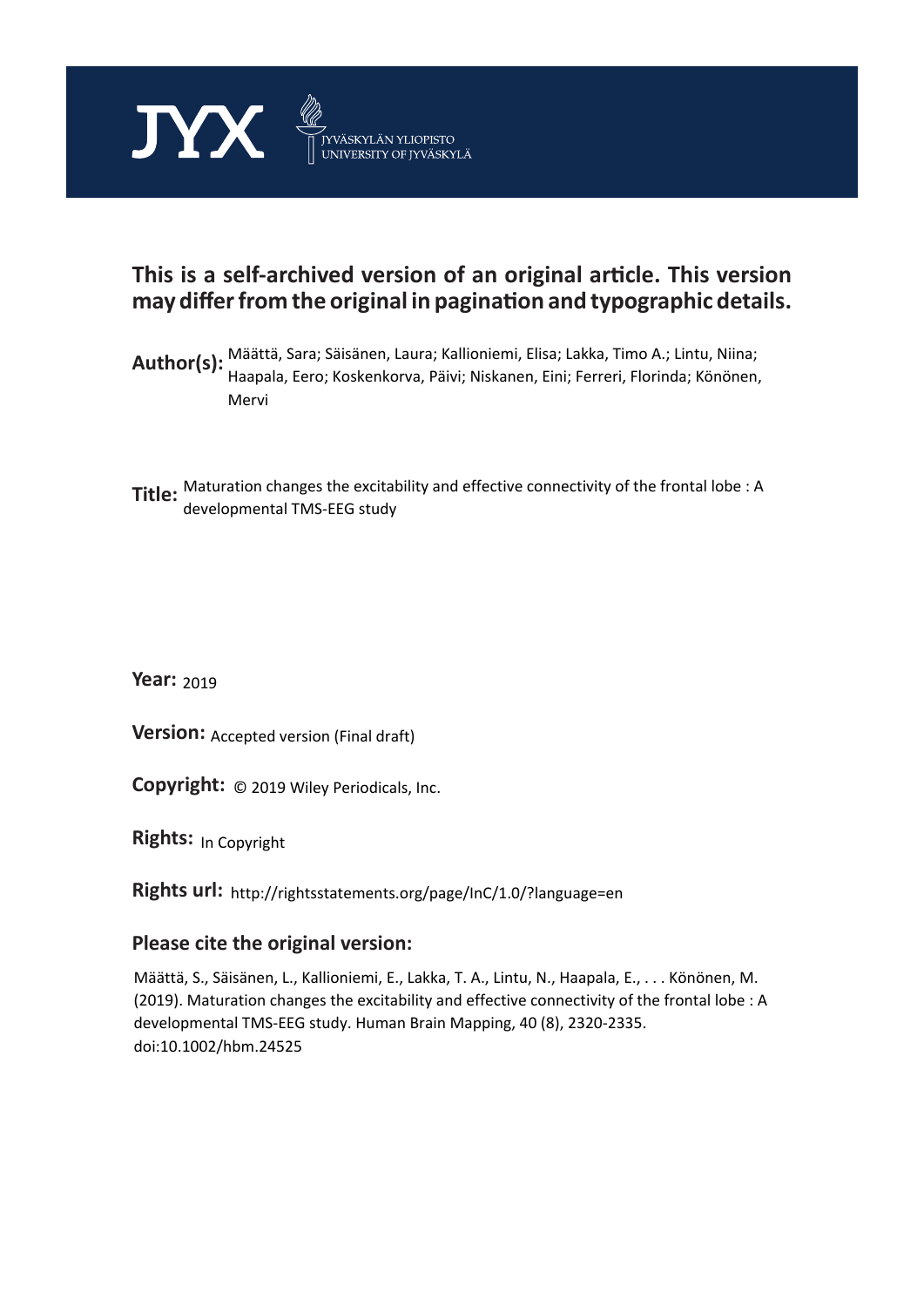Title: **Maturation changes the excitability and effective connectivity of the frontal lobe: a developmental TMS-EEG study**

Short title: **Maturation of frontal lobe connectivity**

Authors:

Sara **Määttä**1,2, Laura **Säisänen**1,2, Elisa **Kallioniemi**<sup>3</sup> , Timo A. **Lakka** 4,5,6 , Niina **Lintu**<sup>4</sup> **,** Eero A.

**Haapala**4,7 , Päivi **Koskenkorva**<sup>8</sup> , Eini **Niskanen**<sup>9</sup> , Florinda **Ferreri**<sup>10</sup>, Mervi **Könönen**2,8

<sup>1</sup>Department of Clinical Neurophysiology, Institute of Clinical Medicine, Faculty of Health Sciences, University of Eastern Finland, Kuopio Campus, Finland

<sup>2</sup>Department of Clinical Neurophysiology, Kuopio University Hospital, Kuopio, Finland

<sup>3</sup>Department of Psychiatry, UT Southwestern Medical Center, Dallas, USA

<sup>4</sup>Institute of Biomedicine, Faculty of Health Sciences, University of Eastern Finland, Kuopio Campus, Finland

<sup>5</sup>Department of Clinical Physiology and Nuclear Medicine, Kuopio University Hospital, Kuopio, Finland

<sup>6</sup>Foundation for Research in Health Exercise and Nutrition, Kuopio Research Institute of Exercise Medicine, Kuopio, Finland

<sup>7</sup>Faculty of Sport and Health Sciences, University of Jyväskylä, Jyväskylä, Finland

<sup>8</sup>Department of Clinical Radiology, Kuopio University Hospital, Kuopio, Finland

<sup>9</sup>Department of Applied Physics, University of Eastern Finland, Kuopio, Finland

<sup>10</sup>Department of Neuroscience, Unit of Neurology and Neurophysiology, University of Padua, Padua, Italy.

C*orrespondence:* Sara Määttä Clinical Neurophysiology, P.O. Box 100, FI-70029 KYS, Finland, tel: +358 44 7173236 , fax: +358 17 3244, e-mail: [sara.maatta@kuh.fi](mailto:sara.maatta@kuh.fi)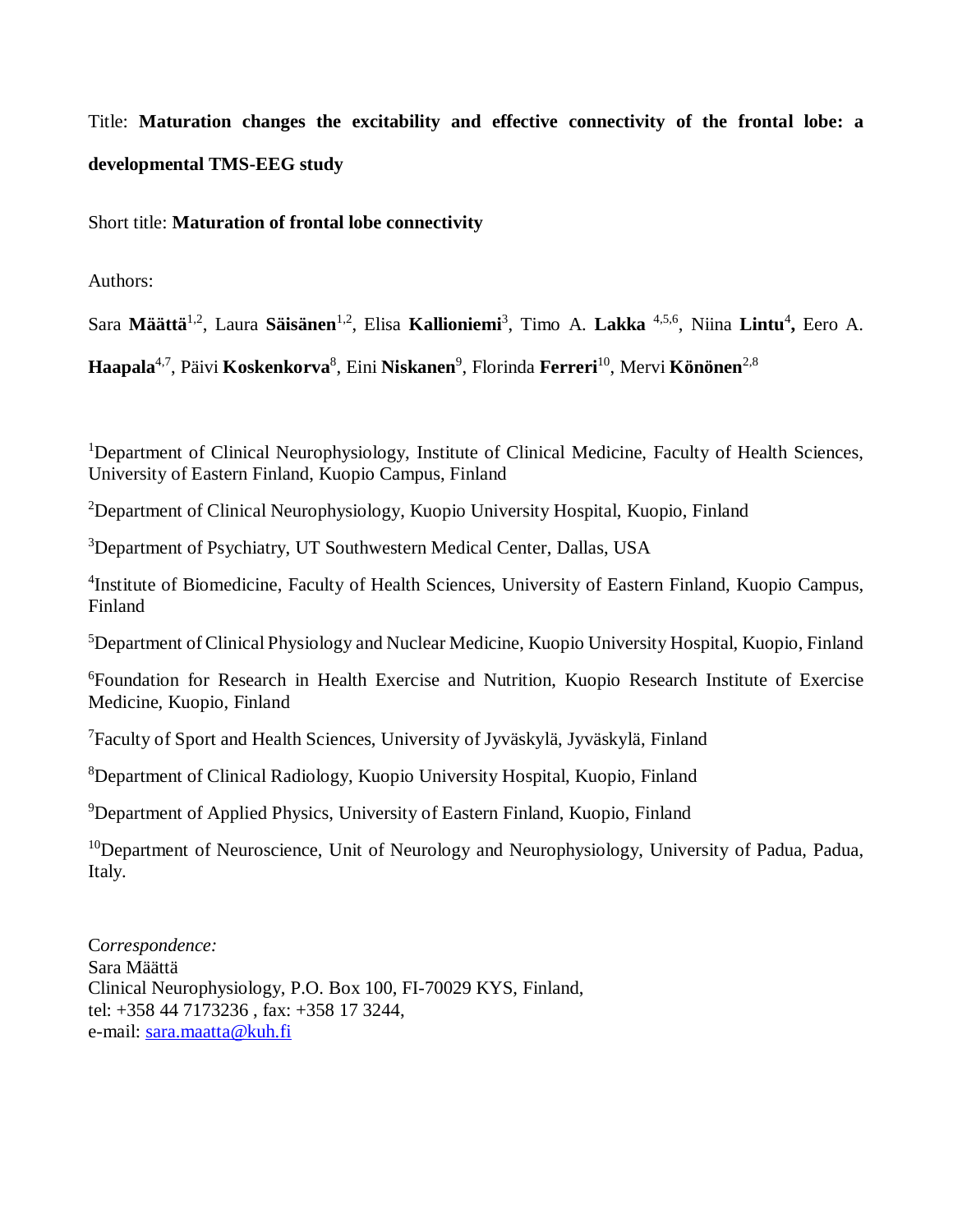# **ACKNOWLEDGEMENTS**

*Funding*: the Foundation for Paediatric Research in Finland, and the Research Committee of the Kuopio University Hospital Catchment Area for State Research Funding (project 5041730).

Acknowledgments: We thank Meri Julkunen and Sirpa Heikkinen-Knuuttila for their help with the measurements. Professor Petro Julkunen is acknowledged for providing invaluable help with MATLAB scripts.

The authors declare no conflict of interest.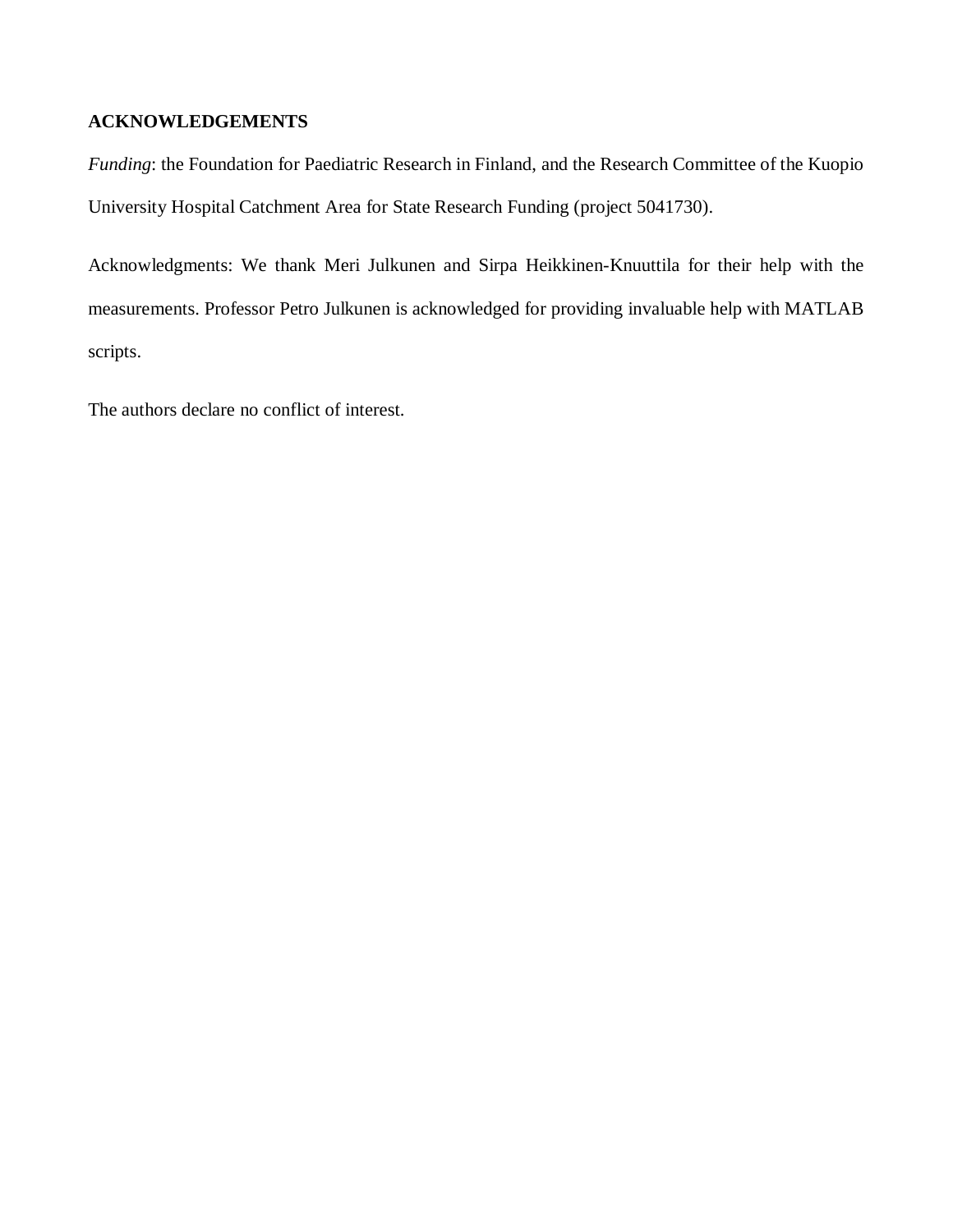# **ABSTRACT**

The combination of transcranial magnetic stimulation with simultaneous electroencephalography (TMS-EEG) offers direct neurophysiological insight into excitability and connectivity within neural circuits. However, there have been few developmental TMS-EEG studies to date, and they all have focused on primary motor cortex stimulation. In the present study, we used navigated high-density TMS-EEG to investigate the maturation of the superior frontal cortex (dorsal premotor cortex (PMd)), which is involved in a broad range of motor and cognitive functions known develop with age. We demonstrated that reactivity to frontal cortex TMS decreases with development. We also showed that although frontal cortex TMS elicits an equally complex TEP waveform in all age groups, the statistically significant between-group differences in the topography of the TMS-evoked peaks and differences in current density maps suggest changes in effective connectivity of the right PMd with maturation. More generally, our results indicate that direct study of the brain's excitability and effective connectivity via TMS-EEG coregistration can also be applied to paediatric populations outside the primary motor cortex, and may provide useful information for developmental studies and studies on developmental neuropsychiatric disorders.

**KEYWORDS:** transcranial magnetic stimulation, electroencephalography, frontal cortex, child, adolescent, adult, connectivity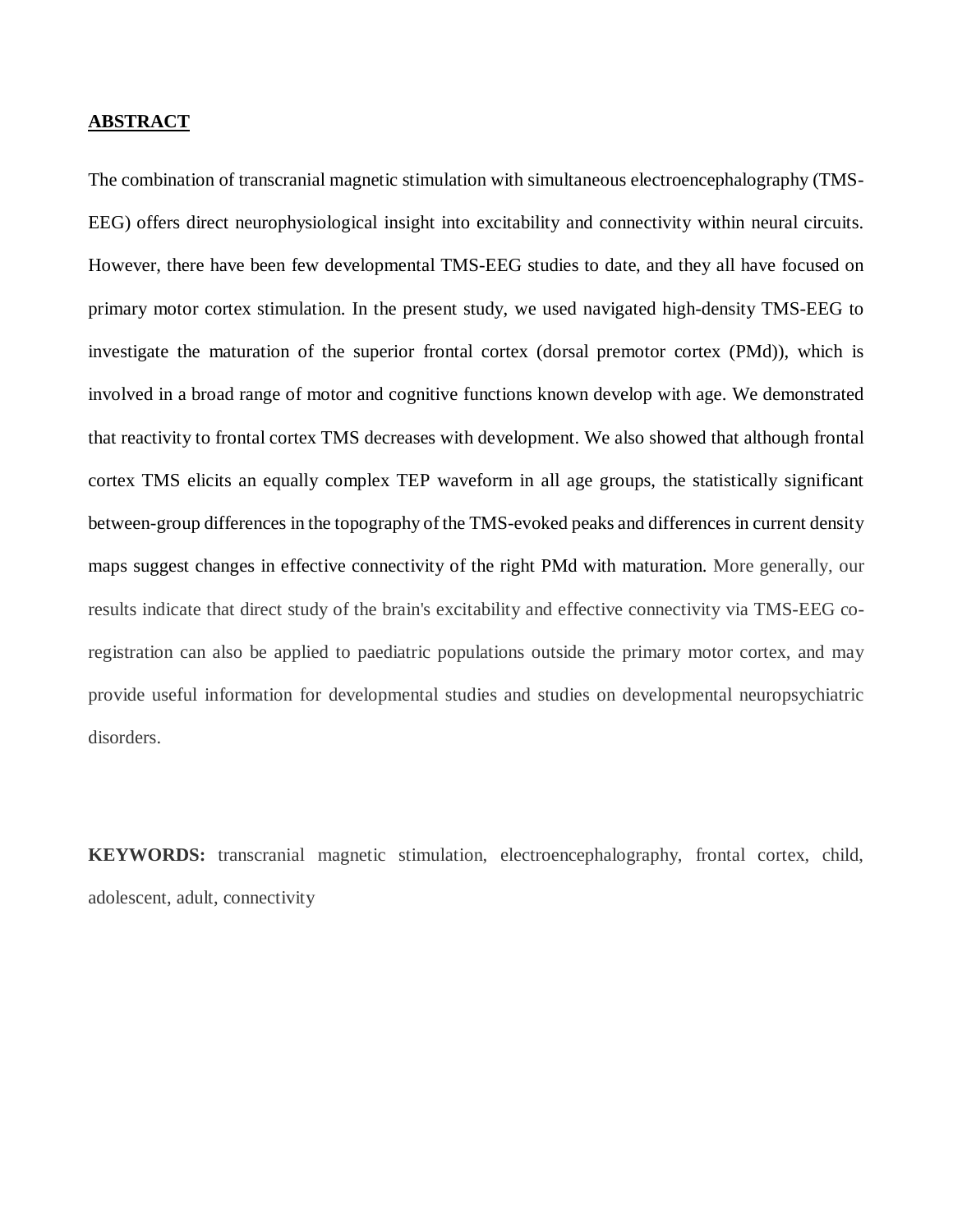#### **INTRODUCTION**

The frontal lobe has a central role in emotional and social abilities and in a multitude of highest-order cognitive processes, such as executive function, attention and memory (Chayer and Freedman, 2001; Rosso et al., 2004; Stuss and Levine, 2002). The connections between the frontal lobes and other brain regions are abundant and often reciprocal, enabling the frontal cortex to wield control over other brain systems, in addition to receiving information (Stuss and Levine, 2002). It has even been suggested that modifications to frontal connectivity may be one of the critical factors in the evolution of human cognitive abilities (Sherwood et al., 2005).

The maturation of frontal lobe functions continues throughout childhood and adolescence (Anderson et al., 2001; Castel et al., 2011; Klenberg et al., 2001; Luciana and Nelson, 1998; Rosso et al., 2004), and is rooted in the protracted structural development of the frontal lobes (Giedd et al., 1999; Giedd, 2004; Gogtay et al., 2004; Sowell et al., 1999; Sowell et al., 2001; Sowell et al., 2003; Sowell et al., 2004a; Sowell et al., 2004b; Wu et al., 2014). Grey matter development in the frontal lobes follows an inverted U-shaped curve with an increase during preadolescence, followed by a decline during post-adolescence (Giedd et al., 1999; Sowell et al., 2004b). All major long-range association pathways (cingulum, superior longitudinal fasciculus, arcuate fasciculus, uncinated fasciculus and inferior fronto-occipital fasciculus) that connect the frontal lobes with other lobes undergo developmental changes in white matter microstructure and integrity (Asato et al., 2010; Chen et al., 2016; Eluvathingal et al., 2007; Lebel et al., 2008). Superficial white matter consisting of short association fibres also displays maturational changes within the frontal lobes (Oyefiade et al., 2018; Wu et al., 2014), and between the frontal and parietal lobes (Wierenga et al., 2016). These structural adjustments involve the reorganization of excitatory and inhibitory frontal circuits, which contribute to the refinement of cognitive functions during development (Duncan et al., 2010; Fillman et al., 2010; Hoftman and Lewis, 2011; Hoftman et al., 2017). The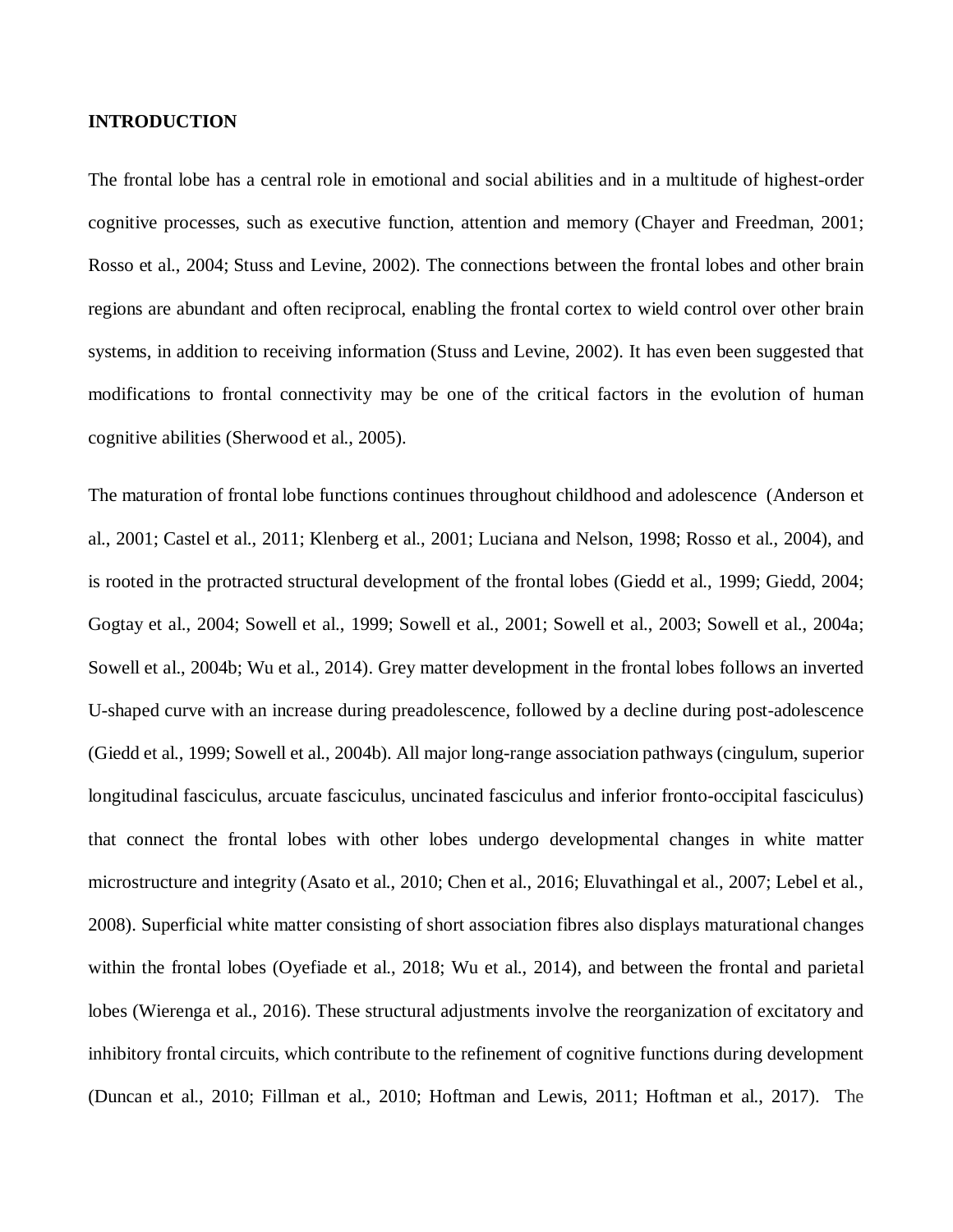functional maturation of the most prominent inhibitory neurotransmitter system – the GABAergic system - continues until the end of adolescence, and has distinct developmental profiles between different brain regions and types of interneurons (Kilb, 2012). These developmental alterations of the GABAergic system are paralleled by modifications in excitatory neurotransmission (Kilb, 2012)**.**

Functional magnetic resonance imaging (fMRI) studies have revealed that the activation of brain regions involved in cognitive processing increases with development during cognitive tasks. Co-activation of brain regions related to cognitive functions also undergoes considerable development in task-relevant networks (Rubia, 2013). Resting-state fMRI (rs-fMRI) results have demonstrated that connectivity within resting state networks (RSN) involved in cognitive and emotional processes changes with maturation (Sole-Padulles et al., 2016). In general, the developmental modifications in RSN networks are characterized by a decrease in short-range connectivity and, conversely, an increase in long-range connectivity with development (Fair et al., 2007; Fair et al., 2009). Accordingly, electrophysiological studies have revealed increased coherence, i.e. a correlation of EEG activity between distal electrode placements, which is thought to be a measure of structural and functional connectivity (Cardenas et al., 2018; Kurth et al., 2013; Swingler et al., 2011; Tarokh and Carskadon, 2010; Tarokh et al., 2010), and increased coherence has also been associated with cognitive gains (Bell and Wolfe, 2007; Swingler et al., 2011; Tarokh et al., 2014). In line with the increased long-range connectivity with age, a recent EEG study (Kurth et al., 2017) demonstrated that sleep slow oscillations that quantify spontaneous brain network activity (Massimini et al., 2004) propagate across longer distances with increasing age, a finding that was suggested to indicate increased functional connectivity.

Although neuroimaging and electrophysiological studies have demonstrated increasing frontal functional connectivity with development, direct neurophysiological data on the maturation of human frontal connections are few. The combination of transcranial magnetic stimulation with simultaneous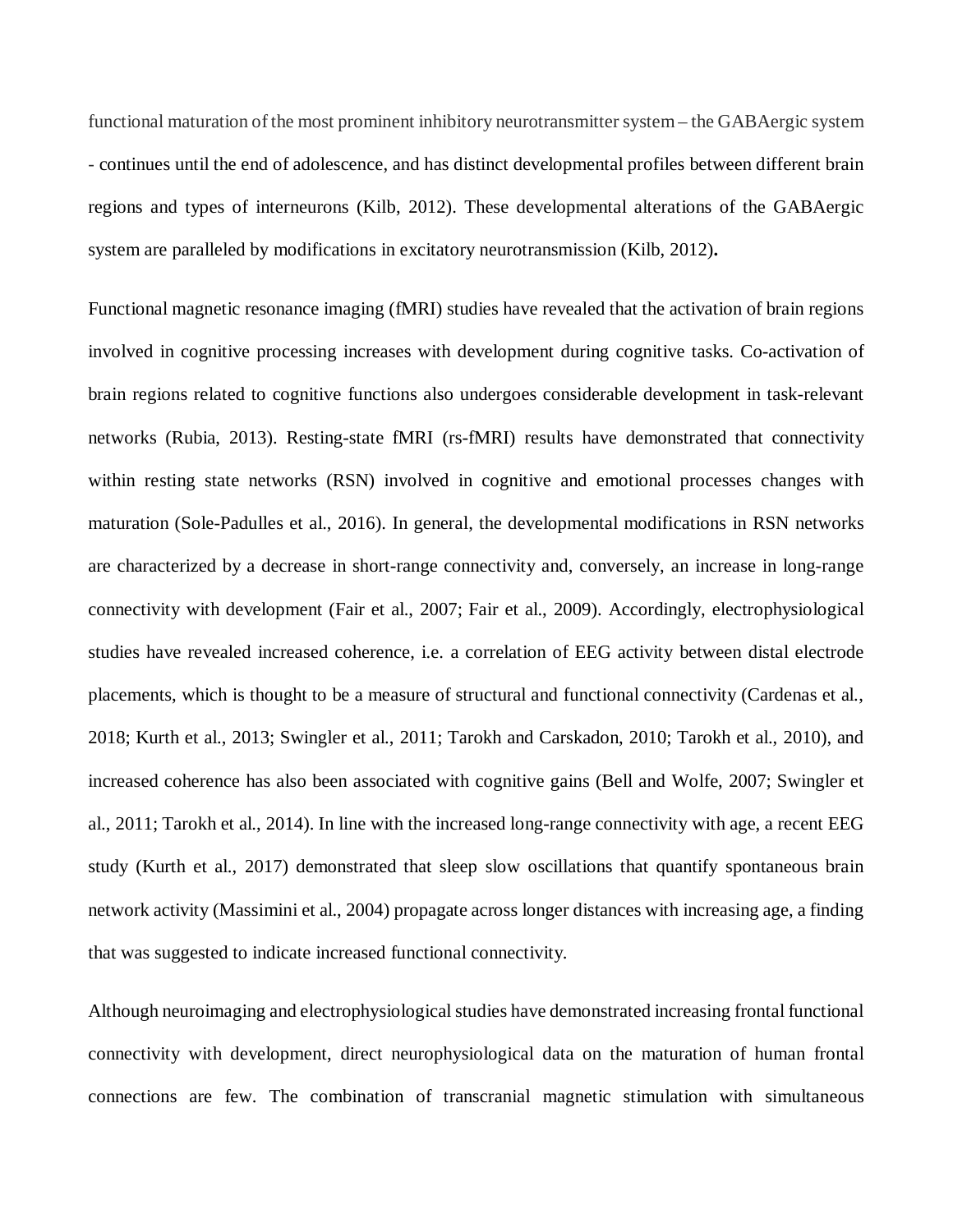electroencephalography (TMS-EEG) offers direct neurophysiological insight into connectivity within neural circuits. After a TMS pulse, the induced activation propagates from the site of stimulation to anatomically and functionally connected regions (Bestmann et al., 2004; Denslow et al., 2005), and the spread of the induced activity can be traced via the waveform and topography of the TMS-evoked potentials (TEPs) over the scalp, providing a direct measure of brain connectivity with millisecond temporal resolution (Ilmoniemi et al., 1997; Komssi et al., 2002; Kähkönen et al., 2004; Paus et al., 2001). The excellent temporal resolution of TMS-EEG allows sequential investigation of the spread of activation and contributes to defining the causal relationships in the connections across different cortical areas (Bortoletto et al., 2015; Ferreri and Rossini, 2013).

In healthy adults, TMS of the frontal cortex elicits a waveform showing several TEP components and lasting at least up to 300 ms (Massimini et al., 2005; Rogasch et al., 2014; Rogasch et al., 2015). Both the dorsolateral frontal cortex (Cash et al., 2016; Fitzgerald et al., 2008; Kähkönen et al., 2004; Lioumis et al., 2009; Rogasch et al., 2014) and superior frontal cortex or premotor area (Casarotto et al., 2011; Ferrarelli et al., 2008; Massimini et al., 2005; Zanon et al., 2013) have been targeted. Despite this methodological difference, a sequence containing deflections (named after their latency and polarity;  $N =$  negative, P = positive) at around 30 ms (P30), 40–50 ms (N45), 60 ms (P60), 100–120 ms (N100) and 160–190 ms (P180) is frequently reported in response to frontal cortex stimulation (Kähkönen et al., 2005a; Lioumis et al., 2009; Noda et al., 2016; Rogasch et al., 2014). In addition, some studies have found activity as early as at 10 ms (Massimini et al., 2005) and at around 20 ms (Lioumis et al., 2009; Massimini et al., 2005), and as late as at 280 ms (Massimini et al., 2005; Rogasch et al., 2014; Rogasch et al., 2015). These deflections are closely associated with neurotransmitter functioning and represent shifts in the inhibition–excitation balance in cortical circuits, allowing the estimation of cortical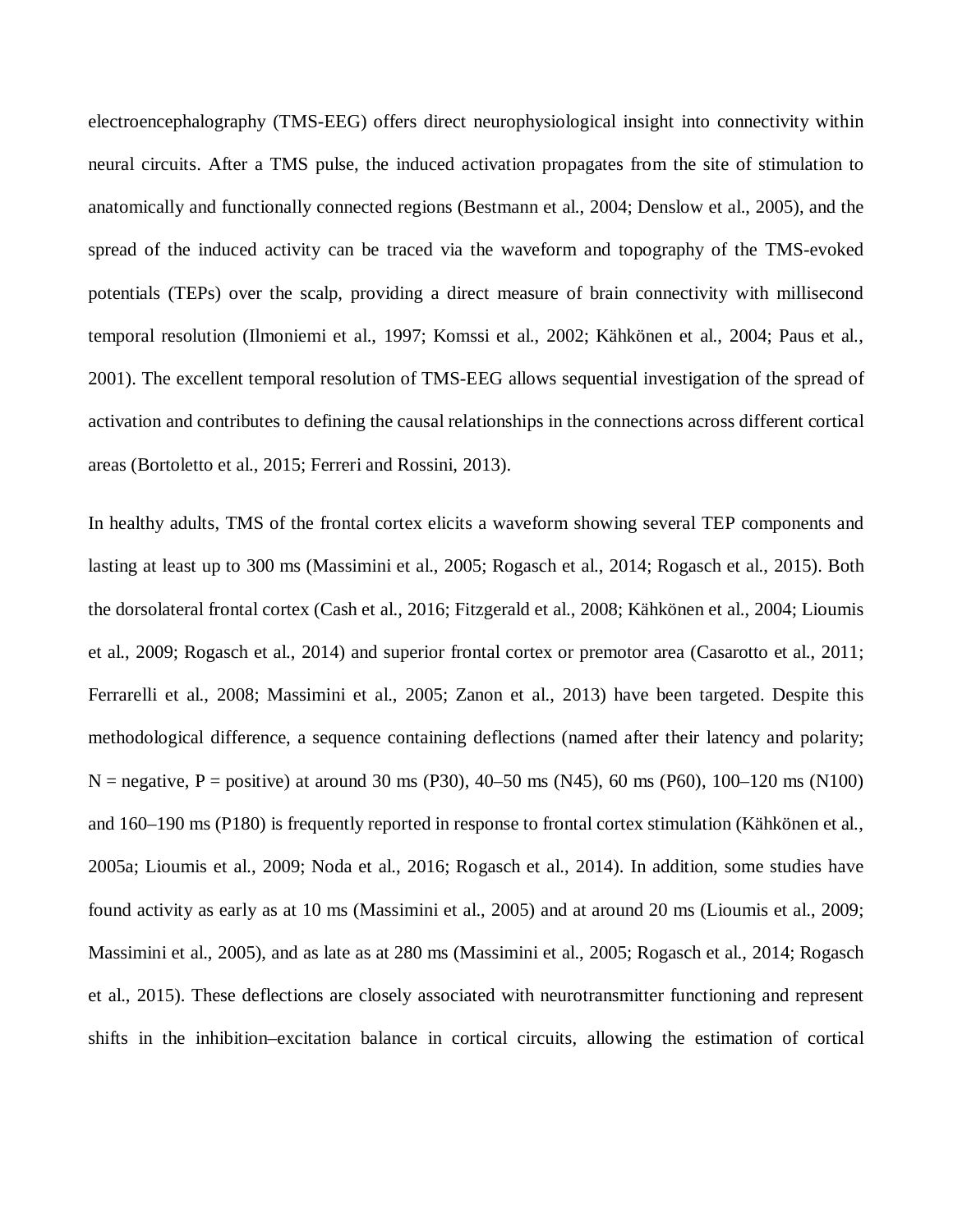inhibitory and excitatory functioning (Cash et al., 2016; Ferreri and Rossini, 2013; Rogasch and Fitzgerald, 2013).

There have been few TMS-EEG studies in children, and they have all described TEPs to motor cortex stimulation (Bender et al., 2005; D'Agati et al., 2014; Helfrich et al., 2012; Jarczok et al., 2016; Maatta et al., 2017). The results from these studies indicate that the TMS-evoked N100 component, the most prominent TEP after motor cortex stimulation, declines with maturation and could serve as a test of cortical inhibitory function in children (Bender et al., 2005; D'Agati et al., 2014; Helfrich et al., 2012). Moreover, these results demonstrate that interhemispheric signal propagation between motor cortices increases as a function of age (Jarczok et al., 2016; Maatta et al., 2017) and that the complexity of TEP morphology increases and signal spreading facilitates within ipsi- and contralateral cortices, reflecting developmental changes in motor cortex functional connectivity (Maatta et al., 2017). Furthermore, according to the results, motor cortex reactivity to TMS decreases with development (Maatta et al., 2017).

Exploring how frontal activation and connectivity develop with age can provide insight into why children and adults differ in complex cognitive functions (Stiles and Jernigan, 2010). Moreover, the characterization of frontal lobe development offers the promise of understanding the origins of developmental disorders, since the frontal lobe is the primary candidate for dysfunction in many neurological and psychiatric disorders that appear in childhood and adolescence (Gehricke et al., 2017; Lesh et al., 2011; Mitchell et al., 2009; Schubert et al., 2015; Solomon et al., 2014). Thus, it is of particular interest to understand how the frontal lobe and its connections change with development. Here, we addressed this question by using TMS-EEG co-registration to investigate the maturation of excitability and effective connectivity of the superior frontal cortex (dorsal premotor cortex (PMd)). The PMd was selected as a target because the spread of TMS-induced activity after stimulation of this region in adults has been well characterized using concurrent TMS and positron emission tomography (PET)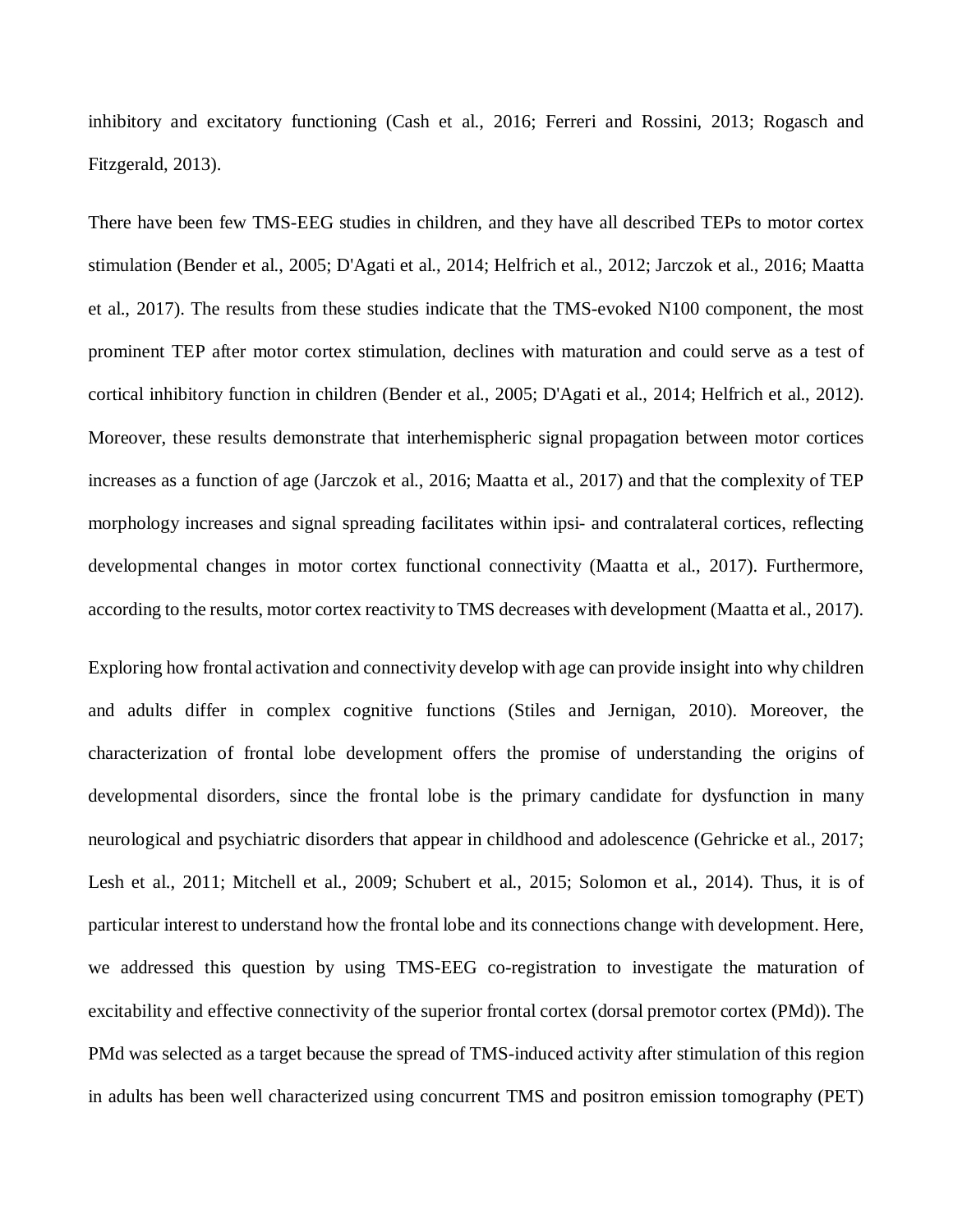and fMRI recordings (Bestmann et al., 2005; Bestmann et al., 2008; Chouinard et al., 2003). Furthermore, the PMd is involved in a broad range of motor and cognitive functions (Genon et al., 2017) that develop with age. We hypothesized, based on the above-mentioned developmental motor cortex TMS-EEG studies, that we would find evidence of developmental changes in frontal cortex excitability, indexed by a larger TMS-evoked EEG response in children compared to adults, and that the TEP waveform would become more complex with brain maturation. We also hypothesized, based on previous structural and functional neuroimaging studies, that effective connectivity between the PMd and other brain regions increases with age, possibly reflecting the strengthening of long-range connections with development.

#### **PARTICIPANTS AND METHODS**

#### **Participants**

Altogether, 10 children (mean age 10.6 years, range 8.8 – 11.2 years), 11 adolescents (mean age 15.8. years, range 14.3 – 17 years) and 10 adults (mean age 29.3 years, range 22.3 – 45.3 years) participated in the study. There were five females in each age group. All participants were healthy and right-handed according to a revised and reduced version of the Waterloo Handedness Questionnaire that included 20 items (Steenhuis et al., 1990). The children were recruited from a population sample of children who participated in the Physical Activity and Nutrition in Children (PANIC) study at the Institute of Biomedicine, University of Eastern Finland (Eloranta et al., 2012). The adolescents were recruited from a middle school near the hospital, and the adults were students from the University of Eastern Finland and personnel of the TMS laboratory. The exclusion criteria were common contraindications to magnetic resonance imaging (MRI) and TMS (Rossi et al., 2009; Rossi et al., 2011).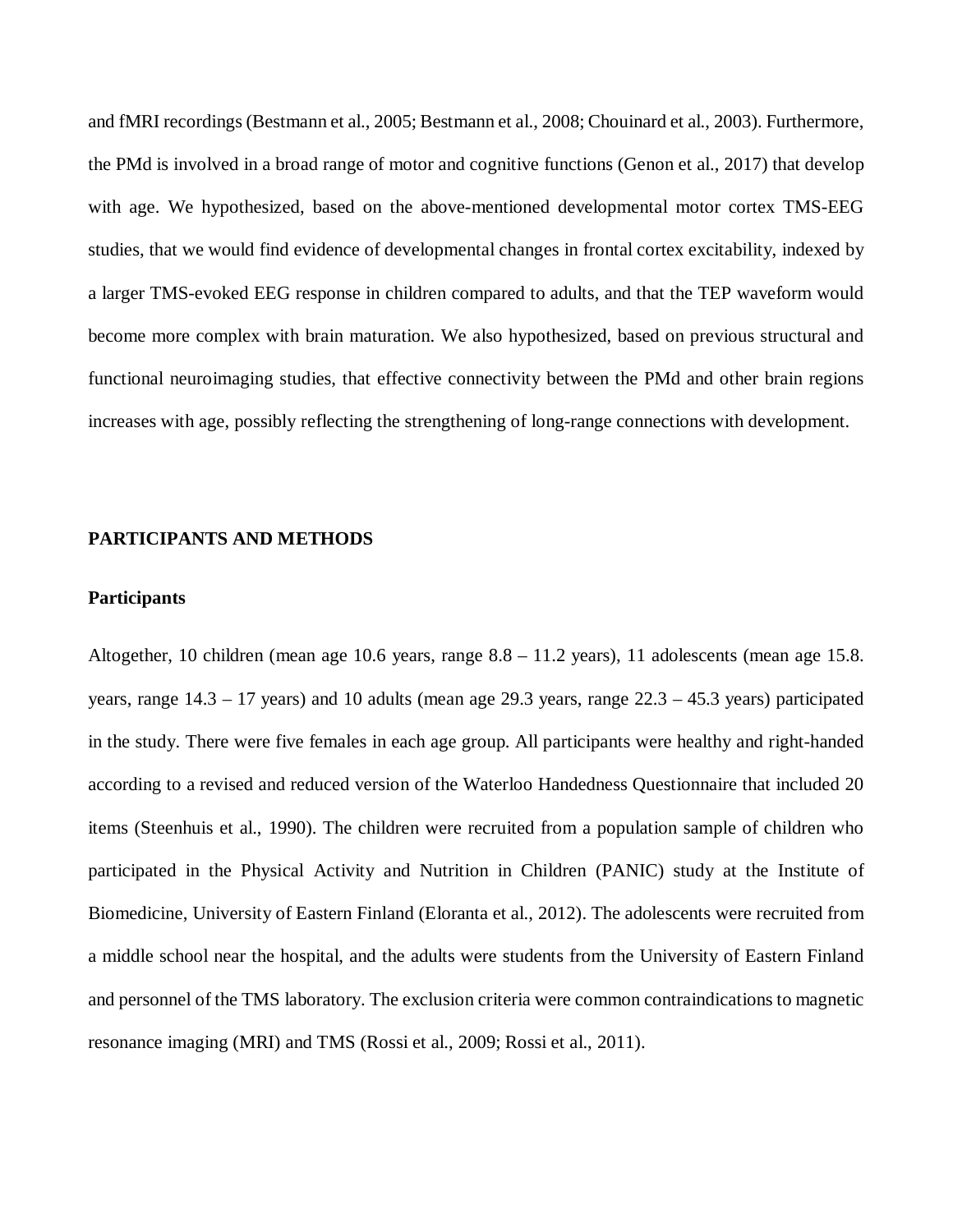All participants and the guardians of the children were informed about the nature of the study. After having received a detailed description of the procedure, the participants provided written informed consent. If the participant was under 15 years of age, a guardian also provided written informed consent. The Research Ethics Committee of the Hospital District of Northern Savo approved the study protocol (48/2010), and the study was carried out in accordance with the latest version of the Helsinki Declaration.

#### **Study protocol**

During the first examination visit, the participants were scanned with a 3.0 T MRI scanner (Philips Achieva X, Philips Healthcare, Eindhoven, The Netherlands). Structural 3D T1-weighted MR images were acquired (TR 8.07 ms, TE 3.7 ms, flip angle 8°, 1 x 1 x 1 mm3 resolution) for neuronavigation in TMS. An experienced neuroradiologist screened all the structural MR images before the TMS session.

TMS-EEG recording was carried out during the second visit. TMS was performed with an eXimia stimulator (Nexstim Plc., Helsinki, Finland) and a biphasic figure-of-eight coil combined with the eXimia navigation system, which enables continuous visualization of the stimulation site in relation to the individual cortical anatomic structure (3.2.2. research version) via a three-dimensional infrared Tracking Position Sensor Unit (Polaris, Northern Digital Inc., Waterloo, Canada). The individual reconstructed 3D brain surface was used for localization and targeting of the TMS. TMS pulses were administered to the right superior frontal cortex (Brodmann's area 6/8).

The navigation system also allows estimation of the TMS-evoked electric field, expressed in volts per metre (V/m), on the targeted cortical area. The stimulation intensity was based on the electric field on the targeted grey matter surface. We used a stimulation intensity of approximately 110–120 V/m, which in previous TMS-EEG studies has been shown to be effective in eliciting an EEG response in adults (Ferrarelli et al., 2008; Rosanova et al., 2009). Each participant underwent 300 TMS trials with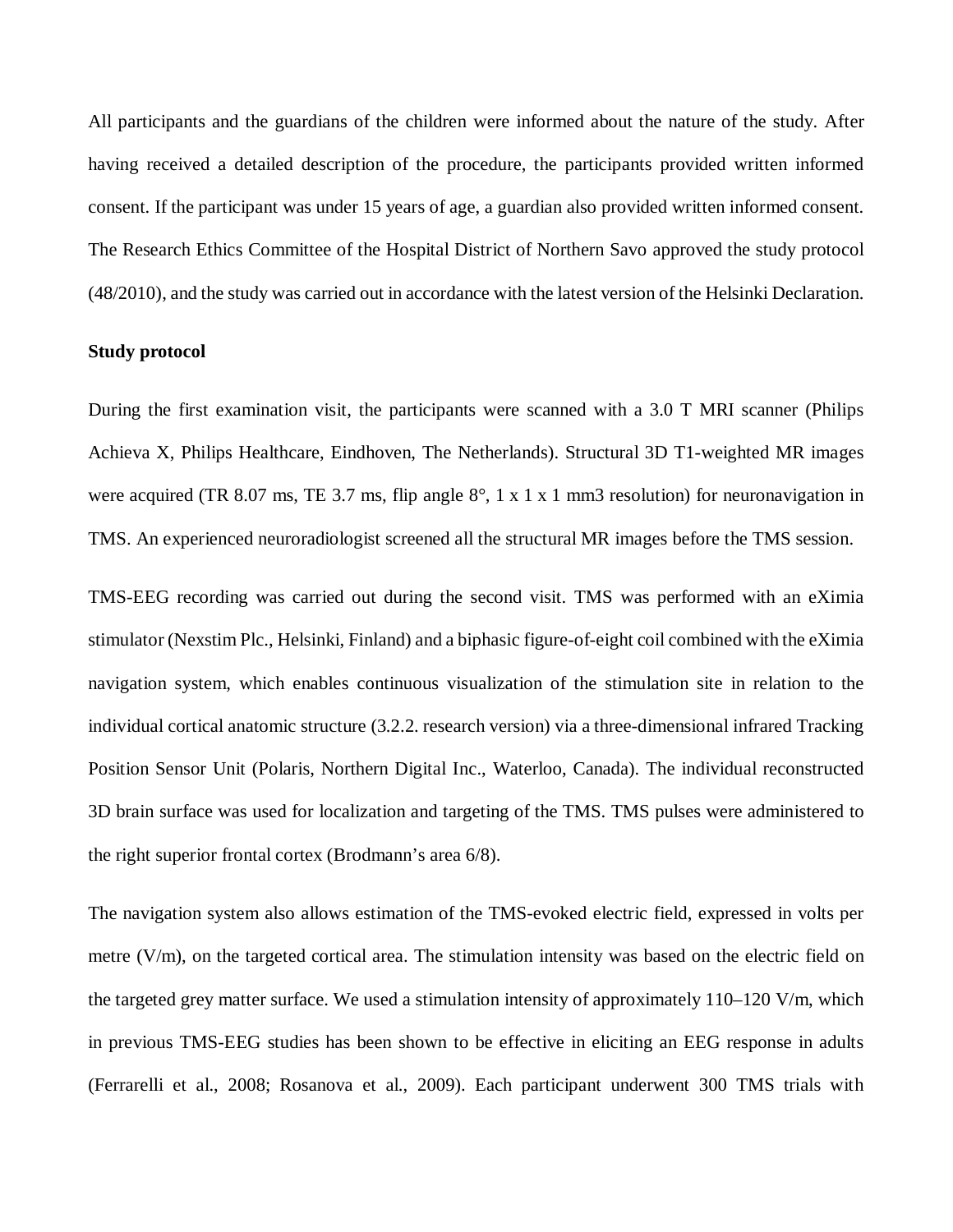interstimulus intervals randomized between 1.5–1.7 s. The TMS system delivered trigger pulses that synchronized the TMS and EEG systems. EEG was recorded with a 60-channel TMS-compatible amplifier (Nextim Plc., Helsinki, Finland) continuously throughout the experiments with TMScompatible Ag/AgCl-coated electrodes positioned according to the 10-10 International System. The ground and reference electrodes were positioned on the forehead. Skin/electrode impedance was set below 5 kΩ. Horizontal and vertical eye movements were detected by recording the electro-oculogram with two electrodes located to the left and right of the external canthi. In the EEG system, a sample-andhold circuit was applied together with blocking of the amplifier input for 2 ms from the stimulus to avoid amplifier saturation. The data were recorded with a 1450 Hz sampling frequency and 16-bit precision. During the TMS session, the participants sat in an adjustable chair with a headrest that ensured a stable head position, and were instructed to keep their eyes open and to look at a fixation point on a screen in front of them. To mask coil-generated clicks, white noise (obtained from the waveform of the TMS click), which was digitized and processed to produce a continuous audio signal with specific time-varying frequencies (Massimini et al., 2005), was continuously delivered through earphones. The masking volume was adjusted until the participant reported that the TMS click was no longer audible.

#### **Data analysis**

#### *Scalp-to-cortex distance*

The scalp-to-cortex distance (SCD) was measured using navigation software as the peeling depth from the scalp to the target on the right superior frontal cortex (Brodmann's areas 6/8).

## *Visualization of stimulation sites*

In order to visualize the locations of the stimulation sites of the participants, the individual MR images and thus stimulation target coordinates for each participant were spatially normalized to standard space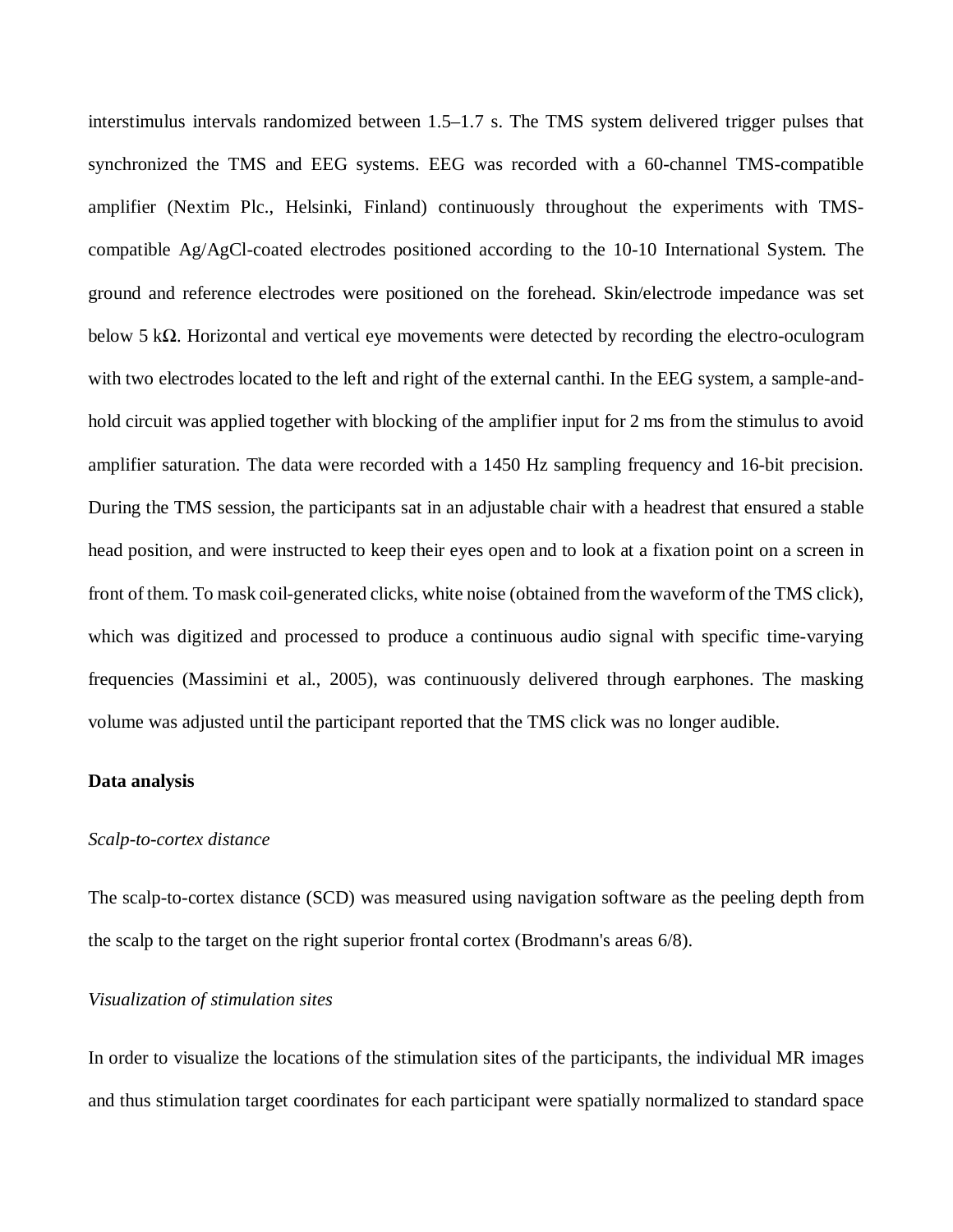using SPM8 software running on MATLAB 7.4 (Mathworks Inc., Natick, MA, USA). Then, 90% confidence interval ellipsoids were fitted to the cluster of the individual stimulation targets. This was done by estimating the lengths and directions of the ellipsoid main axes based on the chi-square distribution using an in-house-written MATLAB script (Niskanen et al., 2010).

# *EEG*

Offline data analysis was conducted with in-house-written scripts using MATLAB (version 2007b) and the freely available EEGLAB toolbox (Delorme and Makeig, 2004).

EEG data were divided into segments of 500 ms, including a 100-ms pre-stimulus baseline. EEG signals were bandpass filtered between 1 and 80 Hz, down-sampled from 1450 Hz to 725 Hz, and baseline corrected by using the 100 ms pre-stimulus time as the baseline. TMS-evoked EEG activity was visually inspected trial by trial in each channel and trials contaminated by muscle activity, eye movement or blinks were rejected. Following this procedure, all included trials were averaged for each channel and for each participant. The 15-ms interval immediately following the TMS pulse was excluded from the analyses. In this way, artefacts caused by the TMS-induced currents and the eventual TMS-evoked muscular scalp responses were avoided. Lastly, EEG was converted to the common average reference for the analyses.

The total EEG activity was first assessed using the global mean field power (GMFP), calculated as the root-mean-squared value of the EEG signal across all electrodes (Lehmann and Skrandies, 1980). For the analysis of evoked responses, averaged TEPs over all the included trials for each electrode and each participant were used, and semi-automatic amplitude/latency measurements of each TEP component were performed. Latency ranges used to calculate the TEPs were determined from the TEP waveform in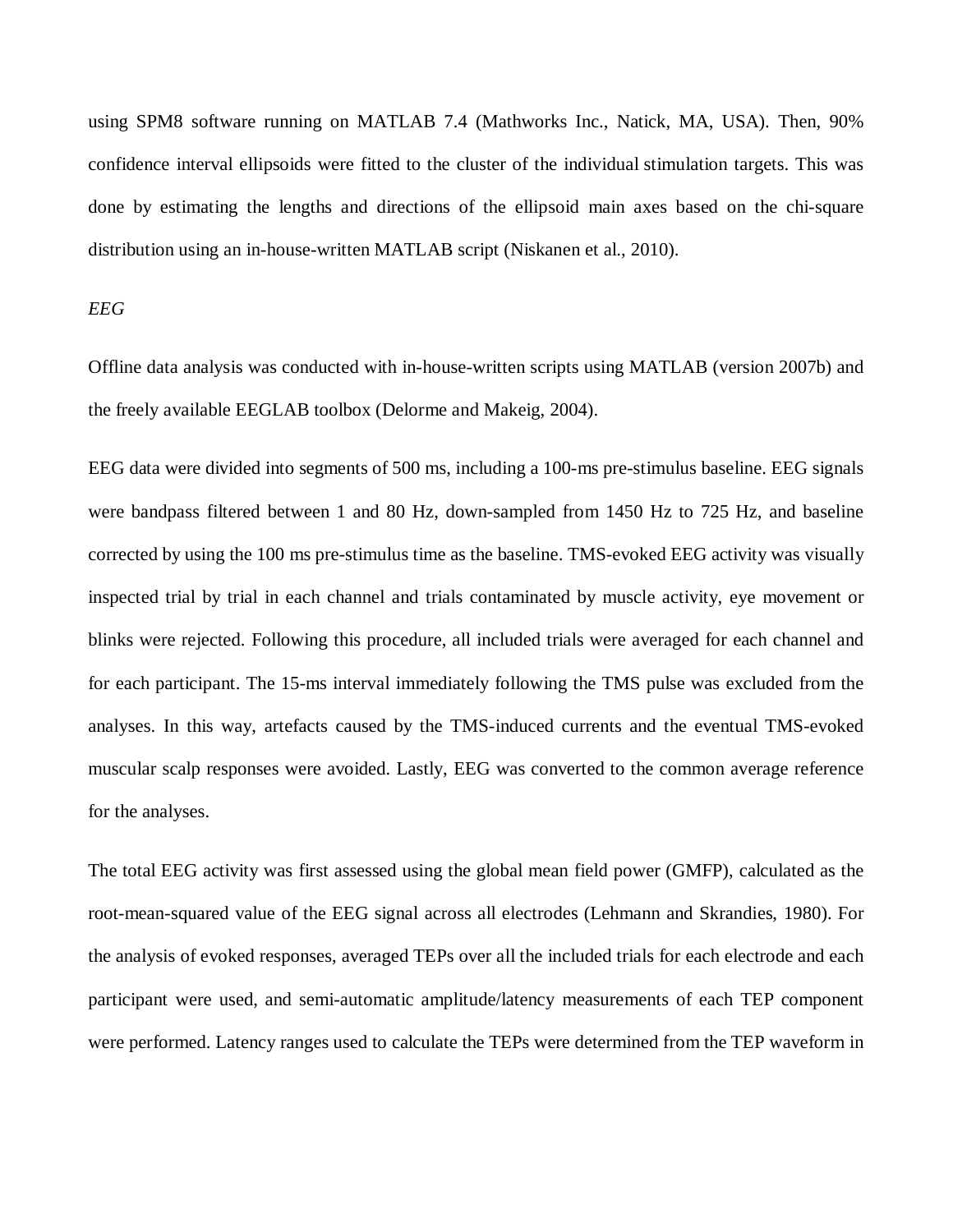the vicinity of site of stimulation (mean of Fz and F2). The peaks were named after their latency and polarity ( $N =$  negative,  $P =$  positive).

# *Cortical source analysis of the TMS-evoked EEG activity*

The current density on the cerebral cortex for the TEP components was estimated using minimum norm estimation (MNE; minimum-norm least-squares method) in Curry software (version 6.0.2, Compumedics Neuroscan Ltd., Charlotte, NC, USA) for illustrative purposes. This method was selected because it requires no a priori assumption about the nature of the source distribution (Hamalainen and Ilmoniemi, 1994) and has a relatively good (~5 mm) localization accuracy (Komssi et al., 2004).

An MR image from one individual in each age group was used in computations. A three-compartment boundary element model (BEM 6/8/9mm) and standard conductivity values were used (0.33 S/m for the brain and fluid, 0.0042 S/m for skull, and 0.33 S/m for skin). The digitized electrode positions were projected onto the scalp surface. The analysis was performed separately for each age group by using each group's grand average EEG data. The time points at which the current densities were calculated were obtained from the peaks in the GMFP. The cortical areas showing current maxima at each time point for each age group were anatomically identified by a neuroradiologist using the 3D surface model and MR images in three orthogonal directions.

# **Statistical analyses**

Statistical analyses were computed with MATLAB and SPSS for Windows Version 22 (IBM Corporation, Somers, NY, USA). Differences between groups were defined as statistically significant if  $p < 0.05$  and a trend if  $p < 0.1$ , and Bonferroni correction for multiple comparisons was applied when necessary for the number of age groups  $(p < 0.05/3)$  and also for the number of peaks in the TEP analyses  $(p < 0.05/8)$ . The following assessments were performed: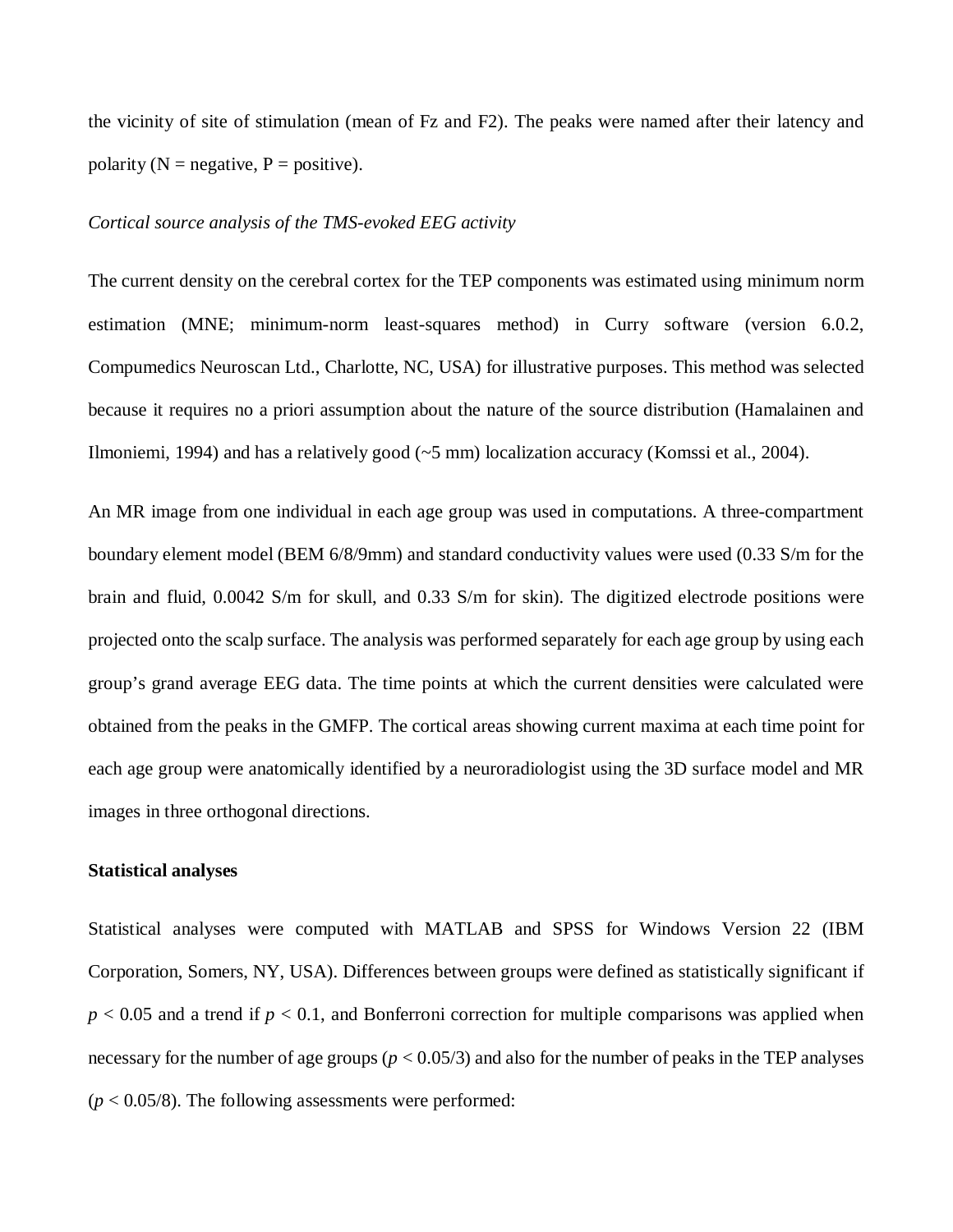1) Differences in SCD as well as differences in stimulation intensity (expressed both as V/m and as a percentage of the maximal stimulator output needed to evoke 110–120 V/m on the surface of the cortex) were assessed using one-way ANOVA, and the independent samples*t*-test was used for *post hoc* analysis.

2) Differences in GMFP between groups were assessed by performing a *t*-test at each time point in the 400-ms post-stimulus time interval. A GMFP area (15–400 ms post-stimulus) comparison was made with one-way ANOVA, and an independent samples *t*-test was used for *post hoc* analyses.

3) Developmental differences between age (in months), SCD, stimulation intensity expressed as the maximum stimulator output (MSO) and the GMFP area were assessed using two-tailed Pearson's correlation coefficients.

4) In statistical analysis of TEPs, a linear mixed-effects model was used. The channels were divided into 15 regions (see Fig. 1 for further details). For analysis, we created variables to determine the regions: three in the anteroposterior (AP) direction (1 = frontal, 2 = central and 3 = parieto-occipital) and five in the mediolateral (LAT) direction (1 = left lateral, 2 = left mediolateral, 3 = medial, 4 = right mediolateral,  $5 =$  right lateral). The baseline-to-peak amplitude of peaks of interest was used as a dependent variable, the participant was determined as a random factor, and the group, AP and LAT as fixed factors. The main effect of group and the interaction between group x AP x LAT were tested independently for each of the TEPs, and the results were Bonferroni corrected according to the number of peaks. *Post hoc* analyses were run to determine the source of statistically significant interactions between group x AP X LAT. Before the *post hoc* analysis, we combined the variables group (children/adolescents/adults) with AP and LAT (15 regions). Thereafter, a linear mixed model was run with GROUP\_AP\_LAT as fixed factors and the peak of interest as the dependent variable. For TEP analyses, only results indicating statistically significant differences between the groups are reported.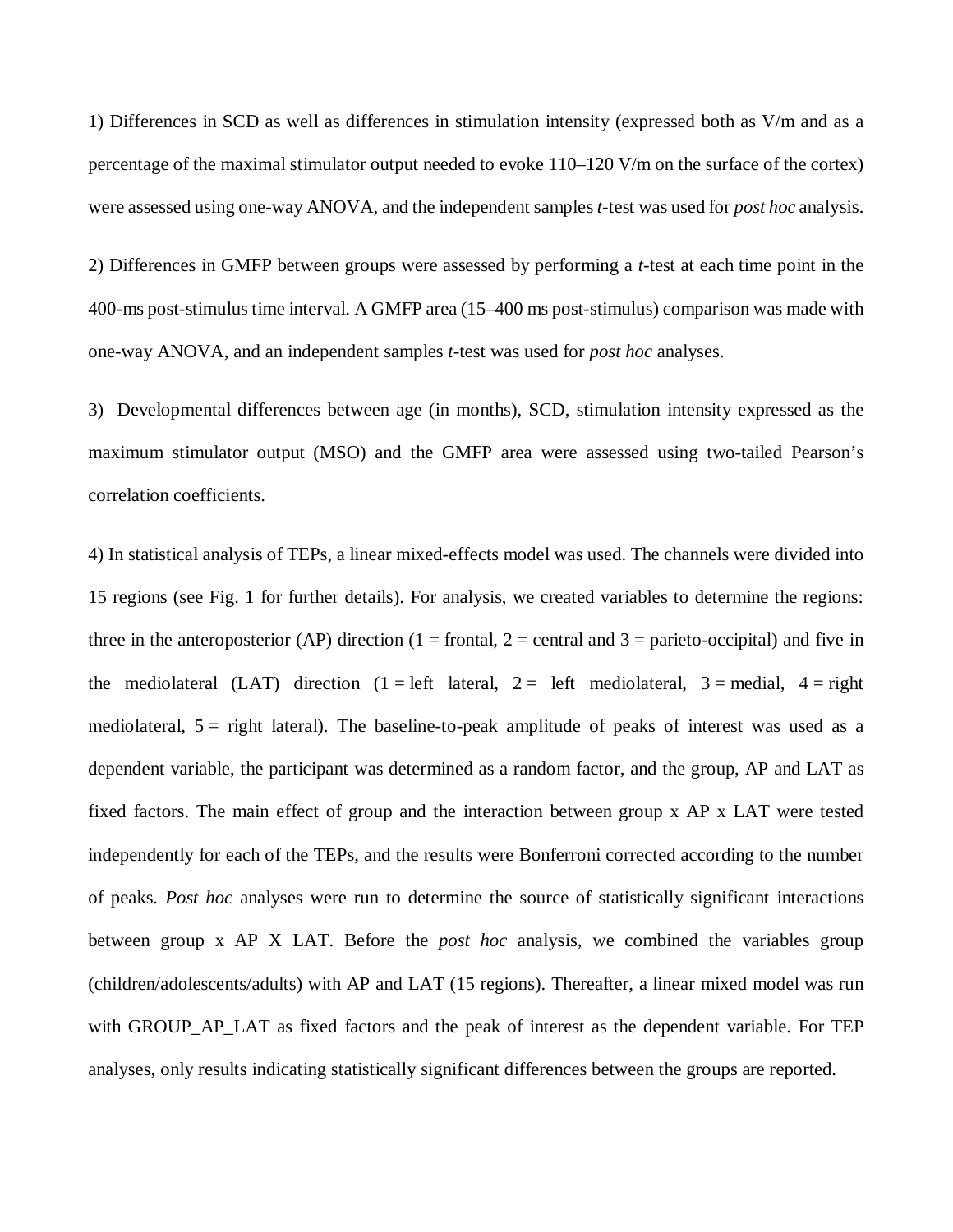5) As SCD was expected to differ between the age groups (Maatta et al., 2017), we wanted also to evaluate whether SCD had a significant influence on the possible between-group differences in GMFP area or in TEP amplitudes or topographical distribution. To this end, we performed GMFP area comparison with univariate analysis of variance using SCD as a covariate, and the LMM analysis of TEPs were repeated with SCD as a covariate.

6) The TEP latencies were analysed as the mean latency in the region where the mean response was largest in amplitude in each group. One-way ANOVA and independent samples *t*-tests were used for between-group comparisons.

#### **RESULTS**

### **General indices**

The examinations were well tolerated and no side effects were observed. No abnormalities were found in MRI or EEG.

Results from the visualization of stimulation sites indicate that the location of the stimulation target was comparable among all participants (Fig. 2), and according to visual inspection, this site corresponds to the rostral and dorsal part (PMd/prefrontal border) of the PMd (Genon et al., 2017).

SCD at the site of stimulation differed statistically between the groups ( $F = 14.745$ ,  $p = 0.000$ ), and was statistically significantly shorter in children compared with adults  $(p = 0.000)$  and adolescents  $(p = 0.012)$ . SCD correlated with age  $(r = 0.638, p = 0.000)$ .

The electric field induced on the frontal cortex was compared *post hoc* between the age groups to ensure that the stimulation intensities were equal ( $F = 2.821$ ,  $p = 0.077$ , mean in adults 116 V/m, in adolescents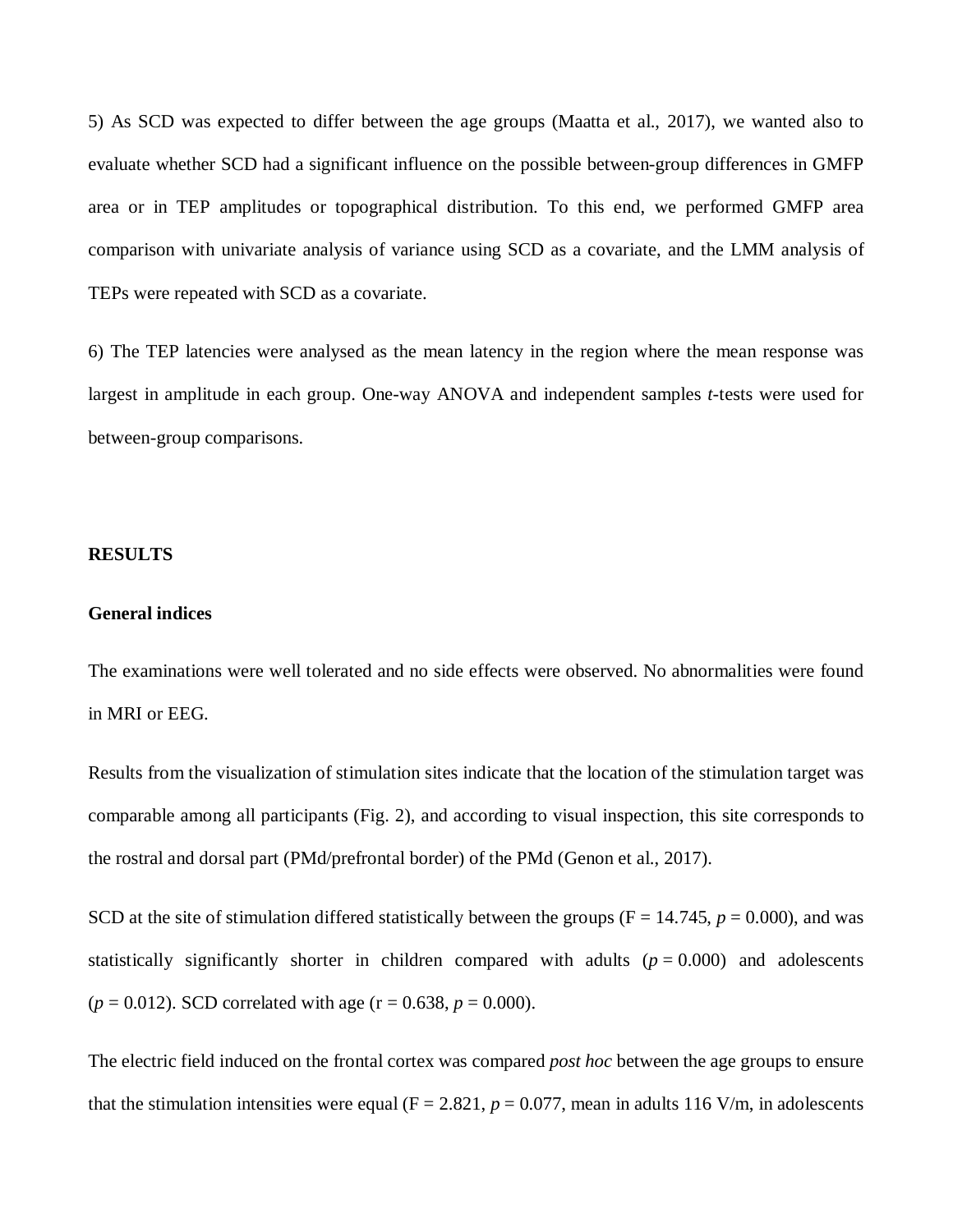115 V/m, in children 119 V/m). The stimulation intensity, expressed as a percentage of the MSO needed to elicit an electric field of  $110-120$  V/m, on the other hand, differed statistically significantly between the groups  $(F = 9.424, p = 0.001)$ , being significantly lower in children (51% MSO, SD 4.9) and adolescents (48% MSO, SD 6.9) than in adults (60% MSO, SD 6.4) ( $p = 0.001$  and  $p = 0.012$ , respectively). The stimulation intensity expressed as a percentage of MSO correlated statistically significantly with age  $(r = 0.562, p = 0.001)$ . However, when we ran a partial correlation controlled for SCD, the correlation no longer remained statistically significant  $(r = 0.343, p = 0.179)$ .

# **TMS-EEG results**

# *Effects of age on GMFP*

GMFP showed a significant decline with age. Groups-wise differences as a function of time are presented in Figure 3. The mean area of GMFP (15–400 ms post-stimulus) differed between the groups ( $F = 6.967$ ,  $p = 0.004$ ), being significantly larger in children than in adolescents ( $p = 0.047$ ) and in adults ( $p = 0.003$ ). GMFP area correlated significantly with age  $(r = -0.384, p = 0.033)$ .

#### *Effects of age on TEP waveform*

Upon visual inspection, there were eight peaks in the TEP waveform at the site of stimulation in all age groups (Fig 4a). Group-wise mean amplitudes and latencies for each peak, as well as the location of the amplitude maximum for each peak, are presented in Table 1. The topographic distribution of the peaks is presented in Figure 4b. The mean amplitude did not differ significantly between the age groups for any component, except for the P180 (F =  $6.73, p = 0.032$ ).

*Peak 1 - P20*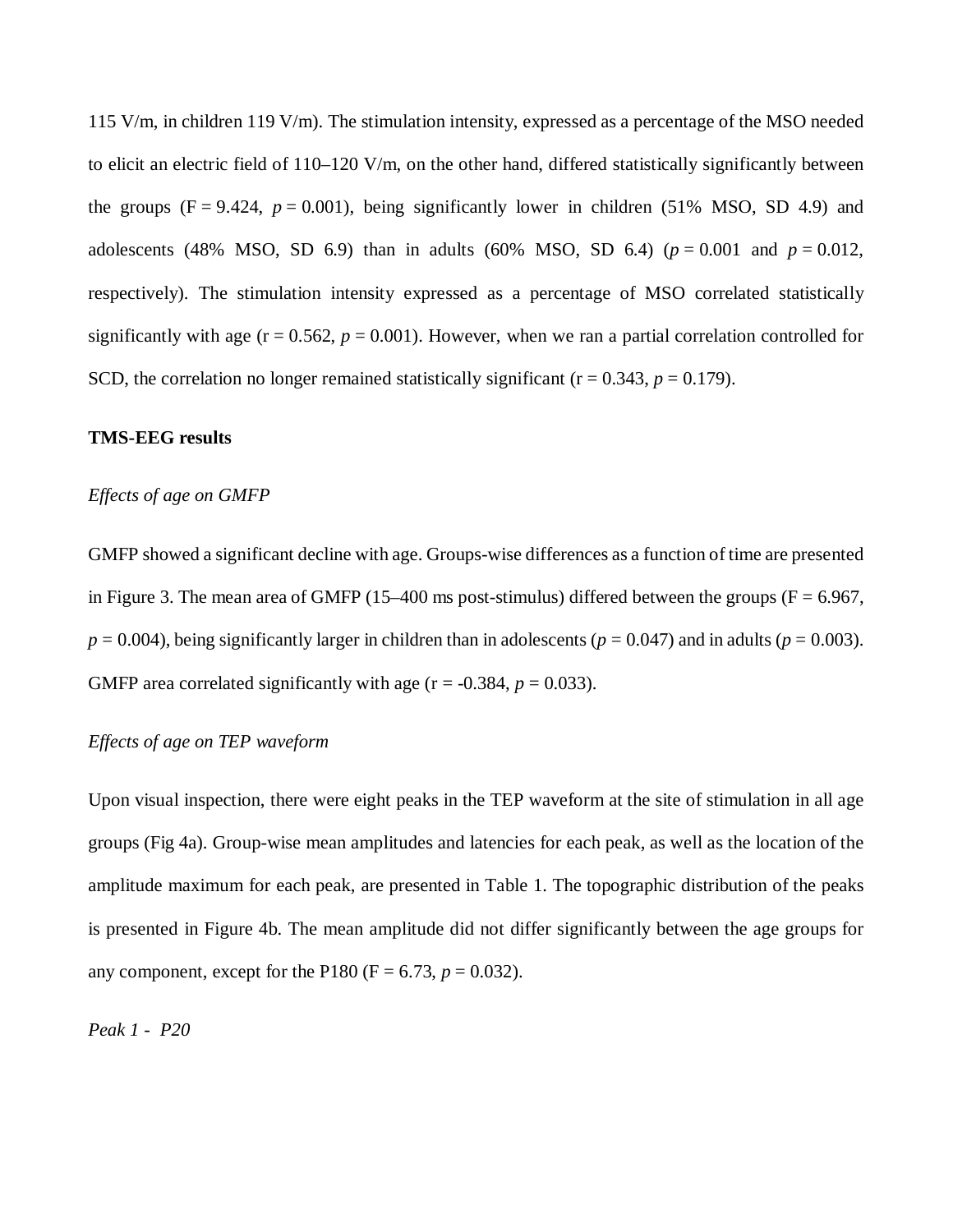The topography of P20 differed statistically significantly between the groups  $(F = 6.307, p = 0.000)$ . However, no between-group differences were found in the *post hoc* analysis for the interaction between group, AP and LAT. The P20 latency differed statistically significantly between the groups ( $F = 9.079$ ,  $p = 0.008$ ), being significantly longer in children compared with adults and adolescents ( $p = 0.003$  in both comparisons).

# *Peak 2 - N 30*

The topography of this negativity differed statistically significantly between the groups  $(F = 6.399,$ *p* = 0.000). However, no between-group differences were found in the *post hoc* analysis for the interaction between group, AP and LAT. The N30 latency did not differ between the groups.

### *Peak 3 - P40*

The topography of this negativity differed statistically significantly between the groups ( $F = 4.668$ , *p* = 0.000). However, no significant between-group differences were found in the *post hoc* analysis for the interaction between group, AP and LAT. The P40 latency did not differ between the groups.

# *Peak 4 - N45*

The topography of this negativity differed significantly between the groups  $(F = 3.711, p = 0.000)$ . However, no significant between-group differences were found in the *post hoc* analysis for the interaction between group, AP and LAT. The N45 latency did not differ between the groups.

# *Peak 5 - P60*

The topography of this peak differed significantly between the groups  $(F = 4.010, p = 0.000)$ . However, no between-group differences were found in the *post hoc* analysis for the interaction between group, AP and LAT. The P60 latency did not differ between the groups.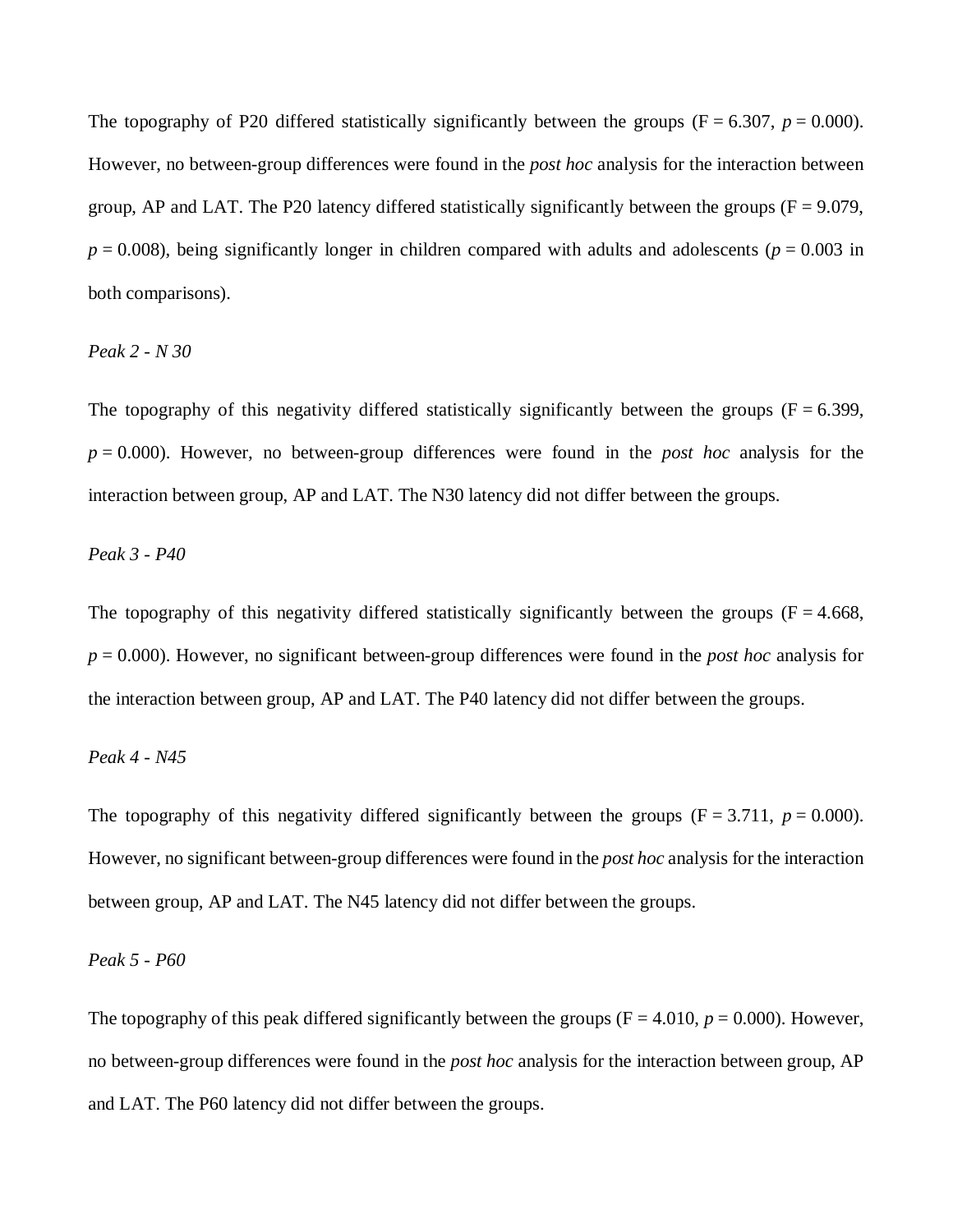Although the mean amplitude of the response did not differ between the three groups, there were topographical differences in the distribution of this peak ( $F = 5.428$ ,  $p = 0.000$ ).

The *post hoc* analysis for the interaction between group, AP and LAT showed that the response in children was significantly larger than that in adolescents centrally in the right lateral electrodes  $(p = 0.021)$ . The N100 latency differed significantly between the groups (F = 10.477,  $p = 0.000$ ). These differences stemmed from the longer latency in adults compared with children and adolescents ( $p = 0.002$ ) and  $p = 0.001$ , respectively).

*Peak 7 - P180*

The mean amplitude of P180 differed significantly between the age groups ( $F = 6.733$ ,  $p = 0.032$ ). P180 was significantly larger in children compared with adults  $(p = 0.003)$ . There was also a trend of the response in children being larger compared to that in adolescents  $(p = 0.057)$ . Significant topographic differences in P180 distribution were found between these groups (F = 26.342, *p* = 0.000). In the *post hoc* analysis for the interaction between group, AP and LAT, significant regional differences between children and adults were found frontally in the left mediolateral region ( $p = 0.038$ ), centrally ( $p = 0.0049$ ) and parieto-occipitally in the midline ( $p = 0.001$ ) and in the right mediolateral region ( $p = 0.017$ ). Furthermore, there was a trend of the response in children being larger frontally in the left mediolateral region compared to adolescents ( $p = 0.078$ ). The P180 latency did not differ between the groups.

*Peak 8 - N280*

The topography of this peak differed significantly between the groups  $(F = 8.814, p = 0.000)$ . However, no between-group differences were found in the *post hoc* analysis for the interaction between group, AP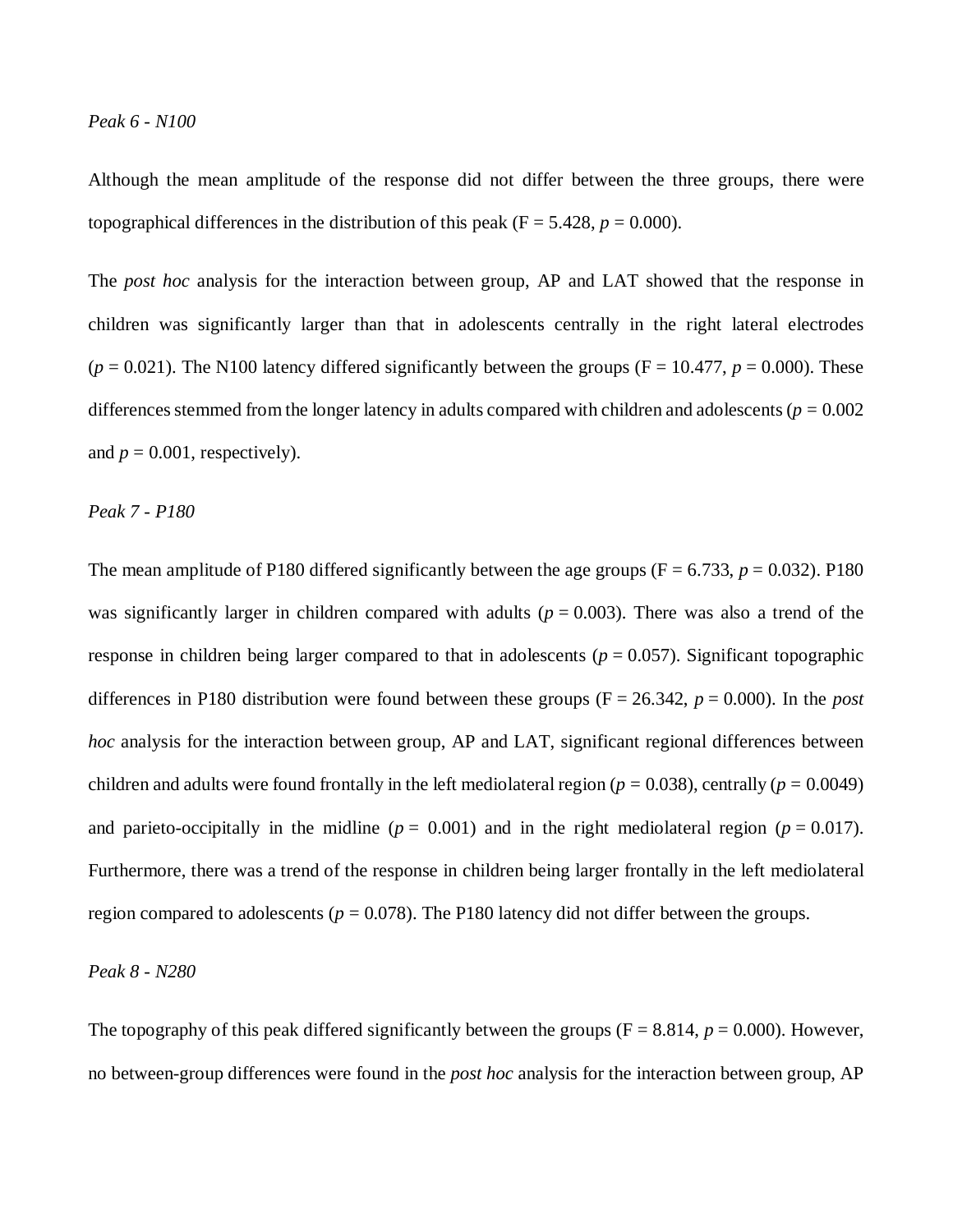and LAT. The N280 latency differed significantly between the groups (F = 5.816, *p* = 0.008). *Post hoc* analyses revealed that this difference stemmed from the significantly longer latency in children compared with adolescents ( $p = 0.007$ ).

# **SCD and TMS-EEG**

SCD did not have significant impact on the GMP area analysis. Univariate analysis of variance with SCD as a co-variate demonstrated that GMFP area differed significantly between the groups (F=6.909,  $p=0.004$ ). In post hoc analyses, GMFP in children was significantly larger than that in adults ( $p=0.006$ ) and in adolescents (p=0.010).

In the LMM analysis of TEPs with SCD as a covariate, only P180 (peak 7) was influenced by SCD. The between-group difference in P180 amplitude remained significant with minor changes in F and *p* values (F=6.200, *p*=0.048). P180 remained significantly larger in children compared with adults (*p*=0.006), and contrary to the original LMM analysis without SCD, also the difference between children and adolescents reached significance (*p*=0.028 vs. *p*= 0.057). No other changes were observed in relation to SCD.

#### **Sources computed using minimum norm estimation (MNE)**

Figure 5 presents the estimated current densities of the maximal activity in each component and group, illustrating the differences between groups. Visual inspection of activation showed differences between children, adolescents and adults in the response to right superior frontal cortex stimulation (the term ipsilateral refers to the right hemisphere and contralateral to the left hemisphere).

In adults, the current maxima (reflecting the maximum neuronal activity) shifted from the site of stimulation to the contralateral medial post central gyrus (19 ms), the contralateral premotor cortex (30 ms), the ipsilateral laterobasal occipital cortex (37 ms), the ipsilateral paracentral lobulus and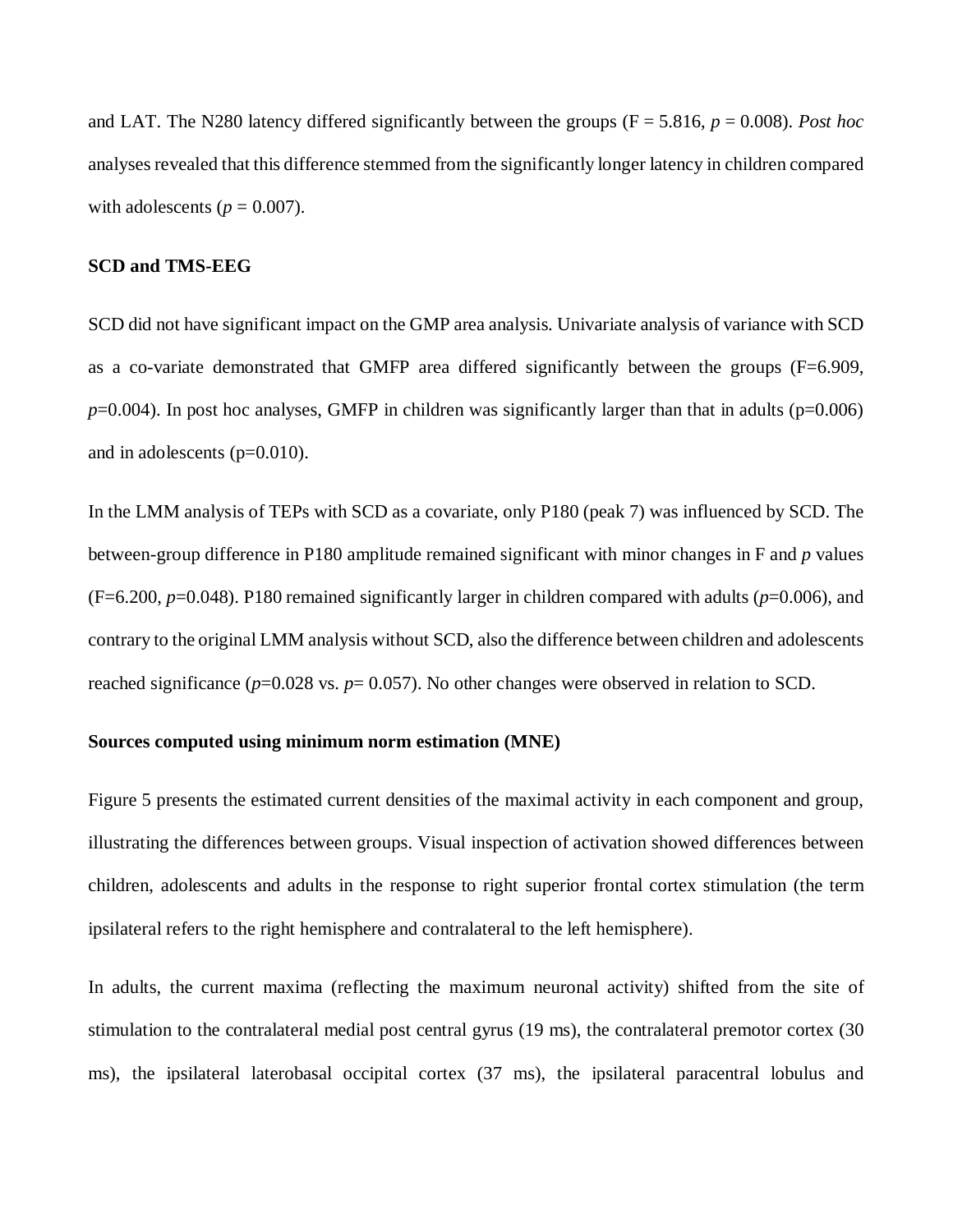simultaneously the prefrontal cortex (46 ms), and the contralateral occipital cortex (62 ms), and thereafter located in the ipsilateral paracentral lobulus (99 ms, 199 ms, and 298 ms). It is noteworthy that at 46 ms and 62 ms, adults also showed strong activation in the contralateral inferior parietal lobe. In adolescents, the current maxima moved to ipsilateral prefrontal and parietal association cortices (19 ms), ipsilateral (28 ms) and contralateral (39 ms) lateral sensory cortices, then to the ipsilateral medial sensory cortex (50 ms), the ipsilateral prefrontal cortex (70 ms) and the ipsilateral precuneus (97 ms), and thereafter to the contralateral (182 ms) and ipsilateral paracentral (294 ms) lobuli. Children displayed current maxima that at 19 ms located in the ipsilateral prefrontal cortex in the vicinity of the site of stimulation, and then shifted to the contralateral premotor cortex (32 ms), followed by the contralateral medial primary sensory (44 ms) and primary motor (57 ms) and ipsilateral primary sensory (77 ms) cortices. Thereafter, the current maxima moved to the ipsilateral medial primary sensory cortex/paracentral lobule (102 ms), the ipsilateral medial premotor cortex (172 ms) and finally the ipsilateral associative auditory cortex (282 ms).

# **DISCUSSION**

# **Main findings**

The results of this study describe, for the first time, the age-related differences in connectivity of the right PMd cortex using TMS-EEG in children, adolescents and adults. We demonstrated that in children, the reactivity to frontal cortex TMS is stronger than in adults, as indexed by larger-amplitude TMS-evoked activity, particularly in the late part of the TEP. We also showed that frontal cortex TMS elicits an equally complex TEP waveform in all age groups. Moreover, according to our results, the topographical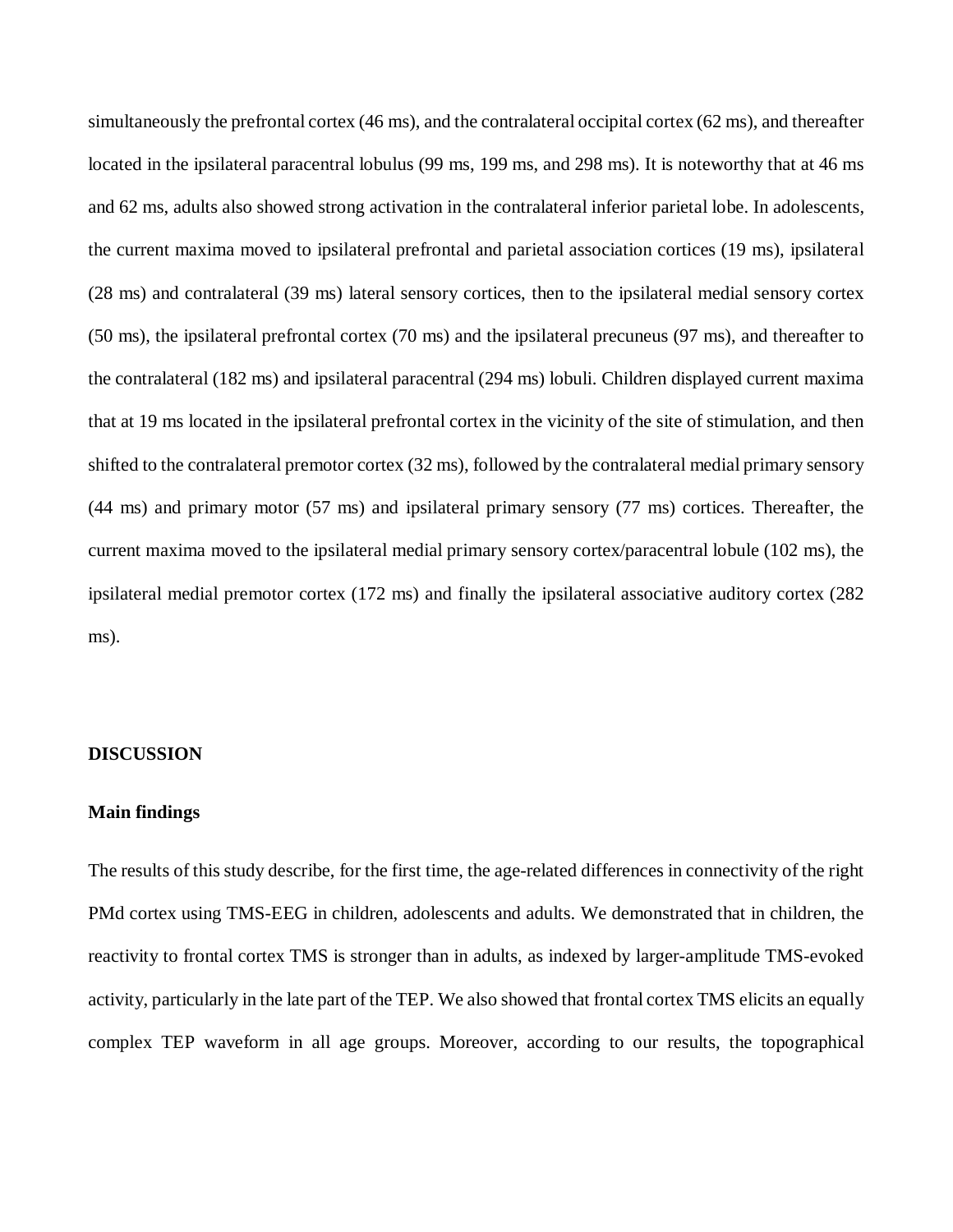distribution of TEPs and the topography of TMS-elicited current maximum at different time points evolve with brain maturation, indicating developmental differences in effective connectivity.

#### **Global mean field power**

GMFP is an indicator of global cerebral activation in response to an external perturbation and also provides information on the functional connectivity of the stimulated area. In this study, TMS elicited a larger GMFP response in children compared to adults, with the responses in adolescents lying between those of children and adults. This finding is consistent with the results of our previous study using suprathreshold TMS to of the motor cortex (Maatta et al., 2017), as well as with the results of other developmental TMS-EEG (Bender et al., 2005; Jarczok et al., 2016) and EEG studies (Matousek and Petersen, 1973; Tarokh and Carskadon, 2010; Whitford et al., 2007) demonstrating higher TEP amplitudes and EEG power in children and adolescents than in adults. With development, EEG shows a similar curvilinear decline to grey matter volume, and it has therefore been suggested that the smaller EEG responses in adults may be associated with grey matter loss in the pre- and peripubescent period (Whitford et al., 2007). Interestingly, the results of the present study suggested that the developmental differences in SCD may not have a substantial influence on developmental differences in TMS-EEG amplitude and topography. Before strong conclusions can be made, however, it must be noted that SCD was measured at one site only (the site of stimulation). As there may be a considerable with-in subject variance in SCD at different cortical regions, our current data can only be considered as a rough estimate on the impact of SCD on EEG.

GMFP also provides information on the excitation–inhibition status of the stimulated networks (Ferreri et al., 2011a). For example, experimental procedures that increase cortical excitability, such as anodal transcranial direct current stimulation (tDCS), also increase GMFP (Romero Lauro et al., 2014).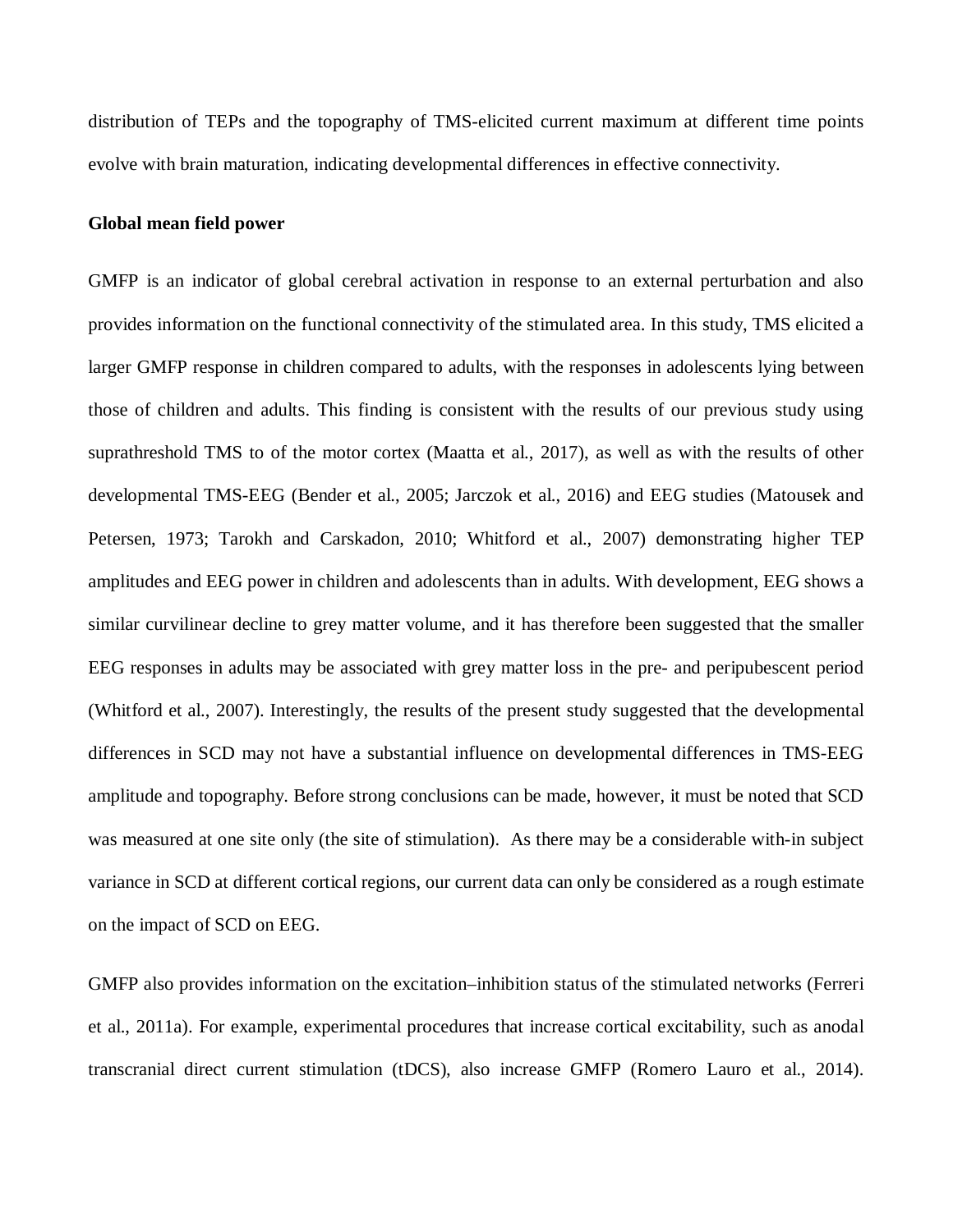Furthermore, in a time window related to inhibitory activity (45–130 ms), inhibitory paradigms such as 1 Hz TMS increase GMFP (Casula et al., 2014). Thus, in addition to developmental differences in brain structure, age-related differences in the excitation–inhibition balance (Saisanen et al., 2018) may also account for the enhanced GMFP in children, as previously demonstrated for physiological aging (Ferreri et al., 2017).

# **Waveform**

In adults, TMS of the right superior frontal cortex elicited a sequence of eight components with altering polarity when recorded at the site of stimulation, i.e. positivities at around 20 ms, 40 ms, 60 ms and 190 ms, and negativities at around 32 ms, 50 ms, 100 ms and 300 ms. Contrary to our hypothesis, an equally complex EEG response was also evoked in children and adolescents at the site of stimulation, although the latencies and topography of the components differed between the groups. The waveform recorded in the participants of our study shows resembles the sequence of P13-N18-P30-N45-P60-N100-P180-N280 components elicited by TMS of the adult motor cortex (Ferreri et al., 2011a), and is consistent with the findings of previous frontal cortex TMS studies (Kähkönen et al., 2005a; Lioumis et al., 2009; Massimini et al., 2005; Noda et al., 2016; Rogasch et al., 2014). We did not find amplitude differences in early TEPs between the age groups, and only a minor difference in the early part of GMFP, but the late P180 was significantly larger in children than in adults, and there was also a trend of the response in children being larger compared to adolescents. Accordingly, major differences in GMFP between children and adults were seen in the P180 latency range and later on.

The mechanisms underlying the generation of each TEP peak have not been fully elucidated. In general, evidence from motor cortex TMS-EEG studies suggests that the peaks within the first 30 ms reflect excitatory neurotransmission (Ferreri et al., 2011a; Mäki and Ilmoniemi, 2010), whereas later peaks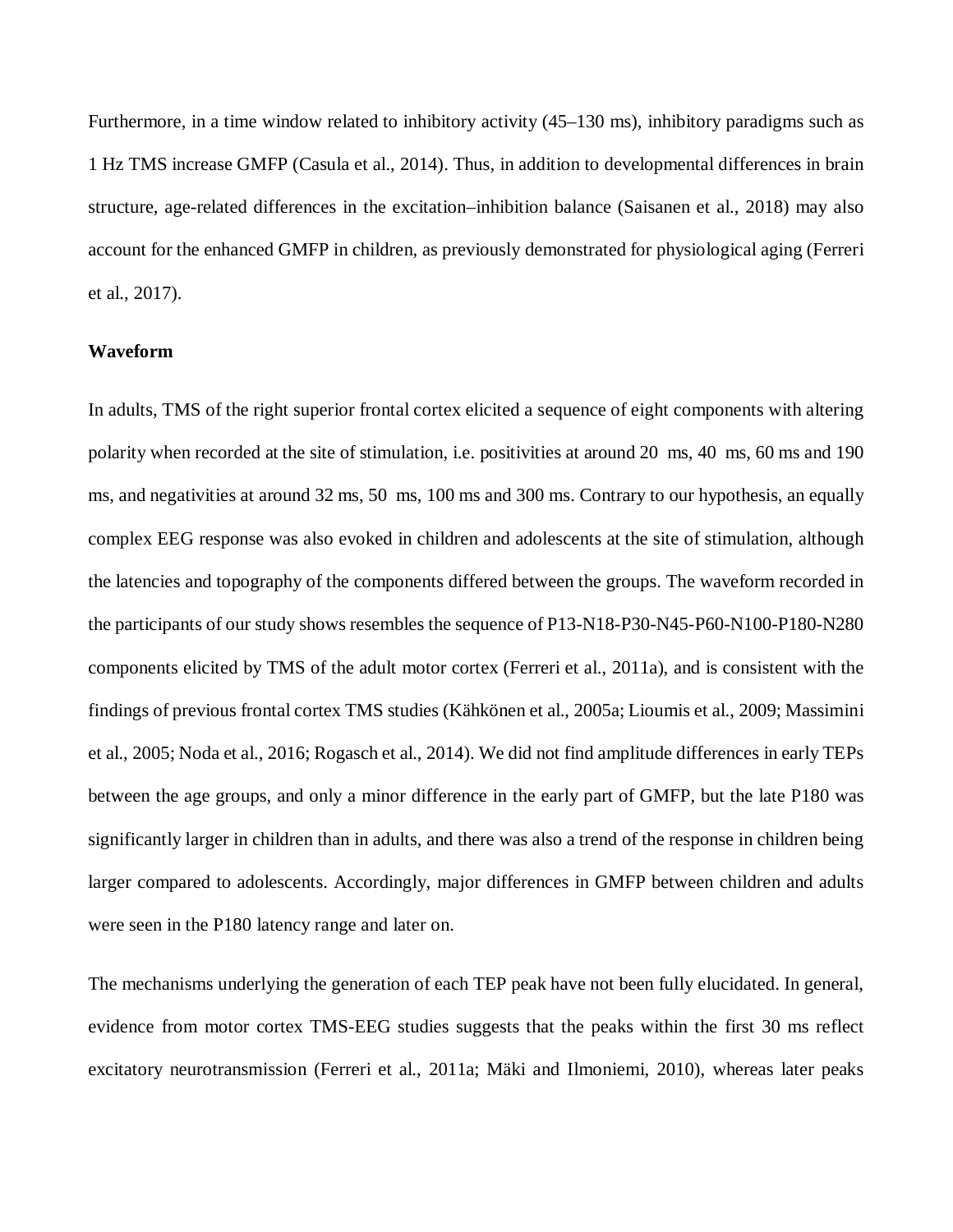reflect inhibitory neurotransmission, mediated by  $GABA_A$  (40–50 ms) and  $GABA_B$  (~100 ms) receptors (Ferreri et al., 2011a; Premoli et al., 2014). Regarding the TEPs following frontal cortex stimulation, a recent paired-pulse TMS-EEG (ppTMS-EEG) study demonstrated that the frontally elicited P60 was suppressed by short-interval intracortical inhibition (SICI) and enhanced by intracortical facilitation (ICF), suggesting that this peak is modulated by GABAA inhibitory and glutaminergic excitatory activity (Cash et al., 2016). Other ppTMS-EEG studies have suggested that activity in the time interval of 50– 100 ms after frontal cortex stimulation may relate to GABAB inhibitory activity, and that the frontal N100 may represent GABA<sub>B</sub>-related cortical inhibition (Fitzgerald et al., 2009; Rogasch et al., 2015). A TMS-EEG study using short-latency afferent inhibition (SAI) has also linked the GABAergic-mediated inhibition in P60 and N100 also to cholinergic activity (Ferreri et al., 2011c).

The mechanisms contributing to the generation of TEP components occurring after 100 ms post-stimulus are more ambiguous. Despite the fact that pharmacological TMS-EEG studies have failed to demonstrate a direct link between P180 and specific neurotransmitter functions (Premoli et al., 2014), the long latency and wide distribution of the P180 component have been linked to the activity of reverberant corticocortical as well as cortico-subcortical circuits driven by GABA<sub>B</sub> neurotransmission in the motor cortex (Ferreri et al., 2011b). This component appears to be sensitive to age-dependent modulation, since in motor cortex TMS-EEG studies, it has differed in both amplitude and spatial distribution between young and elderly adults, and these differences have been linked to age-related changes in GABA<sub>B</sub> receptormediated inhibition (Ferreri et al., 2017; Opie et al., 2018). P180 in frontal cortex TMS is modulated by long latency intracortical inhibition (LICI), which was recently demonstrated to also represent GABA<sub>B</sub>receptor activity in the frontal cortices (Salavati et al., 2017). Following these lines of interpretation, the increased P180 in children in response to frontal cortex stimulation may reflect developmental differences in GABA<sub>B</sub>ergic neurotransmission and/or in frontal cortico-subcortical-cortical loops (for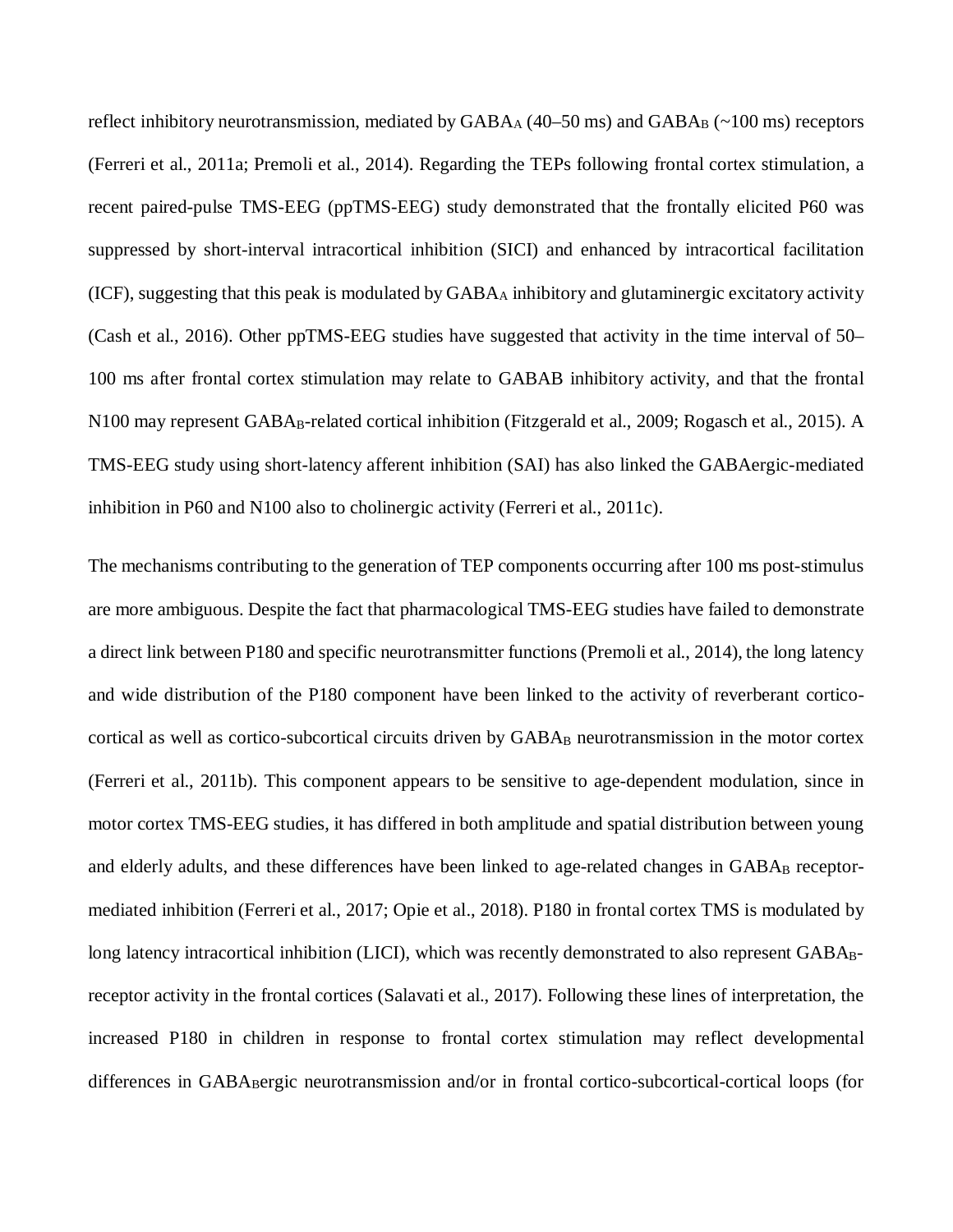example, through the thalamus (McFarland and Haber, 2002)). It is well know that the functional maturation of the GABAergic system continues until the end of adolescence (Kilb, 2012), and the GABAB hypothesis for the increased P180 in children is in line with the results from previous motor cortex TMS studies suggesting stronger inhibition in children compared to adults (Bender et al., 2005; Maatta et al., 2017; Saisanen et al., 2018). The functional significance of the suggested increase in inhibition in children remains uncertain. In a recent TMS and [magnetic resonance spectroscopy](https://www.sciencedirect.com/topics/psychology/magnetic-resonance-spectroscopy) study in adults (Greenhouse and King, 2017), more excitable corticospinal pathways were associated with higher GABA concentrations in the motor cortex. These higher GABA concentrations were suggested to indicate a homeostatic mechanism, since more excitable pathways may require a larger inhibitory neurotransmitter reservoir (Greenhouse and King, 2017). Similarly, in a recent TMS-EEG study in healthy adults, poorer performance in the attention task was related to larger N100 amplitudes, indicating more pronounced GABABergic inhibition. This was hypothesized to result from a more excitable cortex that needs more inhibition to maintain its balance (Kaarre et al., 2018). Neuroplasticity is heightened during periods of brain development (Ismail et al., 2017), and developmental changes in both glutamatergic and GABAergic mechanisms are thought to underlie the experience-dependent plasticity of cortical circuits (Murphy et al., 2005). Thus, one possible explanation behind the stronger GABABergic activity in children compared with adults could be related to maintaining the right balance between excitation and inhibition in the developing brain. However, it should be noted that neural artefacts such as auditory responses may also contribute to the TEP components in this latency range (Rogasch et al., 2014; ter Braack et al., 2015), and as long as the neuropharmacology of P180 remains unclear, caution must be taken in interpreting these findings.

The equal number of TEP peaks in all age groups after frontal cortex TMS is an interesting contradiction to our previous results on TEPs following motor cortex stimulation, where maturation associated with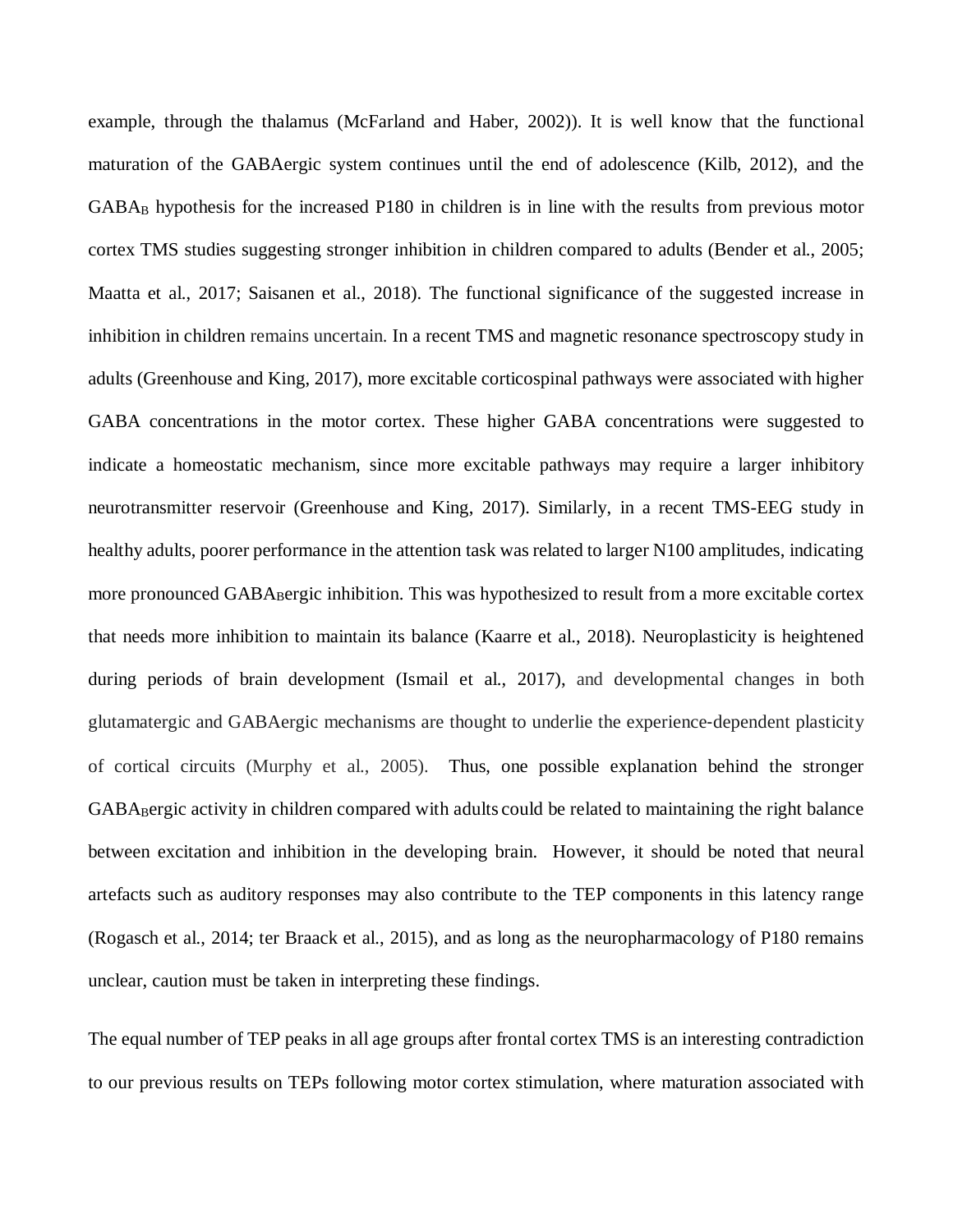increased complexity of the TEP waveform (Maatta et al., 2017). It is not certain which physiological properties of the stimulated network determine the number of generated TEP peaks. However, it has been shown that restricted propagation elicits a waveform with less TEP components (Massimini et al., 2005). It has also been shown that repetitive TMS (rTMS) over the primary motor cortex modulates a network encompassing a smaller number of brain regions compared to rTMS over the dorsal premotor cortex, and many of the regions activated after rTMS of the primary motor cortex are confined to the cortical and subcortical motor system (Chouinard et al., 2003). Thus, in addition to methodological differences between the current study and the motor cortex TMS-EEG study (Maatta et al., 2017), one plausible mechanism that may explain the discrepancy in the TEP waveform configuration between the two studies may relate to differences in the connectivity profile and its development between premotor and motor cortices.

### **Effective connectivity**

Even though the morphology of the waveform in the younger age groups appeared to be relatively similar to that in adults at the site of stimulation, the spread of activity, as indicated by statistically significant between-group differences in the topography of the peaks and differences in current density maps, suggest marked changes in effective connectivity of the right PMd with maturation. These are possibly secondary to developmental differences in structural connectivity and excitatory and inhibitory activity.

Anatomically, in adults, the PMd is reciprocally connected with ipsilateral (Dum and Strick, 2005; Lu et al., 1994; Wise et al., 1997; Yeo et al., 2013) and contralateral (Marconi et al., 2003) cortical motor areas, especially the primary motor cortex, parietal cortex and contralateral PMd. By performing a connectivitybased parcellation using a meta-analytics approach, the adult right PMd was recently divided into subregions that are functionally coupled with several brain regions, including the bilateral prefrontal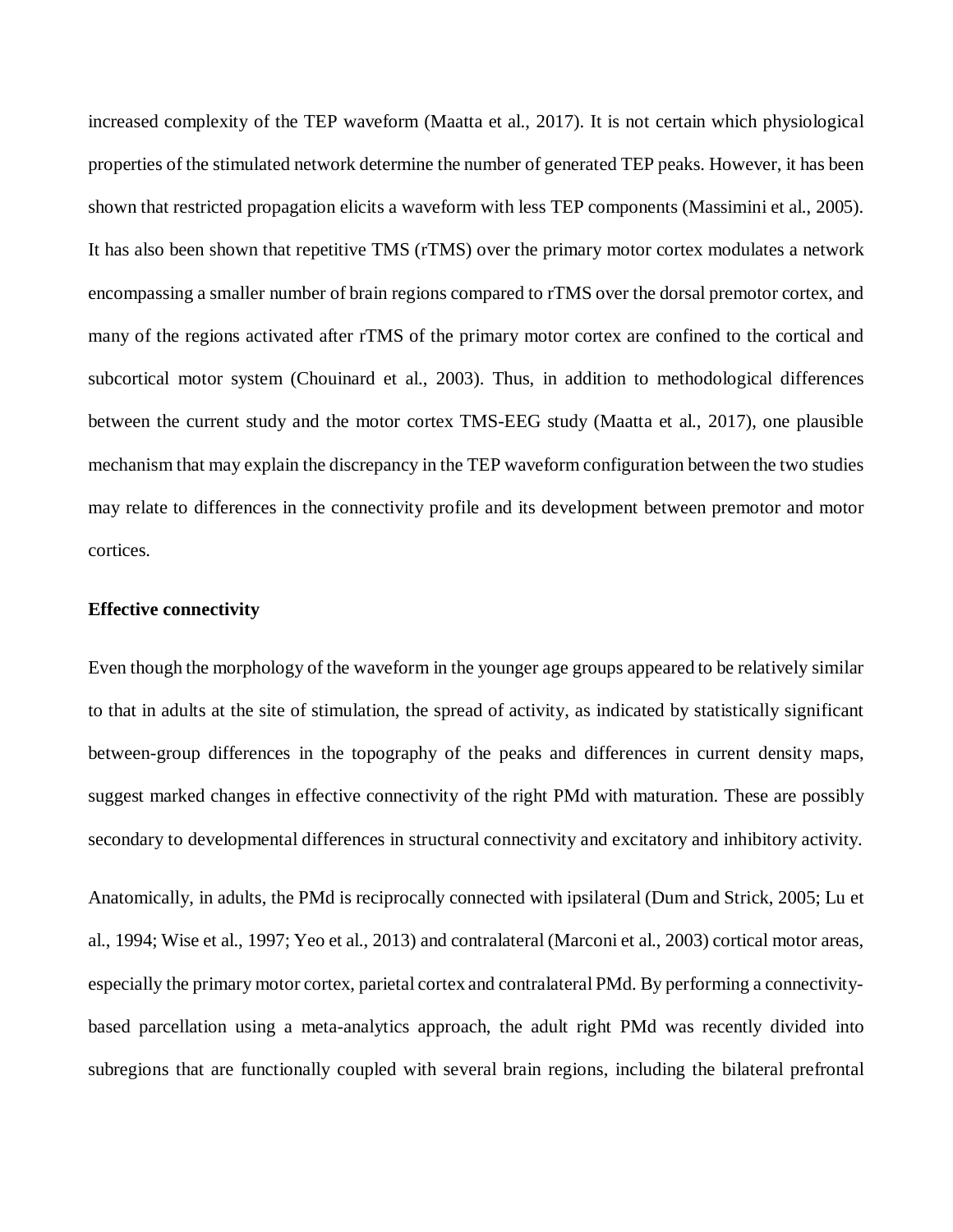cortex, intraparietal sulcus (IPS), inferior parietal regions, superior parietal lobule (SPL), insula, right putamen and right visual cortex, and which are integrated into the motor network (Genon et al., 2017). It is not currently known how these subregions and their connectivity change with development.

By combining rTMS with PET and fMRI, it has been shown that in adults, stimulating the PMd while the subject is at rest affects activity in putatively interconnected motor structures, including the contralateral PMd and bilateral supplementary motor area (SMA). Other activated areas were the frontal and parietal association cortices, as well as putative bilateral auditory cortex and subcortical structures, including the thalamus (Bestmann et al., 2005; Bestmann et al., 2008; Chouinard et al., 2003).

We evaluated the spread of TMS-evoked neural activation using MNE, which is suggested to be useful for the localization of poorly known activity distributions and for tracking activity changes between brain areas as a function of time (Komssi et al., 2004). In our adult participants, after stimulation of the right PMd, current maxima (reflecting the centre of neuronal activity) were seen 19 ms post-stimulus in the medial post central gyrus contralateral to the site of stimulation, from where it travelled to the contralateral premotor cortex, ipsilateral laterobasal occipital cortex, ipsilateral paracentral lobulus and prefrontal cortex, contralateral occipital cortex and, at around 100 ms and thereafter, remained in the ipsilateral paracentral lobulus. It is noteworthy that at 46 ms and at 62 ms, adults also showed strong activation in the contralateral inferior parietal lobe. These results are similar to those obtained from PET and fMRI studies, where rTMS targeted to the left PMd evoked activity in the premotor and sensorymotor areas and contralateral inferior parietal regions (Bestmann et al., 2005; Bestmann et al., 2008; Chouinard et al., 2003). In addition, in our study, activation was seen in prefrontal and occipital areas, which is in line with a recently proposed functional connectivity profile of the right PMd (Genon et al., 2017). Because of the better temporal resolution of EEG compared to other brain imaging methods, our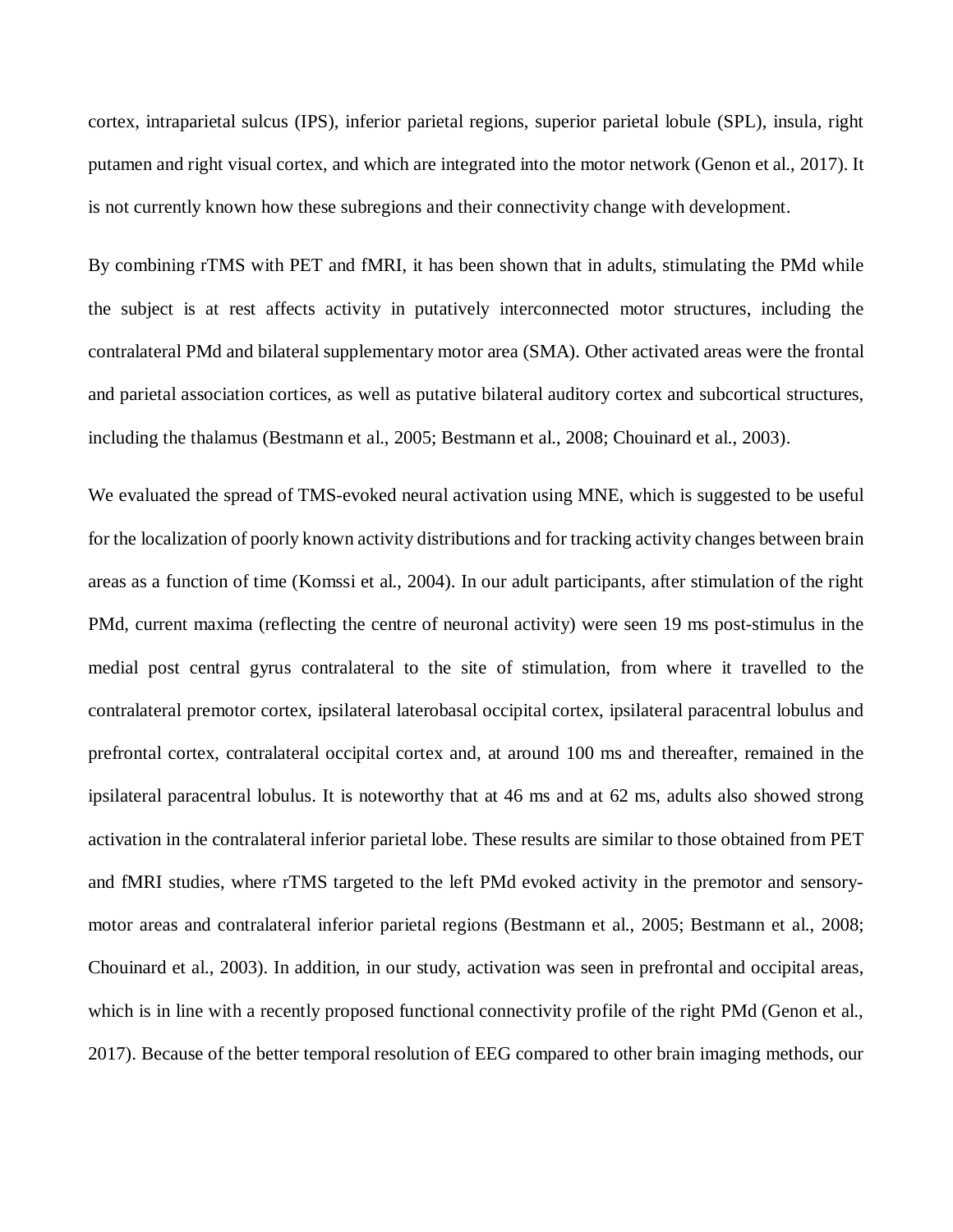results add to the findings of previous studies by also providing information on the temporal order of the spread of activation from the PMd to connected brain regions.

In the younger age groups, the pattern of activation differed, which may reflect an age-related rearrangement in cortico-cortical effective connectivity. Interestingly, the differences were most pronounced within the first 100 ms post-stimulus and were evident between all three age groups. In children, the current maxima persisted longer than in the other age groups in the vicinity of the site of stimulation and in its contralateral counterpart, possibly reverberating there. Thereafter, the current maxima mainly localized in sensorimotor regions with some spread of activation to prefrontal cortex within the first 100 ms post-stimulus, suggesting a strong neural circuit between the PMd and interconnected sensory-motor regions. In adolescents, the current maxima were also mainly localized in sensory-motor regions, but the spread of activation to prefrontal cortex and precuneus was also seen. Intriguingly, at around 50-60 ms adults showed relatively strong activation in the contralateral inferior parietal lobe, which is a multimodal integration cortex (Igelstrom and Graziano, 2017; Zhang and Li, 2014) and known to mature late (Fjell et al., 2015; Hill et al., 2010). The spread of activation to this region was not seen in the younger age groups. These findings are supported by studies using structural and functional neuroimaging methods. It has been demonstrated that functional networks purported to subserve lower-level sensory and motor systems are in place relatively early (de Bie et al., 2012), whereas connectivity within networks involved in complex cognitive functions progressively develops throughout childhood and adolescence (Sole-Padulles et al., 2016). For example, increasing fronto-parietal functional connectivity, in addition to changes in white matter structure, has been suggested as a mechanism underlying developmental increases in attentional and working memory capacity (Edin et al., 2007; Klarborg et al., 2013; Klingberg et al., 2002; Mabbott et al., 2006). Furthermore, in the executive control network, in an RSN involved in response flexibility and decision making (Seeley et al., 2007),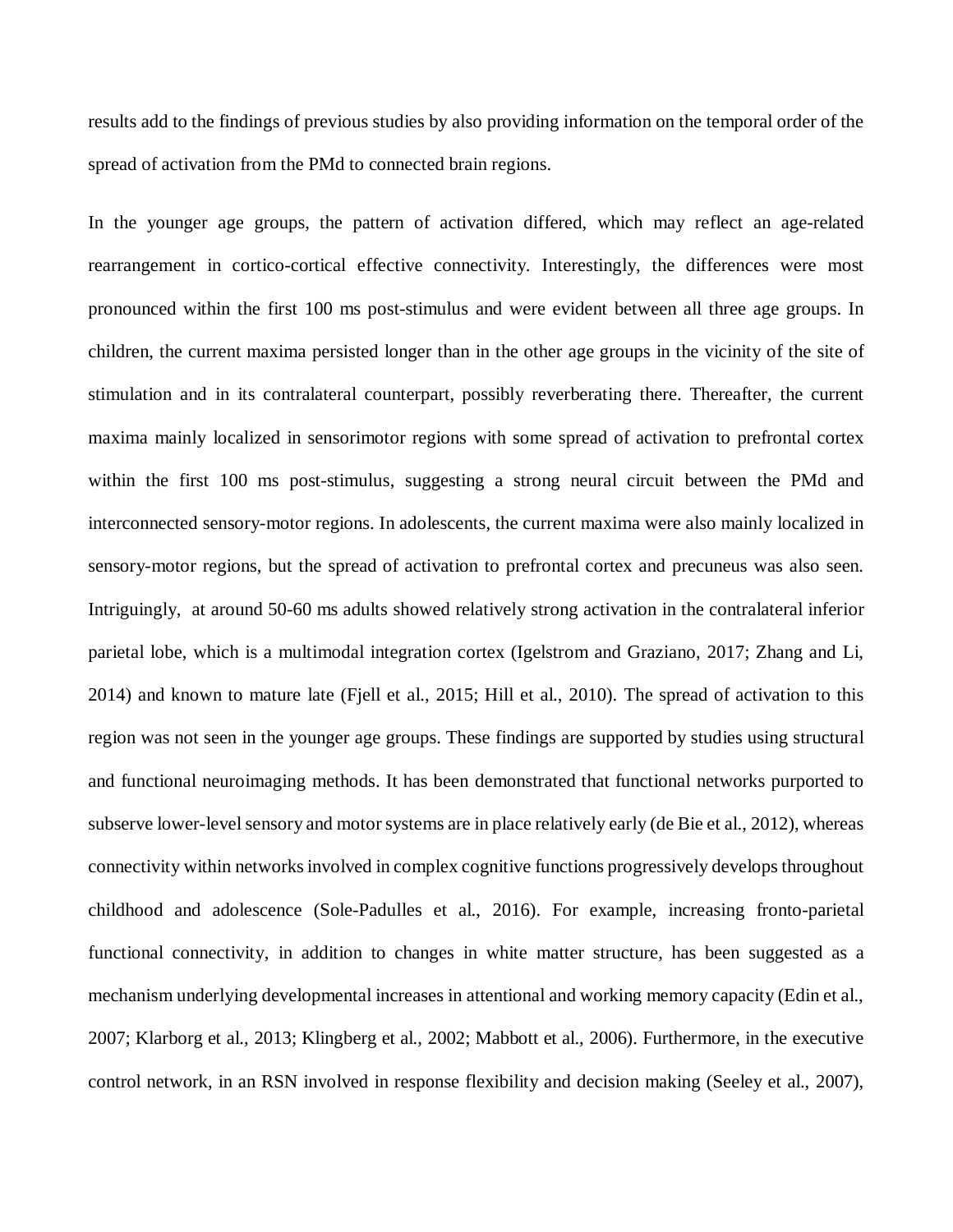an age-related increase in connectivity in the inferior parietal lobule has been seen (Sole-Padulles et al., 2016).

Notably, in all age groups, the current maxima were localized in the paracentral lobulus at around 180 ms. The paracentral lobulus includes parts from both the frontal and parietal lobes. This region has been suggested to be related the cognitive control of sensorimotor functions (Zhang et al., 2015), and to be a part of a long-range association limbic–motor pathway (Rizzo et al., 2018). Synaptic activity in the limbic circuits is tightly regulated by a relatively small population of GABA inhibitory neurons (Prager et al., 2016) previously suggested to be involved in P180 genesis (Ferreri et al., 2011c; Salavati et al., 2017).

At 282 ms, children demonstrated activation at the ipsilateral secondary auditory cortices. The spread of activation to these regions was not seen in adolescents or adults. By combining rTMS with fMRI, it has been shown that in adults, stimulating the PMd affects also activity in bilateral auditory cortex, presumably due to the auditory stimulation caused by the TMS coil click (Bestmann et al., 2005). The confounding effect of auditory evoked activity can be significantly reduced by noise masking, which was used in our study (ter Braack et al., 2015). One possible explanation for the finding that only children demonstrated activity in the auditory cortex may thus be that the noise masking was more efficient in the older age groups, resulting in stronger auditory-evoked activity in children compared with other groups. Also age-related differences in auditory processing, for example in the auditory habituation, between children and adults (Karhu et al., 1997; Muenssinger et al., 2013), and mechanisms connected with developmental differences in auditory attention could have affected this finding. The alternative explanation to our finding stems from the age-related re-arrangement of cortico-subcortical connectivity. Notably, in children, subcortical areas are more strongly connected with primary sensory and association areas than in adults (Supekar et al., 2009). As functionally related brain systems emerge during development in childhood and adolescence, this over-connectivity is followed by pruning, which rewires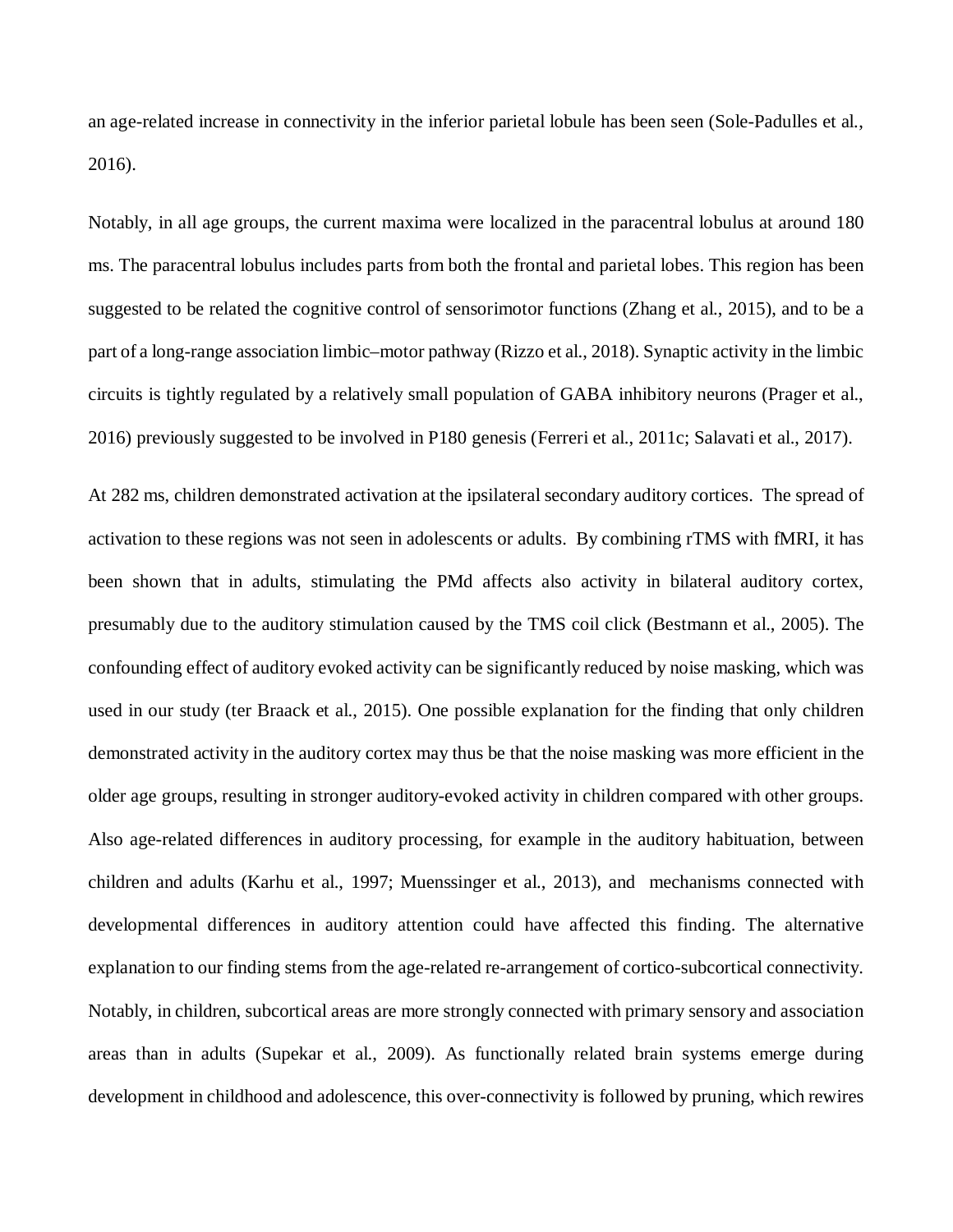connectivity (Uddin et al., 2010). TMS-evoked EEG activity at around 280 ms is suggested to be related to the activity of reverberant cortico-cortical as well as cortico-subcortical circuits driven by GABABergic neurotransmission (Ferreri et al., 2011b). The finding that only children demonstrated activity in the auditory cortex may thus be mediated by developmental differences in the organizational patterns of functional cortico-subcortical networks.

#### **Strengths and limitations**

In order to maximize the accuracy and reliability of our results, we used advanced methodologies such as high-density EEG and neuronavigation. Furthermore, the number of trials was high, thus minimizing the effect of coincidental errors in the TEP waveform. In addition, we calibrated TMS intensity based on the estimated electric field on the targeted cortex, instead of relying on the conventionally used percentage of MSO. This was done to ensure that the PMd was stimulated at comparable intensities in each participant, despite developmental differences in SCD and neuroanatomy. However, a disadvantage of this method is that it does not take the possibly different excitability of the PMd in different phases of development into account. It is known that the motor threshold is higher in children compared to adults, suggesting increasing motor cortex reactivity with maturation (Garvey et al., 2003; Maatta et al., 2017; Moll et al., 1999; Nezu et al., 1997; Pitcher et al., 2015; Saisanen et al., 2017). In adults, studies investigating the relationship of excitability between different cortical areas have demonstrated that the motor and visual cortex react differently to TMS, with no correlation between them (Boroojerdi et al., 2002; Gerwig et al., 2003; Stewart et al., 2001). Similarly, in adults, the reactivity to TMS differs between the motor and prefrontal cortex, but there is an association between these reactivities (Kähkönen et al., 2004; Kähkönen et al., 2005b). Currently, there are no data on the relationship between reactivities to TMS in different brain regions in children. Given this reasoning and the fact that the SCD increases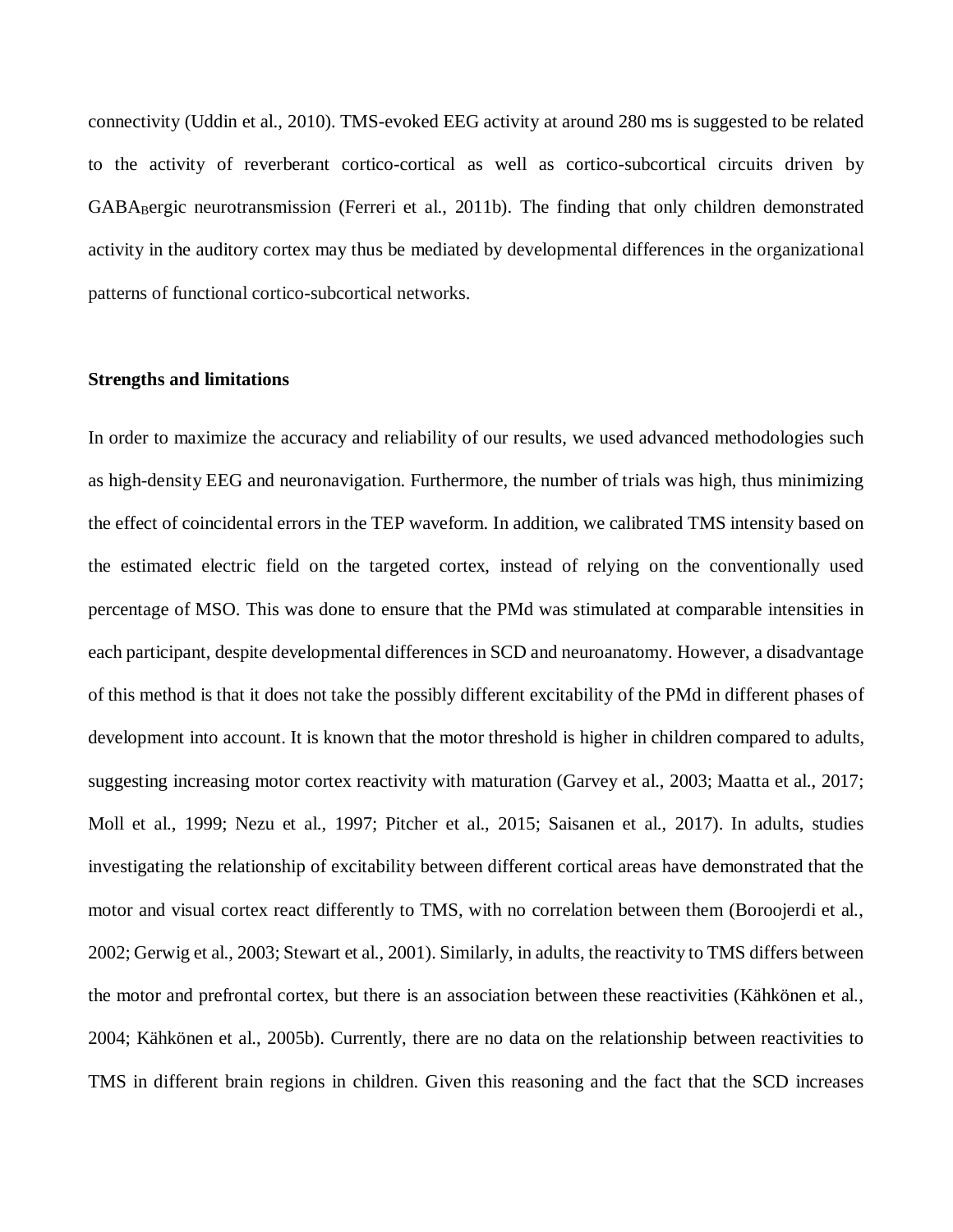significantly with maturation, we propose that the use of electric field-based estimation of stimulation intensity is a valid method in developmental TMS-EEG studies when stimulating outside the primary motor cortex. Of note is, that developmental differences in SCD did not explain the amplitude differences and topographical differences in TMS-EEG responses.

In addition, there are some other limitations that need to be considered when interpreting the findings. First, our study lacked exploration of the behavioural significance of the electrophysiological findings. Future work using a combination of TMS-EEG measures and neuropsychological tests should be conducted to fill this gap. Second, the use of a cross-sectional design limited our ability to capture withinindividual changes in TEPs across development. Though it is likely that our findings are representative of general developmental trends in neural activation in response to PMd stimulation, prospective longitudinal studies are necessary to elucidate the developmental changes within the same individuals across time. Third, our sample size was relatively small and precluded an analysis of gender differences, which are known to influence brain development (Giedd et al., 2012)**.** However, despite the small group sizes, we found statistically significant changes in cortical excitability and connectivity between different age groups. These changes should be further examined in a larger population.

# **CONCLUSION**

In conclusion, this is the first time that maturational changes in excitability and effective connectivity of the frontal lobe have been investigated using concurrent TMS-EEG. We confirmed and extended previous evidence of developmental changes in effective connectivity by showing that the propagation of TMS-evoked activity diverges in different phases of development. Furthermore, we showed that normal development leads to changes in frontal cortical excitability. More generally, our results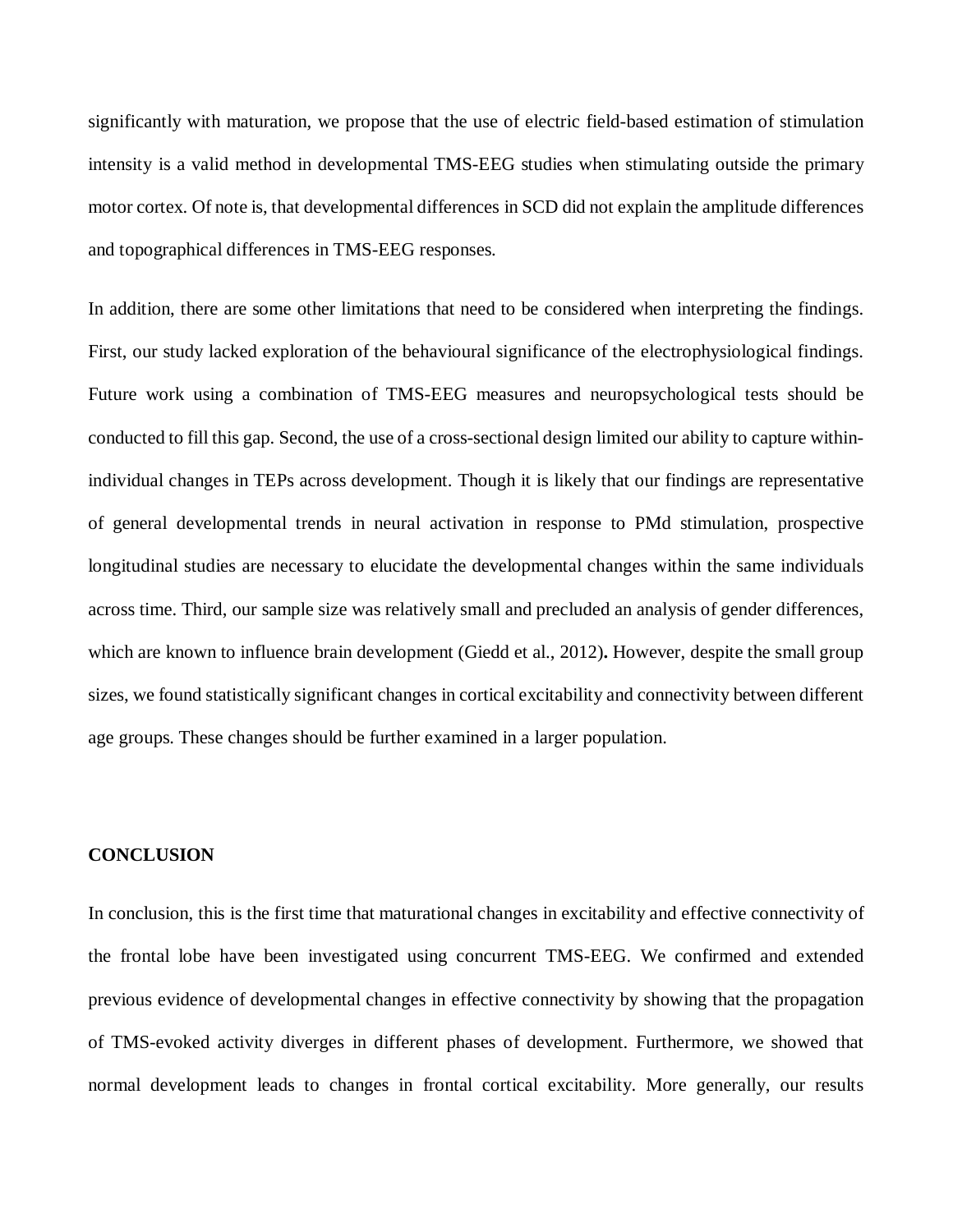demonstrate that direct study of the brain's excitability and effective connectivity via TMS-EEG coregistration can be applied to paediatric populations, and may provide useful information for developmental studies and for studies on developmental neuropsychiatric disorders. Finally, larger and longitudinal studies in the future will enable better characterization of the developmental pathways at the individual level.

- Anderson, V. A., Anderson, P., Northam, E., Jacobs, R., & Catroppa, C. (2001). Development of executive functions through late childhood and adolescence in an Australian sample. *Dev Neuropsychol, 20*, 385- 406. doi: 10.1207/s15326942dn2001\_5
- Asato, M. R., Terwilliger, R., Woo, J., & Luna, B. (2010). White matter development in adolescence: a DTI study. *Cereb Cortex, 20*, 2122-2131. doi: 10.1093/cercor/bhp282
- Bell, M. A., & Wolfe, C. D. (2007). Changes in brain functioning from infancy to early childhood: evidence from EEG power and coherence working memory tasks. *Dev Neuropsychol, 31*, 21-38. doi: 10.1080/87565640709336885
- Bender, S., Basseler, K., Sebastian, I., Resch, F., Kammer, T., Oelkers-Ax, R., & Weisbrod, M. (2005). Electroencephalographic response to transcranial magnetic stimulation in children: Evidence for giant inhibitory potentials. *Ann Neurol, 58*, 58-67.
- Bestmann, S., Baudewig, J., Siebner, H. R., Rothwell, J. C., & Frahm, J. (2004). Functional MRI of the immediate impact of transcranial magnetic stimulation on cortical and subcortical motor circuits. *Eur J Neurosci, 19*, 1950-1962. doi: 10.1111/j.1460-9568.2004.03277.x
- Bestmann, S., Baudewig, J., Siebner, H. R., Rothwell, J. C., & Frahm, J. (2005). BOLD MRI responses to repetitive TMS over human dorsal premotor cortex. *Neuroimage, 28*, 22-29. doi: 10.1016/j.neuroimage.2005.05.027
- Bestmann, S., Swayne, O., Blankenburg, F., Ruff, C. C., Haggard, P., Weiskopf, N., Josephs, O., Driver, J., Rothwell, J. C., & Ward, N. S. (2008). Dorsal premotor cortex exerts state-dependent causal influences on activity in contralateral primary motor and dorsal premotor cortex. *Cereb Cortex, 18*, 1281-1291. doi: 10.1093/cercor/bhm159
- Boroojerdi, B., Meister, I. G., Foltys, H., Sparing, R., Cohen, L. G., & Topper, R. (2002). Visual and motor cortex excitability: a transcranial magnetic stimulation study. *Clin Neurophysiol, 113*, 1501-1504.
- Bortoletto, M., Veniero, D., Thut, G., & Miniussi, C. (2015). The contribution of TMS-EEG coregistration in the exploration of the human cortical connectome. *Neurosci Biobehav Rev, 49*, 114-124. doi: 10.1016/j.neubiorev.2014.12.014
- Cardenas, V. A., Price, M., & Fein, G. (2018). EEG coherence related to fMRI resting state synchrony in longterm abstinent alcoholics. *Neuroimage Clin, 17*, 481-490. doi: 10.1016/j.nicl.2017.11.008
- Casarotto, S., Maatta, S., Herukka, S. K., Pigorini, A., Napolitani, M., Gosseries, O., Niskanen, E., Kononen, M., Mervaala, E., Rosanova, M., Soininen, H., & Massimini, M. (2011). Transcranial magnetic stimulationevoked EEG/cortical potentials in physiological and pathological aging. *Neuroreport, 22*, 592-597. doi: 10.1097/WNR.0b013e328349433a
- Cash, R. F., Noda, Y., Zomorrodi, R., Radhu, N., Farzan, F., Rajji, T. K., Fitzgerald, P. B., Chen, R., Daskalakis, Z. J., & Blumberger, D. M. (2016). Characterization of Glutamatergic and GABAA-Mediated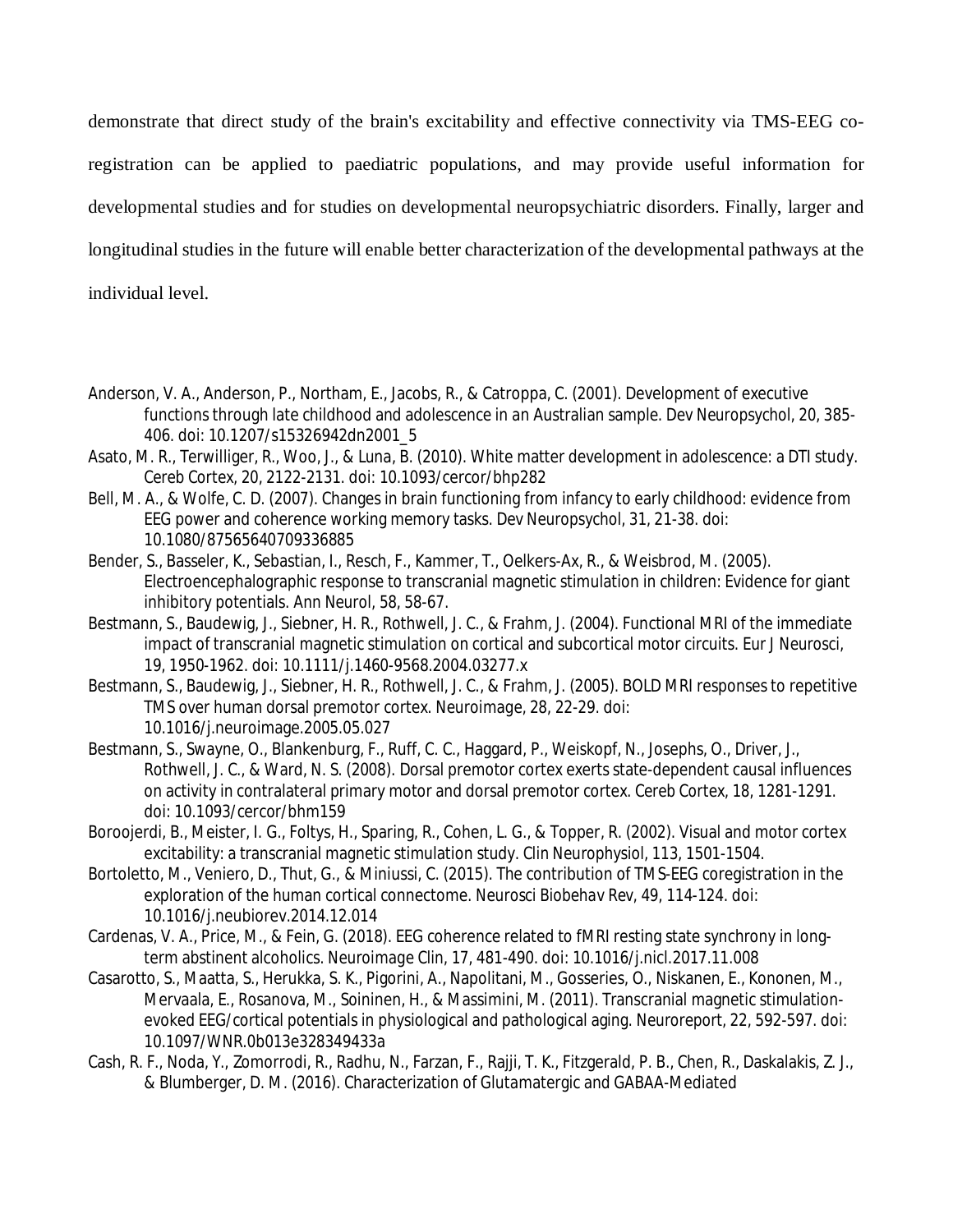Neurotransmission in Motor and Dorsolateral Prefrontal Cortex Using Paired-Pulse TMS-EEG. *Neuropsychopharmacology*. doi: 10.1038/npp.2016.133

- Castel, A. D., Humphreys, K. L., Lee, S. S., Galvan, A., Balota, D. A., & McCabe, D. P. (2011). The development of memory efficiency and value-directed remembering across the life span: a cross-sectional study of memory and selectivity. *Dev Psychol, 47*, 1553-1564. doi: 10.1037/a0025623
- Casula, E. P., Tarantino, V., Basso, D., Arcara, G., Marino, G., Toffolo, G. M., Rothwell, J. C., & Bisiacchi, P. S. (2014). Low-frequency rTMS inhibitory effects in the primary motor cortex: Insights from TMS-evoked potentials. *Neuroimage, 98*, 225-232. doi: 10.1016/j.neuroimage.2014.04.065
- Chayer, C., & Freedman, M. (2001). Frontal lobe functions. *Curr Neurol Neurosci Rep, 1*, 547-552.
- Chen, Z., Zhang, H., Yushkevich, P. A., Liu, M., & Beaulieu, C. (2016). Maturation Along White Matter Tracts in Human Brain Using a Diffusion Tensor Surface Model Tract-Specific Analysis. *Front Neuroanat, 10*, 9. doi: 10.3389/fnana.2016.00009
- Chouinard, P. A., Van Der Werf, Y. D., Leonard, G., & Paus, T. (2003). Modulating neural networks with transcranial magnetic stimulation applied over the dorsal premotor and primary motor cortices. *J Neurophysiol, 90*, 1071-1083. doi: 10.1152/jn.01105.2002
- D'Agati, E., Hoegl, T., Dippel, G., Curatolo, P., Bender, S., Kratz, O., Moll, G. H., & Heinrich, H. (2014). Motor cortical inhibition in ADHD: modulation of the transcranial magnetic stimulation-evoked N100 in a response control task. *J Neural Transm (Vienna), 121*, 315-325. doi: 10.1007/s00702-013-1097-7
- de Bie, H. M., Boersma, M., Adriaanse, S., Veltman, D. J., Wink, A. M., Roosendaal, S. D., Barkhof, F., Stam, C. J., Oostrom, K. J., Delemarre-van de Waal, H. A., & Sanz-Arigita, E. J. (2012). Resting-state networks in awake five- to eight-year old children. *Hum Brain Mapp, 33*, 1189-1201. doi: 10.1002/hbm.21280
- Delorme, A., & Makeig, S. (2004). EEGLAB: an open source toolbox for analysis of single-trial EEG dynamics including independent component analysis. *J Neurosci Methods, 134*, 9-21. doi: 10.1016/j.jneumeth.2003.10.009
- Denslow, S., Lomarev, M., George, M. S., & Bohning, D. E. (2005). Cortical and subcortical brain effects of transcranial magnetic stimulation (TMS)-induced movement: an interleaved TMS/functional magnetic resonance imaging study. *Biol Psychiatry, 57*, 752-760. doi: 10.1016/j.biopsych.2004.12.017
- Dum, R. P., & Strick, P. L. (2005). Frontal lobe inputs to the digit representations of the motor areas on the lateral surface of the hemisphere. *J Neurosci, 25*, 1375-1386. doi: 10.1523/jneurosci.3902-04.2005
- Duncan, C. E., Webster, M. J., Rothmond, D. A., Bahn, S., Elashoff, M., & Shannon Weickert, C. (2010). Prefrontal GABA(A) receptor alpha-subunit expression in normal postnatal human development and schizophrenia. *J Psychiatr Res, 44*, 673-681. doi: 10.1016/j.jpsychires.2009.12.007
- Edin, F., Macoveanu, J., Olesen, P., Tegner, J., & Klingberg, T. (2007). Stronger synaptic connectivity as a mechanism behind development of working memory-related brain activity during childhood. *J Cogn Neurosci, 19*, 750-760. doi: 10.1162/jocn.2007.19.5.750
- Eloranta, A. M., Lindi, V., Schwab, U., Tompuri, T., Kiiskinen, S., Lakka, H. M., Laitinen, T., & Lakka, T. A. (2012). Dietary factors associated with overweight and body adiposity in Finnish children aged 6-8 years: the PANIC Study. *Int J Obes (Lond), 36*, 950-955. doi: 10.1038/ijo.2012.89
- Eluvathingal, T. J., Hasan, K. M., Kramer, L., Fletcher, J. M., & Ewing-Cobbs, L. (2007). Quantitative diffusion tensor tractography of association and projection fibers in normally developing children and adolescents. *Cereb Cortex, 17*, 2760-2768. doi: 10.1093/cercor/bhm003
- Fair, D. A., Dosenbach, N. U., Church, J. A., Cohen, A. L., Brahmbhatt, S., Miezin, F. M., Barch, D. M., Raichle, M. E., Petersen, S. E., & Schlaggar, B. L. (2007). Development of distinct control networks through segregation and integration. *Proc Natl Acad Sci U S A, 104*, 13507-13512. doi: 10.1073/pnas.0705843104
- Fair, D. A., Cohen, A. L., Power, J. D., Dosenbach, N. U., Church, J. A., Miezin, F. M., Schlaggar, B. L., & Petersen, S. E. (2009). Functional brain networks develop from a "local to distributed" organization. *PLoS Comput Biol, 5*, e1000381. doi: 10.1371/journal.pcbi.1000381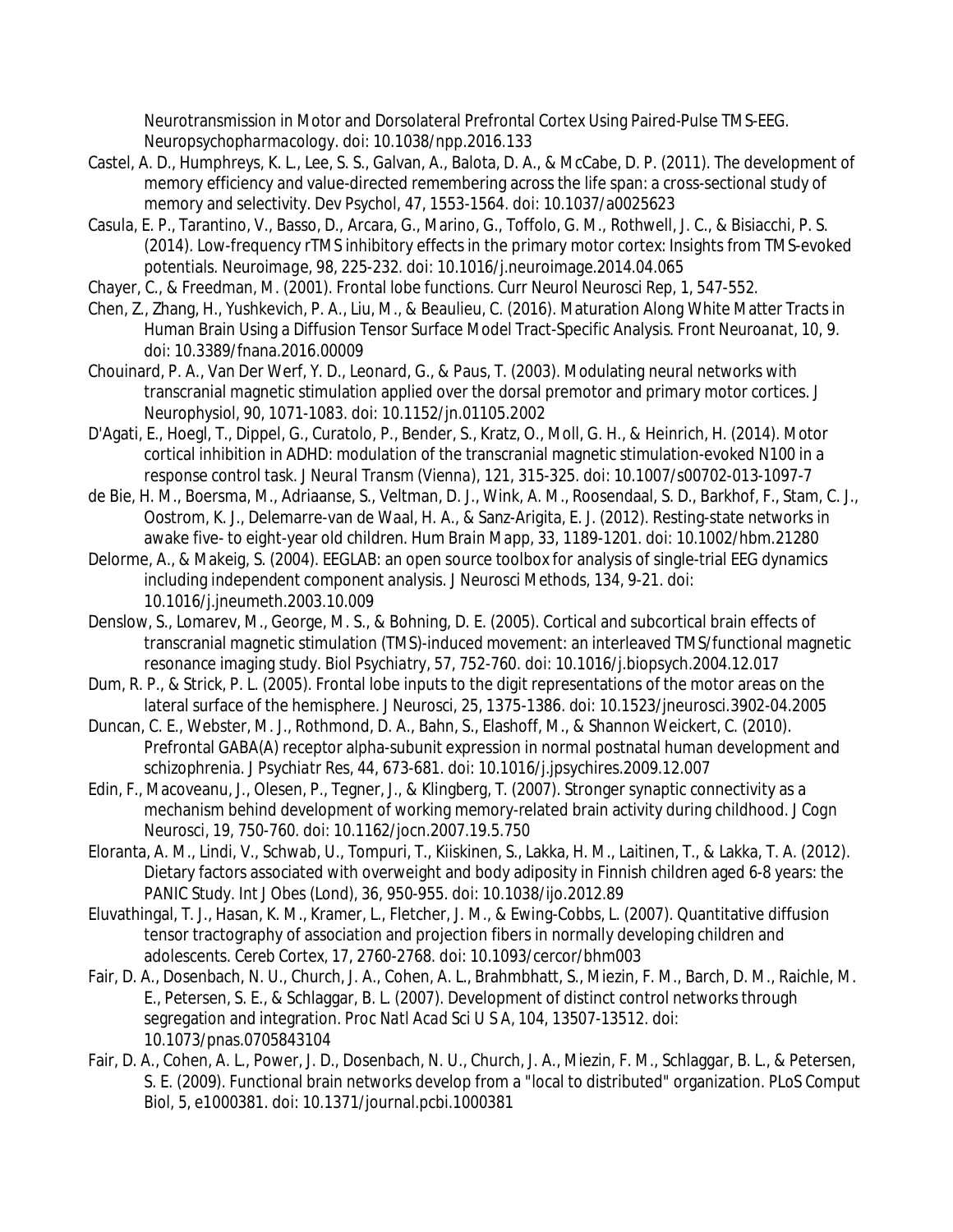- Ferrarelli, F., Massimini, M., Peterson, M. J., Riedner, B. A., Lazar, M., Murphy, M. J., Huber, R., Rosanova, M., Alexander, A. L., Kalin, N., & Tononi, G. (2008). Reduced evoked gamma oscillations in the frontal cortex in schizophrenia patients: a TMS/EEG study. *Am J Psychiatry, 165*, 996-1005.
- Ferreri, F., Pasqualetti, P., Maatta, S., Ponzo, D., Ferrarelli, F., Tononi, G., Mervaala, E., Miniussi, C., & Rossini, P. M. (2011a). Human brain connectivity during single and paired pulse transcranial magnetic stimulation. *Neuroimage, 54*, 90-102.
- Ferreri, F., Pasqualetti, P., Määttä, S., Ponzo, D., Ferrarelli, F., Tononi, G., Mervaala, E., Miniussi, C., & Rossini, P. M. (2011b). Human brain connectivity during single and paired pulse transcranial magnetic stimulation. *Neuroimage, 54*, 90-102. doi: 10.1016/j.neuroimage.2010.07.056
- Ferreri, F., Ponzo, D., Hukkanen, T., Mervaala, E., Kononen, M., Pasqualetti, P., Vecchio, F., Rossini, P. M., & Maatta, S. (2011c). Human brain cortical correlates of short-latency afferent inhibition: a combined EEG-TMS study. *J Neurophysiol, 108*, 314-323.
- Ferreri, F., & Rossini, P. M. (2013). TMS and TMS-EEG techniques in the study of the excitability, connectivity, and plasticity of the human motor cortex. *Rev Neurosci, 24*, 431-442. doi: 10.1515/revneuro-2013-0019
- Ferreri, F., Guerra, A., Vollero, L., Ponzo, D., Maatta, S., Mervaala, E., Iannello, G., & Di Lazzaro, V. (2017). Agerelated changes of cortical excitability and connectivity in healthy humans: non-invasive evaluation of sensorimotor network by means of TMS-EEG. *Neuroscience, 357*, 255-263. doi: 10.1016/j.neuroscience.2017.06.014
- Fillman, S. G., Duncan, C. E., Webster, M. J., Elashoff, M., & Weickert, C. S. (2010). Developmental co-regulation of the beta and gamma GABAA receptor subunits with distinct alpha subunits in the human dorsolateral prefrontal cortex. *Int J Dev Neurosci, 28*, 513-519. doi: 10.1016/j.ijdevneu.2010.05.004
- Fitzgerald, P. B., Daskalakis, Z. J., Hoy, K., Farzan, F., Upton, D. J., Cooper, N. R., & Maller, J. J. (2008). Cortical inhibition in motor and non-motor regions: a combined TMS-EEG study. *Clin EEG Neurosci, 39*, 112-117.
- Fitzgerald, P. B., Maller, J. J., Hoy, K., Farzan, F., & Daskalakis, Z. J. (2009). GABA and cortical inhibition in motor and non-motor regions using combined TMS-EEG: a time analysis. *Clin Neurophysiol, 120*, 1706-1710. doi: 10.1016/j.clinph.2009.06.019
- Fjell, A. M., Westlye, L. T., Amlien, I., Tamnes, C. K., Grydeland, H., Engvig, A., Espeseth, T., Reinvang, I., Lundervold, A. J., Lundervold, A., & Walhovd, K. B. (2015). High-expanding cortical regions in human development and evolution are related to higher intellectual abilities. *Cereb Cortex, 25*, 26-34. doi: 10.1093/cercor/bht201
- Garvey, M. A., Ziemann, U., Bartko, J. J., Denckla, M. B., Barker, C. A., & Wassermann, E. M. (2003). Cortical correlates of neuromotor development in healthy children. *Clin Neurophysiol, 114*, 1662-1670.
- Gehricke, J. G., Kruggel, F., Thampipop, T., Alejo, S. D., Tatos, E., Fallon, J., & Muftuler, L. T. (2017). The brain anatomy of attention-deficit/hyperactivity disorder in young adults - a magnetic resonance imaging study. *PLoS One, 12*, e0175433. doi: 10.1371/journal.pone.0175433
- Genon, S., Li, H., Fan, L., Muller, V. I., Cieslik, E. C., Hoffstaedter, F., Reid, A. T., Langner, R., Grefkes, C., Fox, P. T., Moebus, S., Caspers, S., Amunts, K., Jiang, T., & Eickhoff, S. B. (2017). The Right Dorsal Premotor Mosaic: Organization, Functions, and Connectivity. *Cereb Cortex, 27*, 2095-2110. doi: 10.1093/cercor/bhw065
- Gerwig, M., Kastrup, O., Meyer, B. U., & Niehaus, L. (2003). Evaluation of cortical excitability by motor and phosphene thresholds in transcranial magnetic stimulation. *J Neurol Sci, 215*, 75-78.
- Giedd, J. N., Blumenthal, J., Jeffries, N. O., Castellanos, F. X., Liu, H., Zijdenbos, A., Paus, T., Evans, A. C., & Rapoport, J. L. (1999). Brain development during childhood and adolescence: a longitudinal MRI study. *Nat Neurosci, 2*, 861-863. doi: 10.1038/13158
- Giedd, J. N. (2004). Structural magnetic resonance imaging of the adolescent brain. *Ann N Y Acad Sci, 1021*, 77- 85. doi: 10.1196/annals.1308.009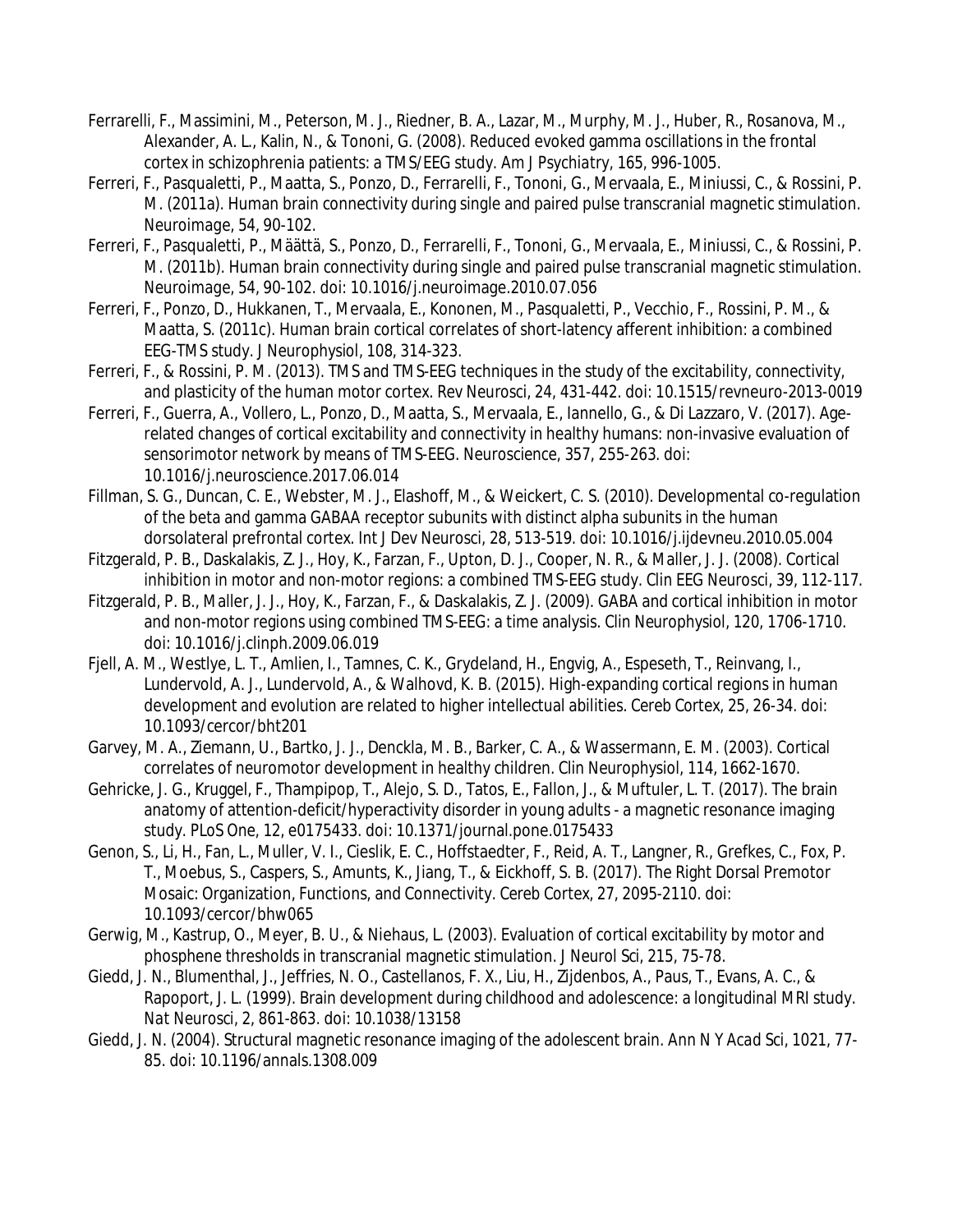- Giedd, J. N., Raznahan, A., Mills, K. L., & Lenroot, R. K. (2012). Review: magnetic resonance imaging of male/female differences in human adolescent brain anatomy. *Biol Sex Differ, 3*, 19. doi: 10.1186/2042- 6410-3-19
- Gogtay, N., Giedd, J. N., Lusk, L., Hayashi, K. M., Greenstein, D., Vaituzis, A. C., Nugent, T. F., 3rd, Herman, D. H., Clasen, L. S., Toga, A. W., Rapoport, J. L., & Thompson, P. M. (2004). Dynamic mapping of human cortical development during childhood through early adulthood. *Proc Natl Acad Sci U S A, 101*, 8174- 8179. doi: 10.1073/pnas.0402680101
- Greenhouse, I., & King, M. (2017). Individual Differences in Resting Corticospinal Excitability Are Correlated with Reaction Time and GABA Content in Motor Cortex. *37*, 2686-2696. doi: 10.1523/jneurosci.3129- 16.2017
- Hamalainen, M. S., & Ilmoniemi, R. J. (1994). Interpreting magnetic fields of the brain: minimum norm estimates. *Med Biol Eng Comput, 32*, 35-42.
- Helfrich, C., Pierau, S. S., Freitag, C. M., Roeper, J., Ziemann, U., & Bender, S. (2012). Monitoring cortical excitability during repetitive transcranial magnetic stimulation in children with ADHD: a single-blind, sham-controlled TMS-EEG study. *PLoS One, 7*, e50073. doi: 10.1371/journal.pone.0050073
- Hill, J., Inder, T., Neil, J., Dierker, D., Harwell, J., & Van Essen, D. (2010). Similar patterns of cortical expansion during human development and evolution. *Proc Natl Acad Sci U S A, 107*, 13135-13140. doi: 10.1073/pnas.1001229107
- Hoftman, G. D., & Lewis, D. A. (2011). Postnatal developmental trajectories of neural circuits in the primate prefrontal cortex: identifying sensitive periods for vulnerability to schizophrenia. *Schizophr Bull, 37*, 493-503. doi: 10.1093/schbul/sbr029
- Hoftman, G. D., Datta, D., & Lewis, D. A. (2017). Layer 3 Excitatory and Inhibitory Circuitry in the Prefrontal Cortex: Developmental Trajectories and Alterations in Schizophrenia. *Biol Psychiatry, 81*, 862-873. doi: 10.1016/j.biopsych.2016.05.022
- Igelstrom, K. M., & Graziano, M. S. A. (2017). The inferior parietal lobule and temporoparietal junction: A network perspective. *Neuropsychologia, 105*, 70-83. doi: 10.1016/j.neuropsychologia.2017.01.001
- Ilmoniemi, R. J., Virtanen, J., Ruohonen, J., Karhu, J., Aronen, H. J., Näätänen, R., & Katila, T. (1997). Neuronal responses to magnetic stimulation reveal cortical reactivity and connectivity. *Neuroreport, 8*, 3537- 3540.
- Ismail, F. Y., Fatemi, A., & Johnston, M. V. (2017). Cerebral plasticity: Windows of opportunity in the developing brain. *Eur J Paediatr Neurol, 21*, 23-48. doi: 10.1016/j.ejpn.2016.07.007
- Jarczok, T. A., Fritsch, M., Kroger, A., Schneider, A. L., Althen, H., Siniatchkin, M., Freitag, C. M., & Bender, S. (2016). Maturation of interhemispheric signal propagation in autism spectrum disorder and typically developing controls: a TMS-EEG study. *J Neural Transm (Vienna)*. doi: 10.1007/s00702-016-1550-5
- Kaarre, O., Aikia, M., Kallioniemi, E., Kononen, M., Kekkonen, V., Heikkinen, N., Kivimaki, P., Tolmunen, T., Maatta, S., & Laukkanen, E. (2018). Association of the N100 TMS-evoked potential with attentional processes: A motor cortex TMS-EEG study. *Brain Cogn, 122*, 9-16. doi: 10.1016/j.bandc.2018.01.004
- Karhu, J., Herrgard, E., Paakkonen, A., Luoma, L., Airaksinen, E., & Partanen, J. (1997). Dual cerebral processing of elementary auditory input in children. *Neuroreport, 8*, 1327-1330.
- Kilb, W. (2012). Development of the GABAergic system from birth to adolescence. *Neuroscientist, 18*, 613-630. doi: 10.1177/1073858411422114
- Klarborg, B., Skak Madsen, K., Vestergaard, M., Skimminge, A., Jernigan, T. L., & Baare, W. F. (2013). Sustained attention is associated with right superior longitudinal fasciculus and superior parietal white matter microstructure in children. *Hum Brain Mapp, 34*, 3216-3232. doi: 10.1002/hbm.22139
- Klenberg, L., Korkman, M., & Lahti-Nuuttila, P. (2001). Differential development of attention and executive functions in 3- to 12-year-old Finnish children. *Dev Neuropsychol, 20*, 407-428. doi: 10.1207/s15326942dn2001\_6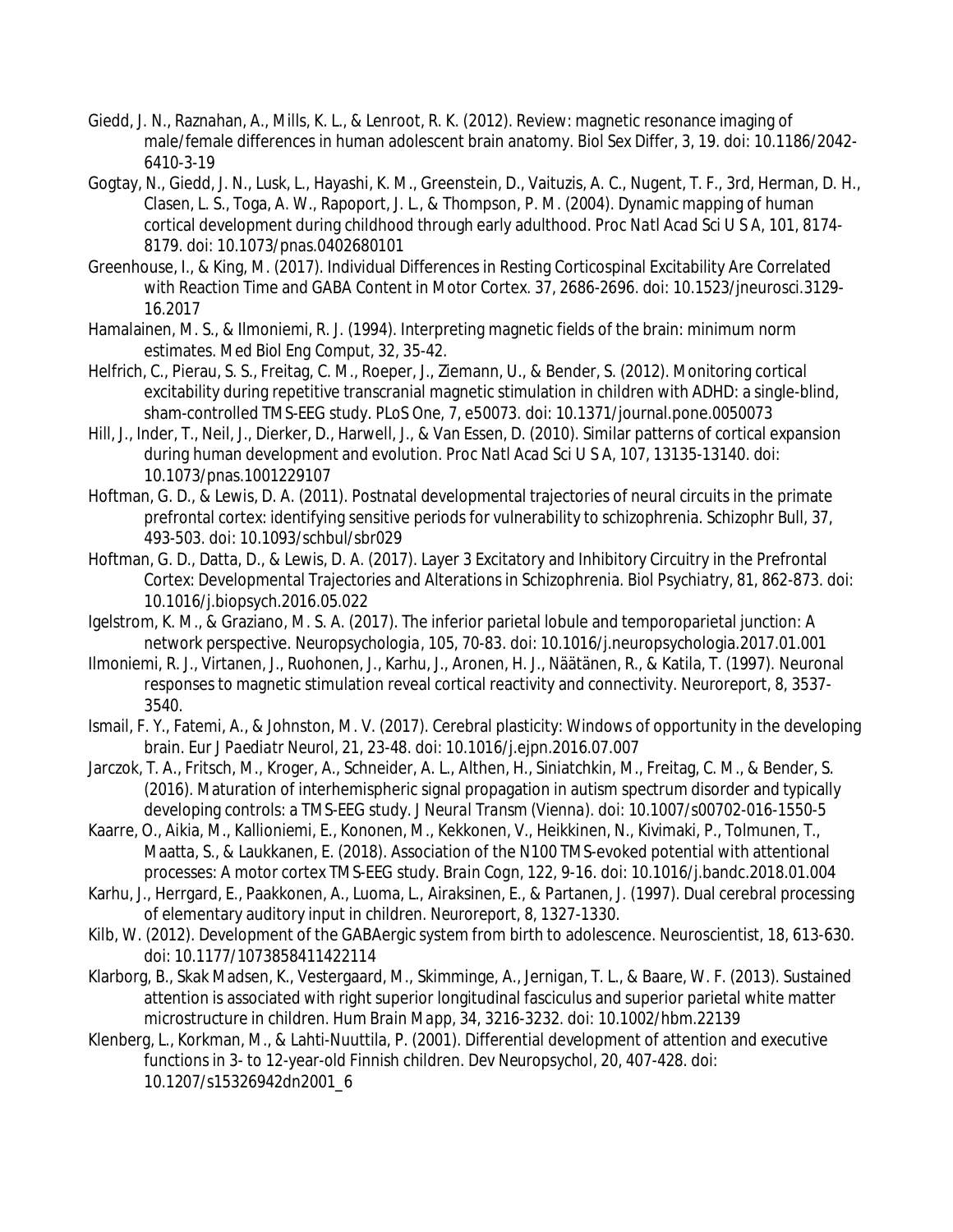- Klingberg, T., Forssberg, H., & Westerberg, H. (2002). Increased brain activity in frontal and parietal cortex underlies the development of visuospatial working memory capacity during childhood. *J Cogn Neurosci, 14*, 1-10. doi: 10.1162/089892902317205276
- Komssi, S., Aronen, H. J., Huttunen, J., Kesäniemi, M., Soinne, L., Nikouline, V. V., Ollikainen, M., Roine, R. O., Karhu, J., Savolainen, S., & Ilmoniemi, R. J. (2002). Ipsi- and contralateral EEG reactions to transcranial magnetic stimulation. *Clin Neurophysiol, 113*, 175-184.
- Komssi, S., Huttunen, J., Aronen, H. J., & Ilmoniemi, R. J. (2004). EEG minimum-norm estimation compared with MEG dipole fitting in the localization of somatosensory sources at S1. *Clin Neurophysiol, 115*, 534-542. doi: 10.1016/j.clinph.2003.10.034
- Kurth, S., Achermann, P., Rusterholz, T., & Lebourgeois, M. K. (2013). Development of Brain EEG Connectivity across Early Childhood: Does Sleep Play a Role? *Brain Sci, 3*, 1445-1460. doi: 10.3390/brainsci3041445
- Kurth, S., Riedner, B. A., Dean, D. C., O'Muircheartaigh, J., Huber, R., Jenni, O. G., Deoni, S. C. L., & LeBourgeois, M. K. (2017). Traveling Slow Oscillations During Sleep: A Marker of Brain Connectivity in Childhood. *Sleep, 40*. doi: 10.1093/sleep/zsx121
- Kähkönen, S., Wilenius, J., Komssi, S., & Ilmoniemi, R. J. (2004). Distinct differences in cortical reactivity of motor and prefrontal cortices to magnetic stimulation. *Clin Neurophysiol, 115*, 583-588. doi: 10.1016/j.clinph.2003.10.032
- Kähkönen, S., Komssi, S., Wilenius, J., & Ilmoniemi, R. J. (2005a). Prefrontal transcranial magnetic stimulation produces intensity-dependent EEG responses in humans. *Neuroimage, 24*, 955-960. doi: 10.1016/j.neuroimage.2004.09.048
- Kähkönen, S., Komssi, S., Wilenius, J., & Ilmoniemi, R. J. (2005b). Prefrontal TMS produces smaller EEG responses than motor-cortex TMS: implications for rTMS treatment in depression. *Psychopharmacology (Berl), 181*, 16-20. doi: 10.1007/s00213-005-2197-3
- Lebel, C., Walker, L., Leemans, A., Phillips, L., & Beaulieu, C. (2008). Microstructural maturation of the human brain from childhood to adulthood. *Neuroimage, 40*, 1044-1055. doi: 10.1016/j.neuroimage.2007.12.053
- Lehmann, D., & Skrandies, W. (1980). Reference-free identification of components of checkerboard-evoked multichannel potential fields. *Electroencephalogr Clin Neurophysiol, 48*, 609-621.
- Lesh, T. A., Niendam, T. A., Minzenberg, M. J., & Carter, C. S. (2011). Cognitive control deficits in schizophrenia: mechanisms and meaning. *Neuropsychopharmacology, 36*, 316-338. doi: 10.1038/npp.2010.156
- Lioumis, P., Kicic, D., Savolainen, P., Mäkelä, J. P., & Kähkönen, S. (2009). Reproducibility of TMS-Evoked EEG responses. *Hum Brain Mapp, 30*, 1387-1396. doi: 10.1002/hbm.20608
- Lu, M. T., Preston, J. B., & Strick, P. L. (1994). Interconnections between the prefrontal cortex and the premotor areas in the frontal lobe. *J Comp Neurol, 341*, 375-392. doi: 10.1002/cne.903410308
- Luciana, M., & Nelson, C. A. (1998). The functional emergence of prefrontally-guided working memory systems in four- to eight-year-old children. *Neuropsychologia, 36*, 273-293.
- Maatta, S., Kononen, M., Kallioniemi, E., Lakka, T., Lintu, N., Lindi, V., Ferreri, F., Ponzo, D., & Saisanen, L. (2017). Development of cortical motor circuits between childhood and adulthood: A navigated TMS-HdEEG study. *Hum Brain Mapp, 38*, 2599-2615. doi: 10.1002/hbm.23545
- Mabbott, D. J., Noseworthy, M., Bouffet, E., Laughlin, S., & Rockel, C. (2006). White matter growth as a mechanism of cognitive development in children. *Neuroimage, 33*, 936-946. doi: 10.1016/j.neuroimage.2006.07.024
- Marconi, B., Genovesio, A., Giannetti, S., Molinari, M., & Caminiti, R. (2003). Callosal connections of dorsolateral premotor cortex. *Eur J Neurosci, 18*, 775-788.
- Massimini, M., Huber, R., Ferrarelli, F., Hill, S., & Tononi, G. (2004). The sleep slow oscillation as a traveling wave. *J Neurosci, 24*, 6862-6870. doi: 10.1523/jneurosci.1318-04.2004
- Massimini, M., Ferrarelli, F., Huber, R., Esser, S. K., Singh, H., & Tononi, G. (2005). Breakdown of cortical effective connectivity during sleep. *Science, 309*, 2228-2232.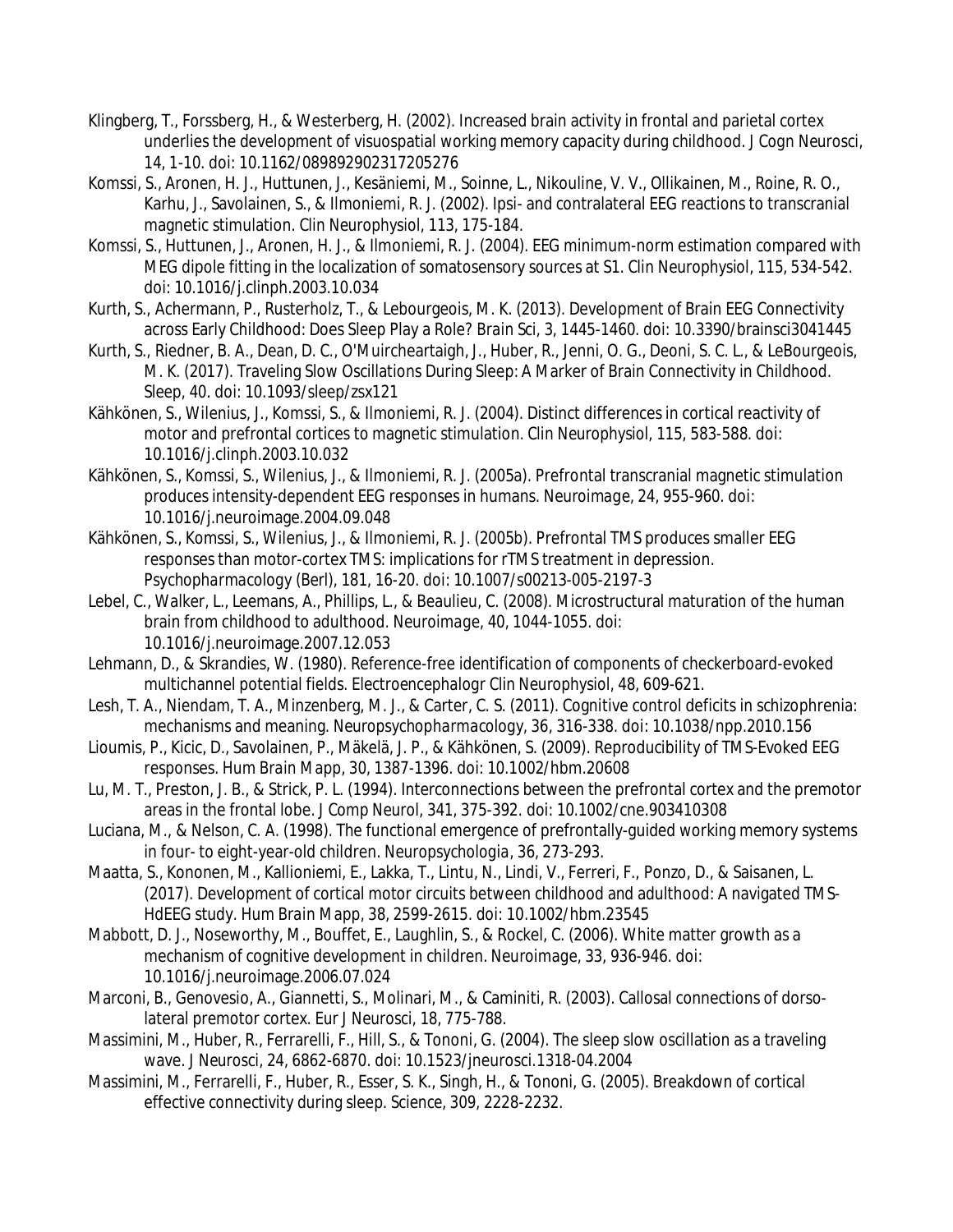- Matousek, M., & Petersen, I. (1973). Automatic evaluation of EEG background activity by means of agedependent EEG quotients. *Electroencephalogr Clin Neurophysiol, 35*, 603-612.
- McFarland, N. R., & Haber, S. N. (2002). Thalamic relay nuclei of the basal ganglia form both reciprocal and nonreciprocal cortical connections, linking multiple frontal cortical areas. *J Neurosci, 22*, 8117-8132.
- Mitchell, S. R., Reiss, A. L., Tatusko, D. H., Ikuta, I., Kazmerski, D. B., Botti, J. A., Burnette, C. P., & Kates, W. R. (2009). Neuroanatomic alterations and social and communication deficits in monozygotic twins discordant for autism disorder. *Am J Psychiatry, 166*, 917-925. doi: 10.1176/appi.ajp.2009.08101538
- Moll, G. H., Heinrich, H., Wischer, S., Tergau, F., Paulus, W., & Rothenberger, A. (1999). Motor system excitability in healthy children: developmental aspects from transcranial magnetic stimulation. *Electroencephalogr Clin Neurophysiol Suppl, 51*, 243-249.
- Muenssinger, J., Stingl, K. T., Matuz, T., Binder, G., Ehehalt, S., & Preissl, H. (2013). Auditory habituation to simple tones: reduced evidence for habituation in children compared to adults. *Front Hum Neurosci, 7*, 377. doi: 10.3389/fnhum.2013.00377
- Murphy, K. M., Beston, B. R., Boley, P. M., & Jones, D. G. (2005). Development of human visual cortex: a balance between excitatory and inhibitory plasticity mechanisms. *Dev Psychobiol, 46*, 209-221. doi: 10.1002/dev.20053
- Mäki, H., & Ilmoniemi, R. J. (2010). The relationship between peripheral and early cortical activation induced by transcranial magnetic stimulation. *Neurosci Lett, 478*, 24-28. doi: 10.1016/j.neulet.2010.04.059
- Nezu, A., Kimura, S., Uehara, S., Kobayashi, T., Tanaka, M., & Saito, K. (1997). Magnetic stimulation of motor cortex in children: maturity of corticospinal pathway and problem of clinical application. *Brain Dev, 19*, 176-180.
- Niskanen, E., Julkunen, P., Saisanen, L., Vanninen, R., Karjalainen, P., & Kononen, M. (2010). Group-level variations in motor representation areas of thenar and anterior tibial muscles: Navigated Transcranial Magnetic Stimulation Study. *Hum Brain Mapp, 31*, 1272-1280. doi: 10.1002/hbm.20942
- Noda, Y., Cash, R. F., Zomorrodi, R., Dominguez, L. G., Farzan, F., Rajji, T. K., Barr, M. S., Chen, R., Daskalakis, Z. J., & Blumberger, D. M. (2016). A combined TMS-EEG study of short-latency afferent inhibition in the motor and dorsolateral prefrontal cortex. *J Neurophysiol, 116*, 938-948. doi: 10.1152/jn.00260.2016
- Opie, G. M., Sidhu, S. K., Rogasch, N. C., Ridding, M. C., & Semmler, J. G. (2018). Cortical inhibition assessed using paired-pulse TMS-EEG is increased in older adults. *Brain Stimul, 11*, 545-557. doi: 10.1016/j.brs.2017.12.013
- Oyefiade, A. A., Ameis, S., Lerch, J. P., Rockel, C., Szulc, K. U., Scantlebury, N., Decker, A., Jefferson, J., Spichak, S., & Mabbott, D. J. (2018). Development of short-range white matter in healthy children and adolescents. *39*, 204-217. doi: 10.1002/hbm.23836
- Paus, T., Sipila, P. K., & Strafella, A. P. (2001). Synchronization of neuronal activity in the human primary motor cortex by transcranial magnetic stimulation: an EEG study. *J Neurophysiol, 86*, 1983-1990.
- Pitcher, J. B., Doeltgen, S. H., Goldsworthy, M. R., Schneider, L. A., Vallence, A. M., Smith, A. E., Semmler, J. G., McDonnell, M. N., & Ridding, M. C. (2015). A comparison of two methods for estimating 50% of the maximal motor evoked potential. *Clin Neurophysiol, 126*, 2337-2341. doi: 10.1016/j.clinph.2015.02.011
- Prager, E. M., Bergstrom, H. C., Wynn, G. H., & Braga, M. F. (2016). The basolateral amygdala gammaaminobutyric acidergic system in health and disease. *J Neurosci Res, 94*, 548-567. doi: 10.1002/jnr.23690
- Premoli, I., Castellanos, N., Rivolta, D., Belardinelli, P., Bajo, R., Zipser, C., Espenhahn, S., Heidegger, T., Muller-Dahlhaus, F., & Ziemann, U. (2014). TMS-EEG signatures of GABAergic neurotransmission in the human cortex. *J Neurosci, 34*, 5603-5612. doi: 10.1523/jneurosci.5089-13.2014
- Rizzo, G., Milardi, D., Bertino, S., Basile, G. A., Di Mauro, D., Calamuneri, A., Chillemi, G., Silvestri, G., Anastasi, G., Bramanti, A., & Cacciola, A. (2018). The Limbic and Sensorimotor Pathways of the Human Amygdala: A Structural Connectivity Study. *Neuroscience*. doi: 10.1016/j.neuroscience.2018.05.051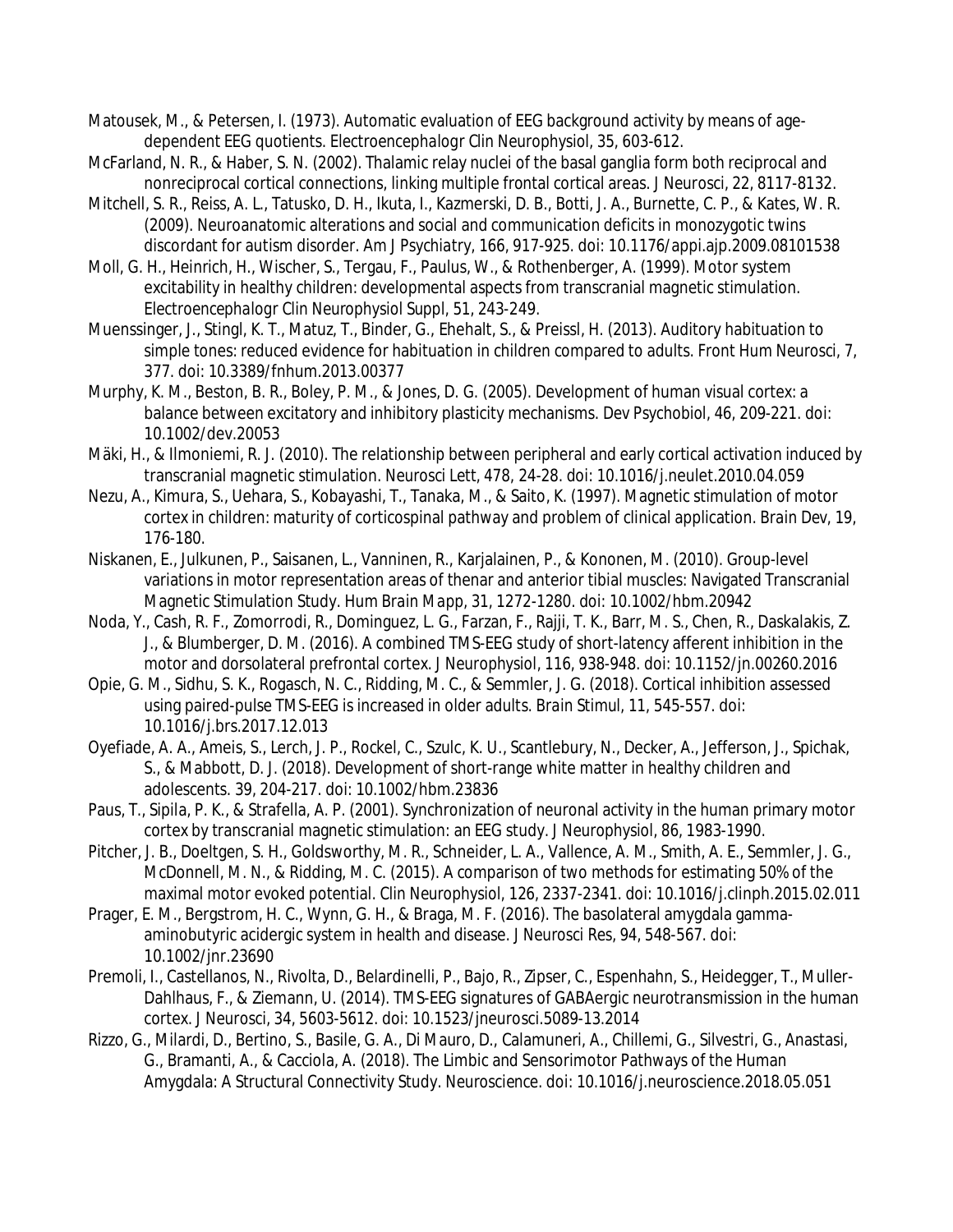- Rogasch, N. C., & Fitzgerald, P. B. (2013). Assessing cortical network properties using TMS-EEG. *Hum Brain Mapp, 34*, 1652-1669. doi: 10.1002/hbm.22016
- Rogasch, N. C., Thomson, R. H., Farzan, F., Fitzgibbon, B. M., Bailey, N. W., Hernandez-Pavon, J. C., Daskalakis, Z. J., & Fitzgerald, P. B. (2014). Removing artefacts from TMS-EEG recordings using independent component analysis: importance for assessing prefrontal and motor cortex network properties. *Neuroimage, 101*, 425-439. doi: 10.1016/j.neuroimage.2014.07.037
- Rogasch, N. C., Daskalakis, Z. J., & Fitzgerald, P. B. (2015). Cortical inhibition of distinct mechanisms in the dorsolateral prefrontal cortex is related to working memory performance: a TMS-EEG study. *Cortex, 64*, 68-77. doi: 10.1016/j.cortex.2014.10.003
- Romero Lauro, L. J., Rosanova, M., Mattavelli, G., Convento, S., Pisoni, A., Opitz, A., Bolognini, N., & Vallar, G. (2014). TDCS increases cortical excitability: direct evidence from TMS-EEG. *Cortex, 58*, 99-111. doi: 10.1016/j.cortex.2014.05.003
- Rosanova, M., Casali, A., Bellina, V., Resta, F., Mariotti, M., & Massimini, M. (2009). Natural frequencies of human corticothalamic circuits. *J Neurosci, 29*, 7679-7685.
- Rossi, S., Hallett, M., Rossini, P. M., & Pascual-Leone, A. (2009). Safety, ethical considerations, and application guidelines for the use of transcranial magnetic stimulation in clinical practice and research. *Clin Neurophysiol, 120*, 2008-2039. doi: 10.1016/j.clinph.2009.08.016
- Rossi, S., Hallett, M., Rossini, P. M., & Pascual-Leone, A. (2011). Screening questionnaire before TMS: an update. *Clin Neurophysiol, 122*, 1686. doi: 10.1016/j.clinph.2010.12.037
- Rosso, I. M., Young, A. D., Femia, L. A., & Yurgelun-Todd, D. A. (2004). Cognitive and emotional components of frontal lobe functioning in childhood and adolescence. *Ann N Y Acad Sci, 1021*, 355-362. doi: 10.1196/annals.1308.045
- Rubia, K. (2013). Functional brain imaging across development. *Eur Child Adolesc Psychiatry, 22*, 719-731. doi: 10.1007/s00787-012-0291-8
- Saisanen, L., Julkunen, P., Lakka, T., Lindi, V., Kononen, M., & Maatta, S. (2017). Development of corticospinal motor excitability and cortical silent period from mid-childhood to adulthood - a navigated TMS study. *Neurophysiol Clin*. doi: 10.1016/j.neucli.2017.11.004
- Saisanen, L., Julkunen, P., Lakka, T., Lindi, V., Kononen, M., & Maatta, S. (2018). Development of corticospinal motor excitability and cortical silent period from mid-childhood to adulthood - a navigated TMS study. *Neurophysiol Clin, 48*, 65-75. doi: 10.1016/j.neucli.2017.11.004
- Salavati, B., Rajji, T. K., Zomorrodi, R., Blumberger, D. M., Chen, R., Pollock, B. G., & Daskalakis, Z. J. (2017). Pharmacological Manipulation of Cortical Inhibition in the Dorsolateral Prefrontal Cortex. *Neuropsychopharmacology*. doi: 10.1038/npp.2017.104
- Schubert, D., Martens, G. J., & Kolk, S. M. (2015). Molecular underpinnings of prefrontal cortex development in rodents provide insights into the etiology of neurodevelopmental disorders. *Mol Psychiatry, 20*, 795- 809. doi: 10.1038/mp.2014.147
- Seeley, W. W., Menon, V., Schatzberg, A. F., Keller, J., Glover, G. H., Kenna, H., Reiss, A. L., & Greicius, M. D. (2007). Dissociable intrinsic connectivity networks for salience processing and executive control. *J Neurosci, 27*, 2349-2356. doi: 10.1523/jneurosci.5587-06.2007
- Sherwood, C. C., Holloway, R. L., Semendeferi, K., & Hof, P. R. (2005). Is prefrontal white matter enlargement a human evolutionary specialization? *Nat Neurosci, 8*, 537-538; author reply 538. doi: 10.1038/nn0505- 537
- Sole-Padulles, C., Castro-Fornieles, J., de la Serna, E., Calvo, R., Baeza, I., Moya, J., Lazaro, L., Rosa, M., Bargallo, N., & Sugranyes, G. (2016). Intrinsic connectivity networks from childhood to late adolescence: Effects of age and sex. *Dev Cogn Neurosci, 17*, 35-44. doi: 10.1016/j.dcn.2015.11.004
- Solomon, M., Yoon, J. H., Ragland, J. D., Niendam, T. A., Lesh, T. A., Fairbrother, W., & Carter, C. S. (2014). The development of the neural substrates of cognitive control in adolescents with autism spectrum disorders. *Biol Psychiatry, 76*, 412-421. doi: 10.1016/j.biopsych.2013.08.036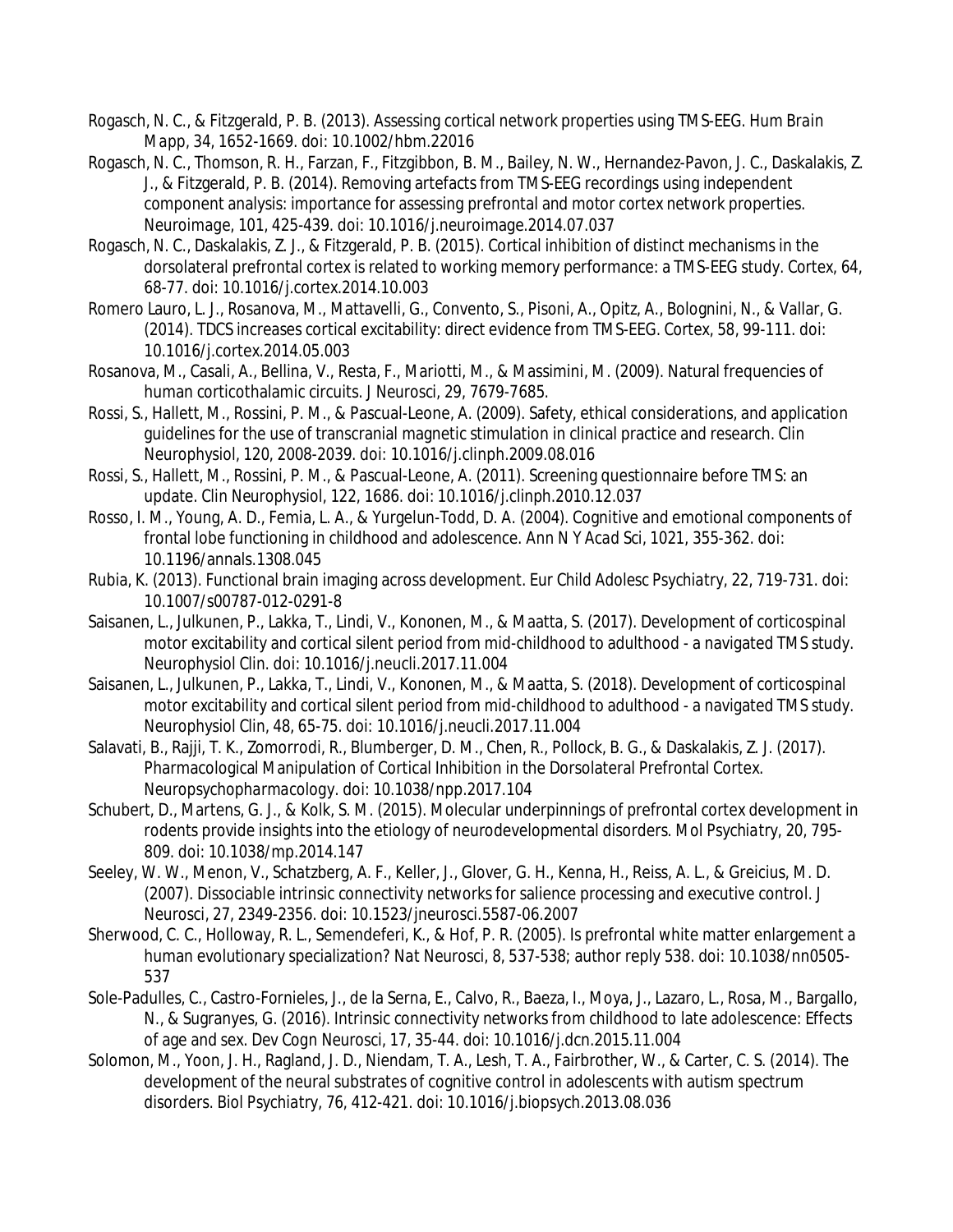- Sowell, E. R., Thompson, P. M., Holmes, C. J., Jernigan, T. L., & Toga, A. W. (1999). In vivo evidence for postadolescent brain maturation in frontal and striatal regions. *Nat Neurosci, 2*, 859-861. doi: 10.1038/13154
- Sowell, E. R., Delis, D., Stiles, J., & Jernigan, T. L. (2001). Improved memory functioning and frontal lobe maturation between childhood and adolescence: a structural MRI study. *J Int Neuropsychol Soc, 7*, 312- 322.
- Sowell, E. R., Peterson, B. S., Thompson, P. M., Welcome, S. E., Henkenius, A. L., & Toga, A. W. (2003). Mapping cortical change across the human life span. *Nat Neurosci, 6*, 309-315. doi: 10.1038/nn1008
- Sowell, E. R., Thompson, P. M., Leonard, C. M., Welcome, S. E., Kan, E., & Toga, A. W. (2004a). Longitudinal mapping of cortical thickness and brain growth in normal children. *J Neurosci, 24*, 8223-8231. doi: 10.1523/jneurosci.1798-04.2004
- Sowell, E. R., Thompson, P. M., & Toga, A. W. (2004b). Mapping changes in the human cortex throughout the span of life. *Neuroscientist, 10*, 372-392. doi: 10.1177/1073858404263960
- Steenhuis, R. E., Bryden, M. P., Schwartz, M., & Lawson, S. (1990). Reliability of hand preference items and factors. *J Clin Exp Neuropsychol, 12*, 921-930. doi: 10.1080/01688639008401031
- Stewart, L. M., Walsh, V., & Rothwell, J. C. (2001). Motor and phosphene thresholds: a transcranial magnetic stimulation correlation study. *Neuropsychologia, 39*, 415-419.
- Stiles, J., & Jernigan, T. L. (2010). The basics of brain development. *Neuropsychol Rev, 20*, 327-348. doi: 10.1007/s11065-010-9148-4
- Stuss, D. T., & Levine, B. (2002). Adult clinical neuropsychology: lessons from studies of the frontal lobes. *Annu Rev Psychol, 53*, 401-433. doi: 10.1146/annurev.psych.53.100901.135220
- Supekar, K., Musen, M., & Menon, V. (2009). Development of large-scale functional brain networks in children. *PLoS Biol, 7*, e1000157. doi: 10.1371/journal.pbio.1000157
- Swingler, M. M., Willoughby, M. T., & Calkins, S. D. (2011). EEG power and coherence during preschoolers' performance of an executive function battery. *Dev Psychobiol, 53*, 771-784. doi: 10.1002/dev.20588
- Tarokh, L., & Carskadon, M. A. (2010). Developmental changes in the human sleep EEG during early adolescence. *Sleep, 33*, 801-809.
- Tarokh, L., Carskadon, M. A., & Achermann, P. (2010). Developmental changes in brain connectivity assessed using the sleep EEG. *Neuroscience, 171*, 622-634. doi: 10.1016/j.neuroscience.2010.08.071
- Tarokh, L., Carskadon, M. A., & Achermann, P. (2014). Early adolescent cognitive gains are marked by increased sleep EEG coherence. *PLoS One, 9*, e106847. doi: 10.1371/journal.pone.0106847
- ter Braack, E. M., de Vos, C. C., & van Putten, M. J. (2015). Masking the Auditory Evoked Potential in TMS-EEG: A Comparison of Various Methods. *Brain Topogr, 28*, 520-528. doi: 10.1007/s10548-013-0312-z
- Uddin, L. Q., Supekar, K., & Menon, V. (2010). Typical and atypical development of functional human brain networks: insights from resting-state FMRI. *Front Syst Neurosci, 4*, 21. doi: 10.3389/fnsys.2010.00021
- Whitford, T. J., Rennie, C. J., Grieve, S. M., Clark, C. R., Gordon, E., & Williams, L. M. (2007). Brain maturation in adolescence: concurrent changes in neuroanatomy and neurophysiology. *Hum Brain Mapp, 28*, 228- 237. doi: 10.1002/hbm.20273
- Wierenga, L. M., van den Heuvel, M. P., van Dijk, S., Rijks, Y., de Reus, M. A., & Durston, S. (2016). The development of brain network architecture. *Hum Brain Mapp, 37*, 717-729. doi: 10.1002/hbm.23062
- Wise, S. P., Boussaoud, D., Johnson, P. B., & Caminiti, R. (1997). Premotor and parietal cortex: corticocortical connectivity and combinatorial computations. *Annu Rev Neurosci, 20*, 25-42. doi: 10.1146/annurev.neuro.20.1.25
- Wu, M., Lu, L. H., Lowes, A., Yang, S., Passarotti, A. M., Zhou, X. J., & Pavuluri, M. N. (2014). Development of superficial white matter and its structural interplay with cortical gray matter in children and adolescents. *Hum Brain Mapp, 35*, 2806-2816. doi: 10.1002/hbm.22368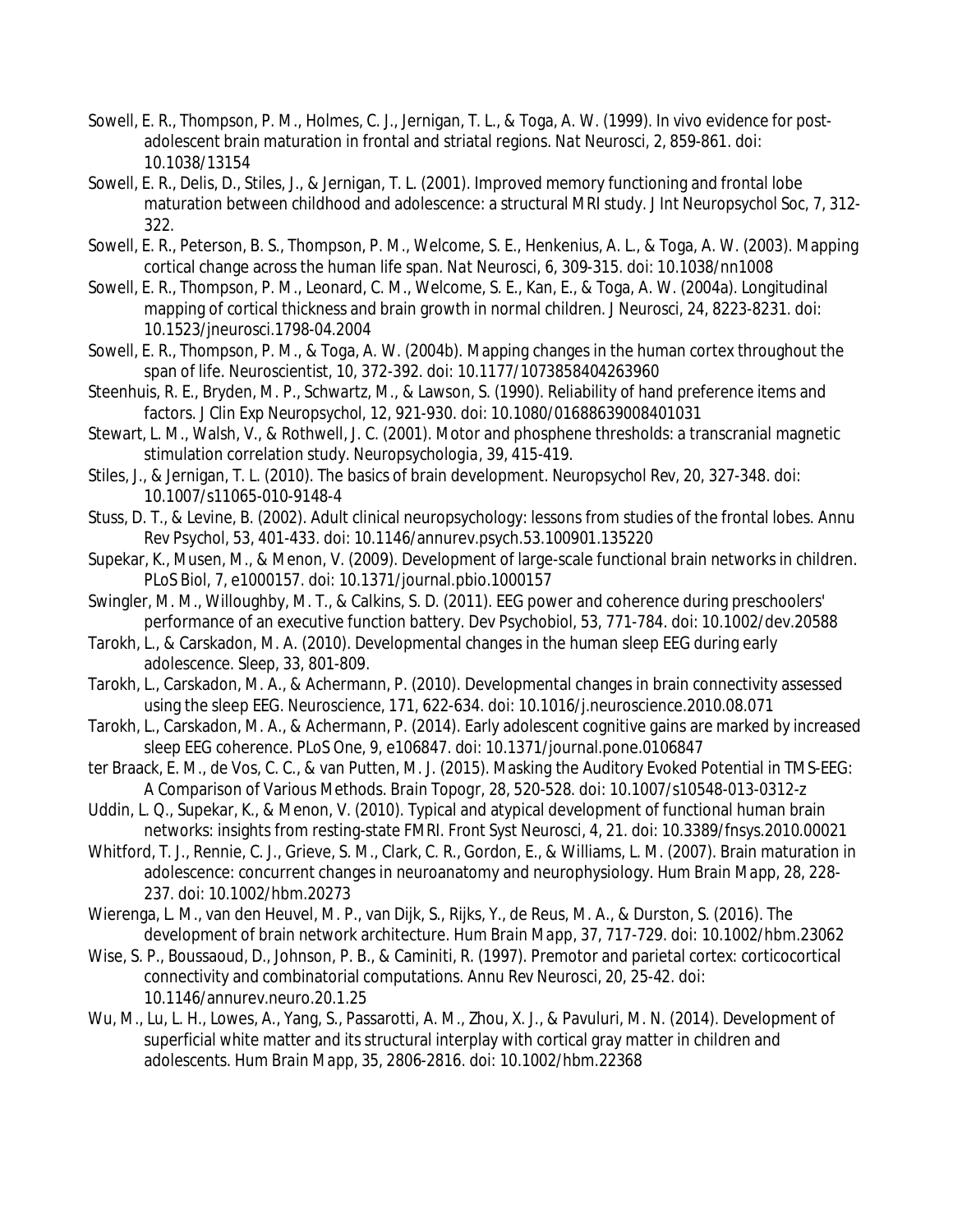- Yeo, M., Patisaul, H., & Liedtke, W. (2013). Decoding the language of epigenetics during neural development is key for understanding development as well as developmental neurotoxicity. *Epigenetics, 8*, 1128-1132. doi: 10.4161/epi.26406
- Zanon, M., Battaglini, P. P., Jarmolowska, J., Pizzolato, G., & Busan, P. (2013). Long-range neural activity evoked by premotor cortex stimulation: a TMS/EEG co-registration study. *Front Hum Neurosci, 7*, 803. doi: 10.3389/fnhum.2013.00803
- Zhang, S., & Li, C. S. (2014). Functional clustering of the human inferior parietal lobule by whole-brain connectivity mapping of resting-state functional magnetic resonance imaging signals. *Brain Connect, 4*, 53-69. doi: 10.1089/brain.2013.0191
- Zhang, S., Tsai, S. J., Hu, S., Xu, J., Chao, H. H., Calhoun, V. D., & Li, C. S. (2015). Independent component analysis of functional networks for response inhibition: Inter-subject variation in stop signal reaction time. *Hum Brain Mapp, 36*, 3289-3302. doi: 10.1002/hbm.22819

# **Figure legends**

**Figure 1**. 60 EEG channels were used in the analyses when exploring the topography of the TEP peaks. The channels were divided into fifteen regions according to their anteroposterior (AP;  $1 =$  frontal,  $2 =$ central and  $3 =$  parieto-occipital) and mediolateral (ML;  $1 =$  left lateral,  $2 =$  left mediolateral,  $3 =$  medial,  $4 =$  right mediolateral,  $5 =$  right lateral) location.

**Figure 2**. The locations of the individual stimulation sites in adults (black dots), adolescents (blue dots) and children (red dots) and their corresponding 90% confidence interval ellipsoid (green area).

**Figure 3**. TMS-evoked electrical activity presented as GMFP in children, adolescents, and adults. Statistically significant differences between groups are presented in the lower panel in black.

**Figure 4**. TEP waveform and topography after right superior frontal cortex stimulation.